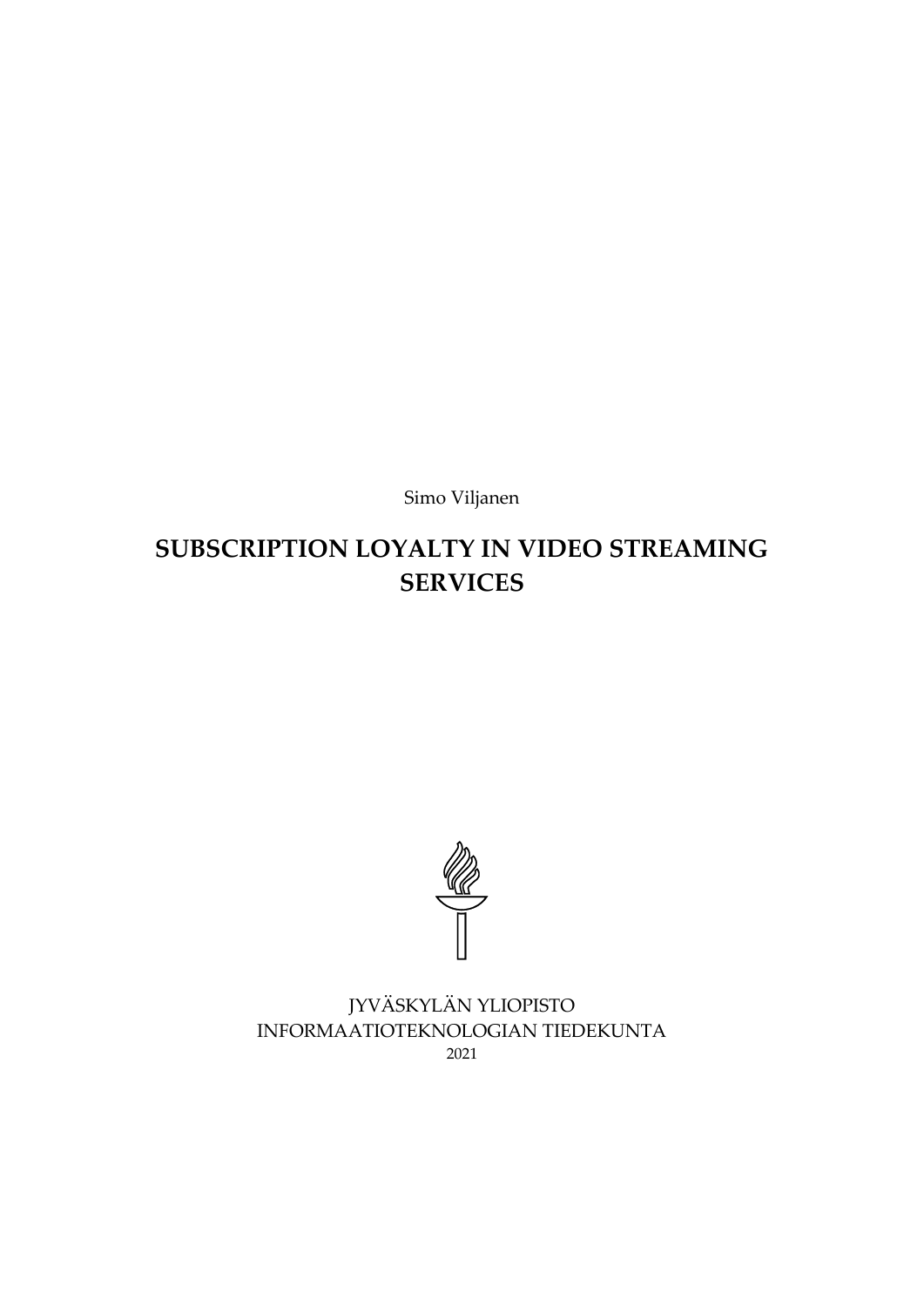### **TIIVISTELMÄ**

Viljanen, Simo

Subscription loyalty in video streaming services Jyväskylä: Jyväskylän yliopisto, 2021, 62 s. Tietojärjestelmätiede, pro gradu -tutkielma Ohjaaja(t): Tuunanen, Tuure

Markkinoilla on useita maksullisia streamauspalveluita jotka keskenään kilpailevat asiakkaista. Uusilla palveluilla voi olla haastavaa saada käyttäjä vaihtamaan palvelua ja murtaa käyttäjien lojaalisuutta vanhempia palveluita kohtaan. Vaihtokäyttäytymistä ja lojaalisuutta on tutkittu useita vuosikymmeniä, erilaisista tuotteista, erilaisiin palveluihin, viineistä puhelinliittymiin. Internetin muutettua kaupankäyntiä ja palvelujen muotoa, ovat myös tutkimukset päivittäneet itseään tilanteeseen jossa vanhoja käsityksiä ja mittaustapoja on ruvettu vahvasti kritisoimaan. Lojaalisuus rakentuu vaiheittain ajan ja tuotteen tai palvelun käytön myötä, se on usein vahvasti sidoksissa tyytyväisyyteen. Erilaiset muurit kuten mahdolliset kulut, saatavuus ja kuluva aika ja vaiva, voivat vaikeuttaa tai estää palvelun vaihtamisen. Lojaalisuuteen vaikuttaa myös palveluiden markkina-asema, käyttäjän sosiaaliset verkostot ja mahdollisuus käyttää useita palveluita samaan aikaan. Tutkimus jakoi lojaalisuuden asenne- ja käytöspohjaisuuteen. Lojaalisuuden ominaisuuksina käsiteltiin myös verkostovaikutusta ja monen palvelun samanta käyttöä. Asenne- ja käytöslojaalisuuksien välillä todettiin ylemmällä tasolla yhteys. Usean palvelun samanaikainen käyttö on yleistä ja usein hinta ei ole sille esteenä. Tyytyväisimmät käyttäjät ovat usein aktiivisempia sosiaalisessa verkostossa.

Asiasanat: vaihtokäyttäytyminen, lojaalisuus, tyytyväisyys, streamauspalvelut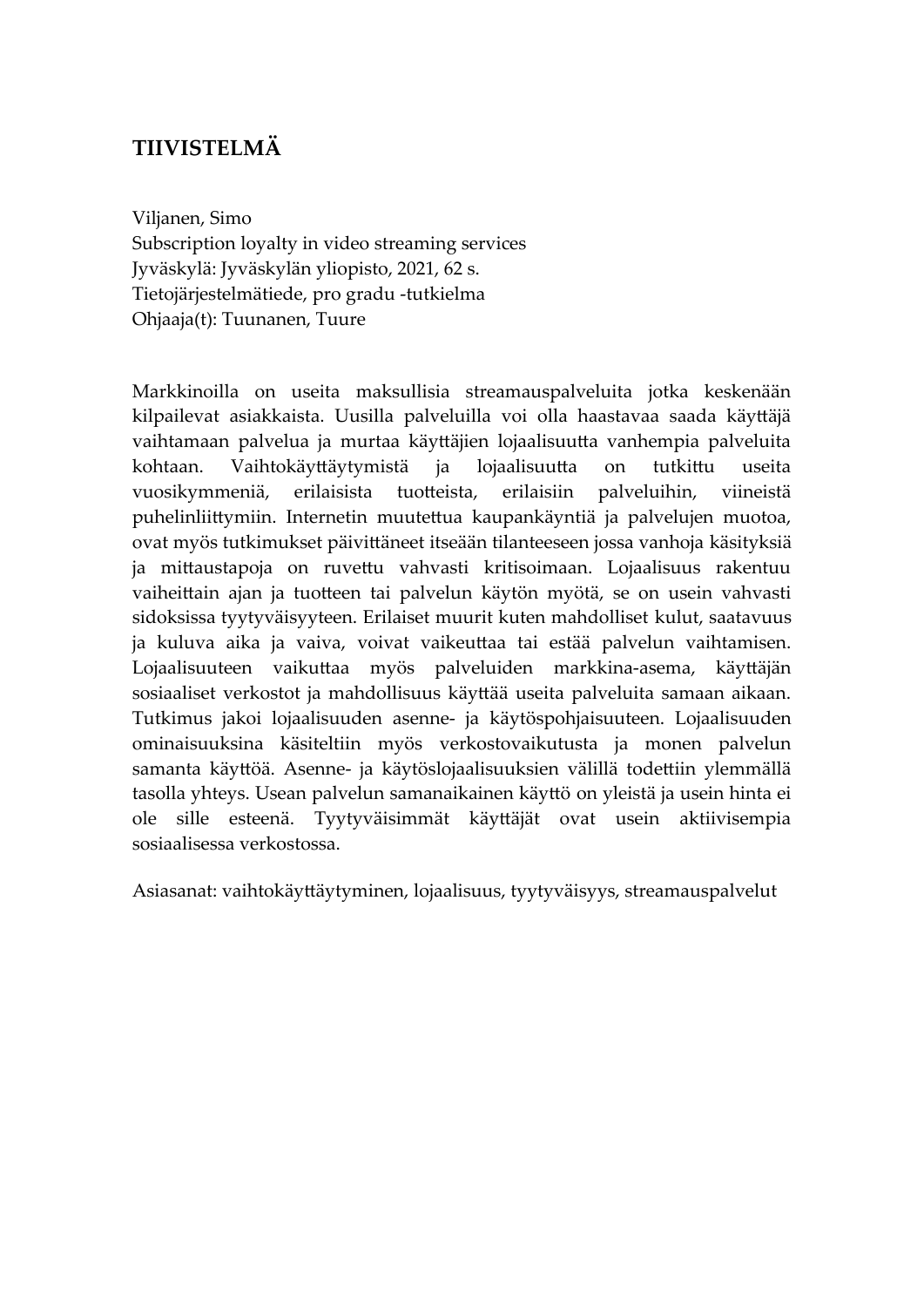### **ABSTRACT**

Viljanen, Simo Subscription loyalty in video streaming services Jyväskylä: University of Jyväskylä, 2021, 62 pp. Information Systems, Master's Thesis Supervisor(s): Tuunanen, Tuure

There exist multiple subscription based streaming services which compete with each other. It can be challenging for a newcomer to make a user switch service and break loyalty towards older service. Switching behavior and loyalty have been studied for decades including different products and services from wine to mobile phone service providers. As the internet has changed trading and the shape of the services, studies have also updated themselves to the point where old perceptions and ways of measurements have been strongly criticized. Loyalty is built in phases with time and use of a product or a service, it also strongly connects to satisfaction. Different barriers like possible costs, availability and used time and effort can complicate or prevent switching. Market position, users' social network and possibility to multi-home can have an effect on loyalty. This research divided loyalty to attention and behavior loyalty. Network effect and multi-homing was also used as a features for loyalty. Research found a higher level connection between attention and behavioral loyalty. Multi-homing is a common practice and most of the time price is not a barrier for it. Satisfied users are often active in social networks.

Keywords: switching behavior, loyalty, satisfaction, streaming services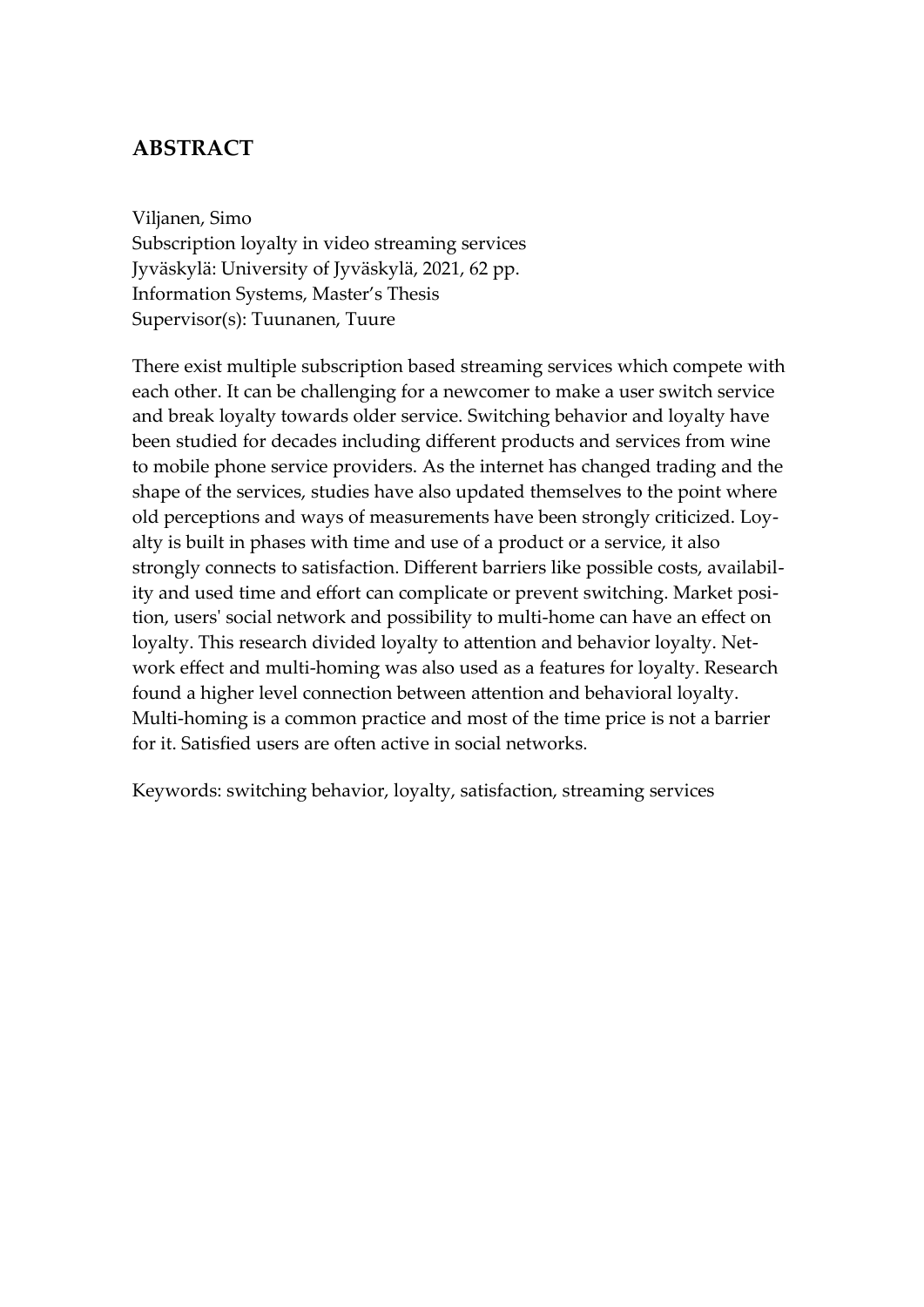## **FIGURES**

|--|

## **TABLES**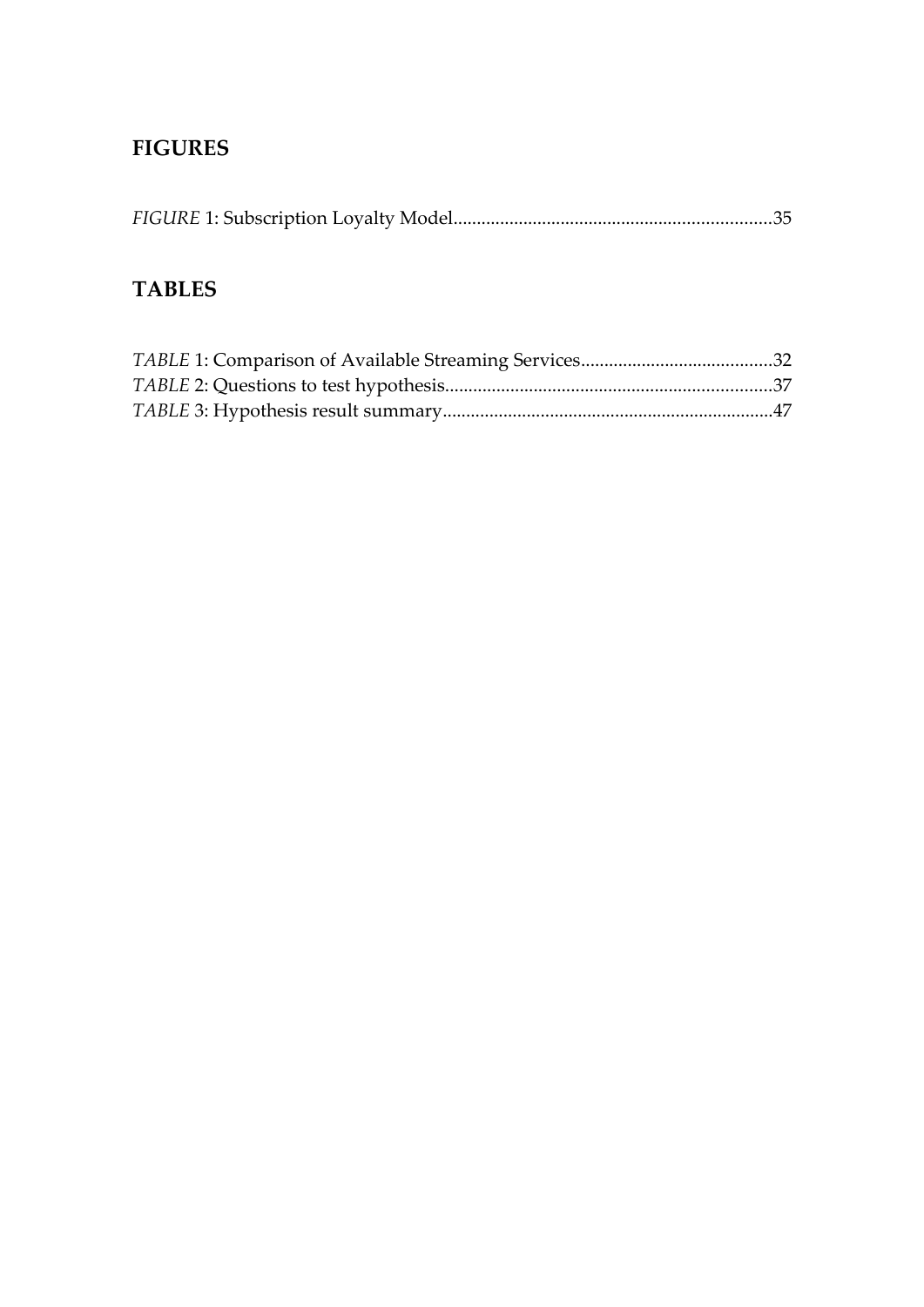### **INDEX**

# **ABSTRACT FIGURES AND TABLES** 5 MEASURING DILEMMA 29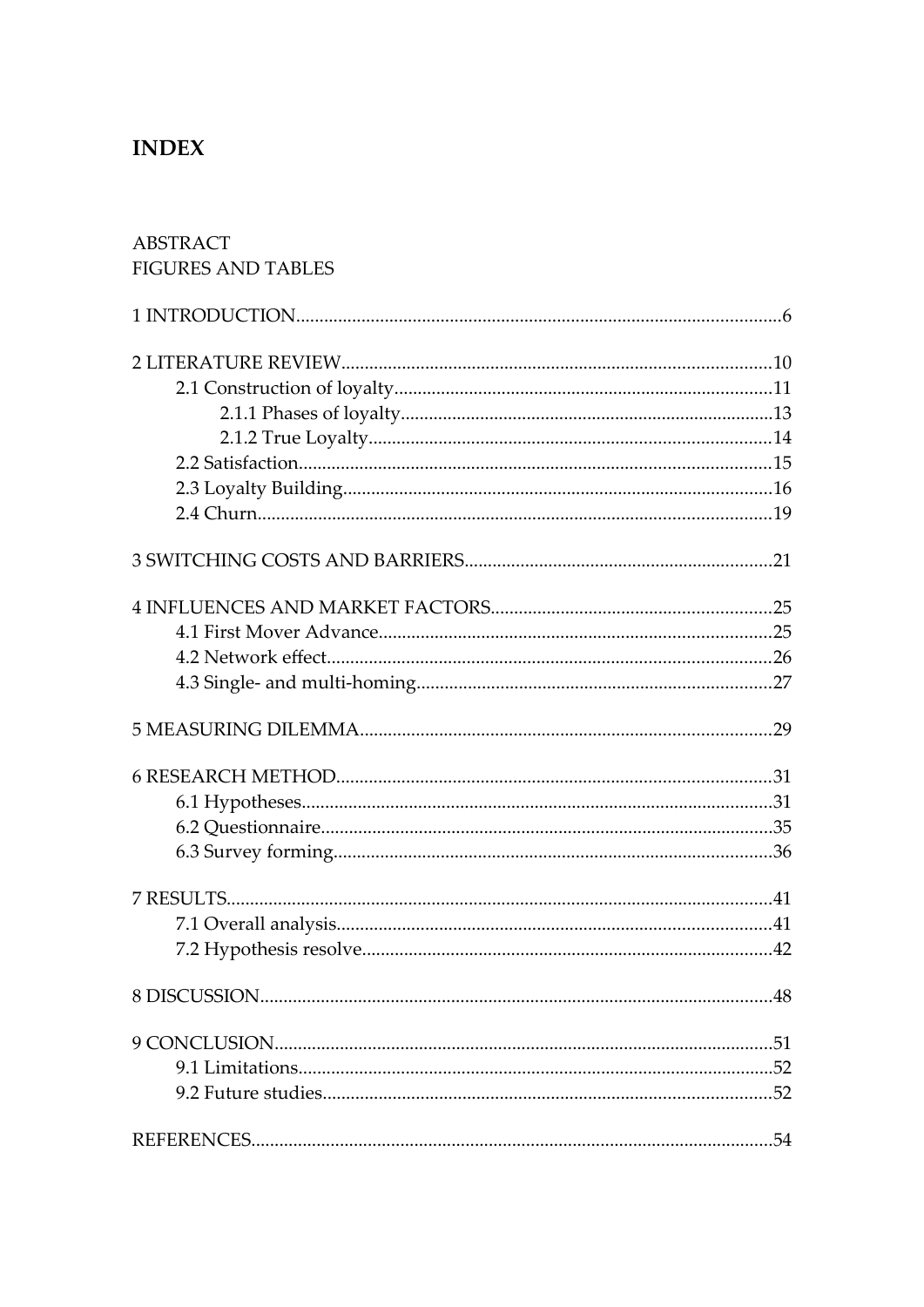### <span id="page-5-0"></span>**1 INTRODUCTION**

The Internet has become a major distributor of anything that is digital (Varadarajan, Yadav & Shankar, 2008) and the rapid growth of the entertainment industry in recent decades has been stimulated by increased leisure time and technological improvements in the productions and product provisions (Anand & Shachar, 2004). Online entertainment is delivered via streaming technology, it being music, movies or video game footage. From these media formats, this thesis will focus on video platforms that offer movies or TV-shows for monthly or yearly fee. Many available online video streaming services offer a very similar basic service and the fight for consumers using values like exclusivity. This is sometimes preferred as the streaming wars (Szczepanik, 2020).

Satisfaction of traditional subscription TV has fallen as satisfaction for streaming services like Netflix, Twitch and Amazon Prime Video, and network channel subscription like CBS All Access, have scored higher in The American Customer Satisfaction Index (2018). According to Deloitte's (2019) Digital media trends survey, exclusive content is the reason why 71% of 22-35 years old pay for streaming services. In a survey by DecisionData (2019) 37% out of 1 349 respondents said that they were either very likely or somewhat likely to cancel their HBO subscription after the last episode of a popular exclusive TV show, Game of Thrones, airs. The strongest cancellation intention, 40%, was in the age group of 18 to 35. Only confirming information if this intention ever realized, reached to 16% from a limited pool of data (Roettgers, 2019).

This topic is timely and important because while I was writing this thesis three new streaming services were launched or rebranded. One of these services failed to acquire customers and was shut down just after six months (Gartenberg, 2020), while another broke subscriber records (Nunan, 2020). I find the topic interesting because by its nature it denies traditional delivery concepts. From a customer's perspective, streaming has a low entry barrier, services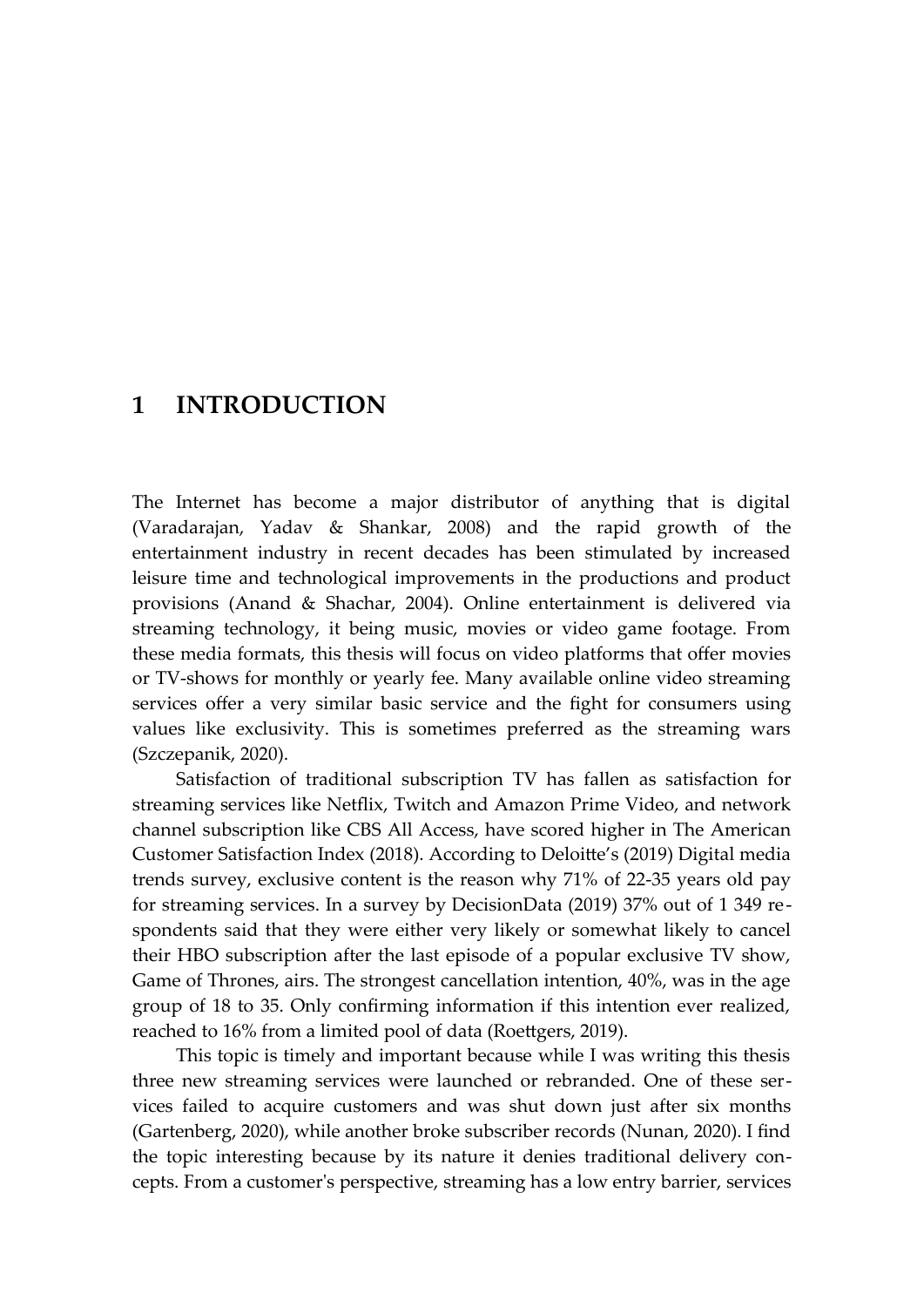being available on practically every smart device, including gaming consoles, TVs and tablets, it has relatively low price range leading to low risk investments and services offer unlimited monthly use. I want to study behavior and factors that define how customers use these services, how loyal they really are to these kinds of services.

In this thesis loyalty behavior is based on service loyalty which is usually connected to satisfaction. In this context, loyalty is studied as e-loyalty but is defined semantics in mind, as loyalty and brand affection literature is rich and well studied, but heavily rooted in the pre-online era. This thesis does not directly study retention and is more customer centric, focusing on churn (discontinuation) and switching behaviors.

To have a more complete image of subscription behavior, I take into account that the use of the service might be affected by costs and barriers that prevent churning or switching to another service. One interesting factor in subscription based streaming is that all of them are relatively cheap and in the same price range. Availability of the services and the selection that service offers might geographically differ. Without understanding the forced reason for one to use or stay in a specific service our conclusion is most likely to be skewed.

Most popular streaming services are not just popular, they are massively popular (Nunan, 2020). Network effect may help to explain this popularity, behavior patterns and overall cultural impact of the offered content.

Before paid video streaming services landed to Finland, many TV-channels had launched their own online streaming services that offered live television and, usually for limited time, televised shows and some movies. In 2008 Spotify (2020), a platform that offers unlimited music streaming with a monthly fee, was launched in five countries, including Finland. When Netflix launched in Finland, 2012, people were already familiar with the concept that it offered, but the value was different. Netflix was originally launched in 2007 in the USA and had a rippling effect. In following years similar services were locally built or regionally expanded to challenge it. Era of streaming service competition was born. According to Alexa (2020) Netflix is 37th, and according to Similarweb (2020) 34rd popular website in Finland. Of streaming based sites, only YouTube and Twitch are more popular but in the context of this thesis they offer a different kind of service, free one. This is the reason why I am interested in looking into First Mover Advance (FMA) as I want to see if the age of the services give them any advance against newer ones.

Lastly I look into single- and multi-homing factors as it would be expected for a person to maximize their benefits and use multiple services at the same time. In loyalty literature mobile phone- and internet type of services are well covered. In these services a customer can choose the most fitting plan for them.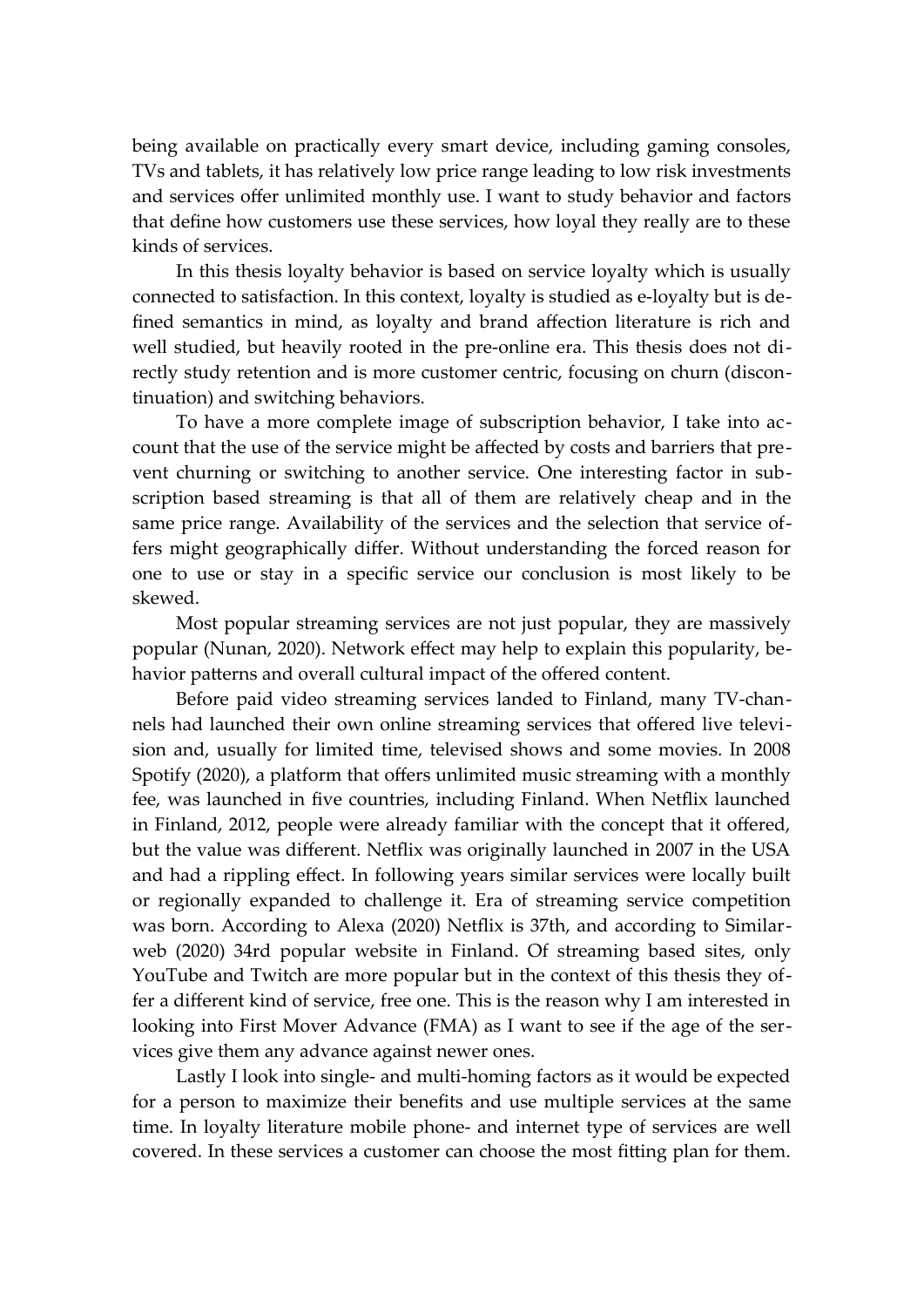In the streaming field most services only offer one product, and unlike with previously mentioned services, these are less substitutes for each other.

Thesis will only focus on video streaming services that are behind a paywall, without a free version which are usually advertisement supported or limit the streaming quality. As thesis focus on a more permanent aspect of loyalty, free trial is also ignored with an event and a seasonal based streaming like sports and streaming packages that include sports. Including free services would change the price barrier threshold and widen the scope for three different categories, truly free, freemium and paid services. Including free and freemium services would also include their business models that differ from paid services, and so they are beyond the scope of this thesis.

Questionnaire study was conducted in a university environment using tools provided by university and using information technology students as the population. Sample was obtained using the university's IT-student mail listing and tools provided by Webropol online survey platform.

This thesis is organized in the traditional thesis way. First it looks into relevant literature and how it has handled the topic overall; how literature conflicts and how it coincides within itself. To form a solid base for the rest of the thesis loyalty is defined, and its aspects are looked into. Special focus is directed towards satisfaction, loyalty building and the end of use, or as it is usually called, churn. Next, the thesis takes a dive into switching costs and barriers to explore forced loyalty, when switching is constrained. Finally, for other aspects of loyalty, the thesis takes a look into the first mover advance, network effect, and single- and multi-homing. The literature about the topic is quite fragmented on the models, terms and methods. This fragmentation and differentiation needs to be acknowledged before we can form research methods of our own. After the research method section, results are analyzed. Research questions are answered in the discussion section with the thesis's contributions to literature and practice. The thesis ends with a sum up conclusion that reflects about the meaning of the findings and the limits of the research.

I want to know when a potential new service is launched, how it is expected to perform against more established competition. To succeed, a newcomer would need to fight for the audience that are already invested in other services. The strength of this loyalty however could be shattered, if it was even there in the first place. To understand streaming loyalty we need to understand factors that form and influence it. In the past many studies have focused only on one service or a product and how it is used, or one phenomenon. This thesis tries to expand current knowledge by including the perspective of the use of multiple competing platforms at the same time and figure out how strong loyalty bonds are for this type of service.

Research questions for this thesis are set as: How does price range affect streaming loyalty? What kind of role exclusive content has in the video stream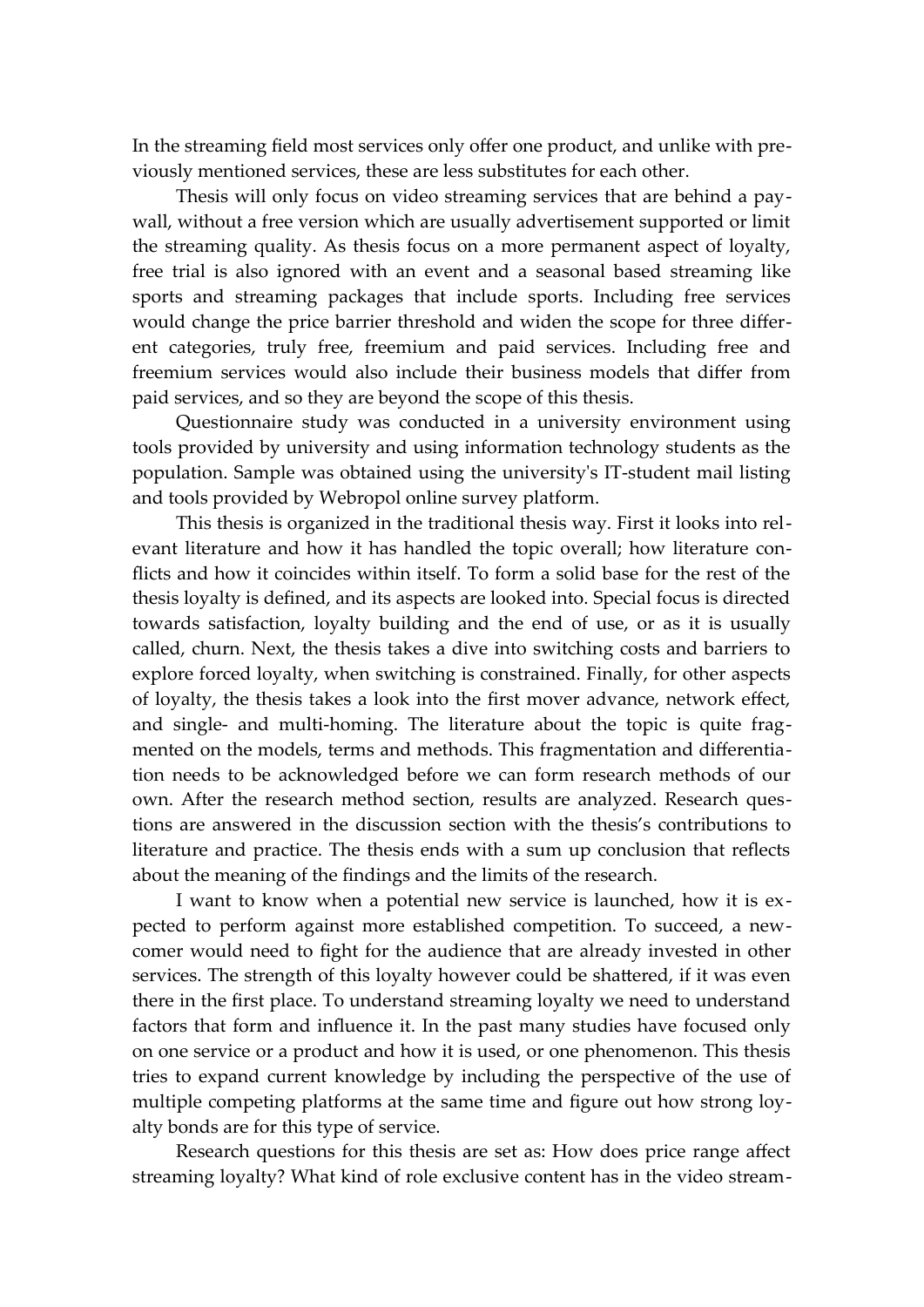ing market? As multiple competitive services are available, how does the possibility of multi-homing services occur? Are more established services in advance when compared to newer ones? How much of the loyalty is based on attitude? What kind of role social interactions play in streaming service subscription?

In this thesis I want to find factors that influence streaming loyalty behavior in video streaming services, especially factors that form loyalty. I also want to know what kind of loyalty behavior, if any, can be found in this environment.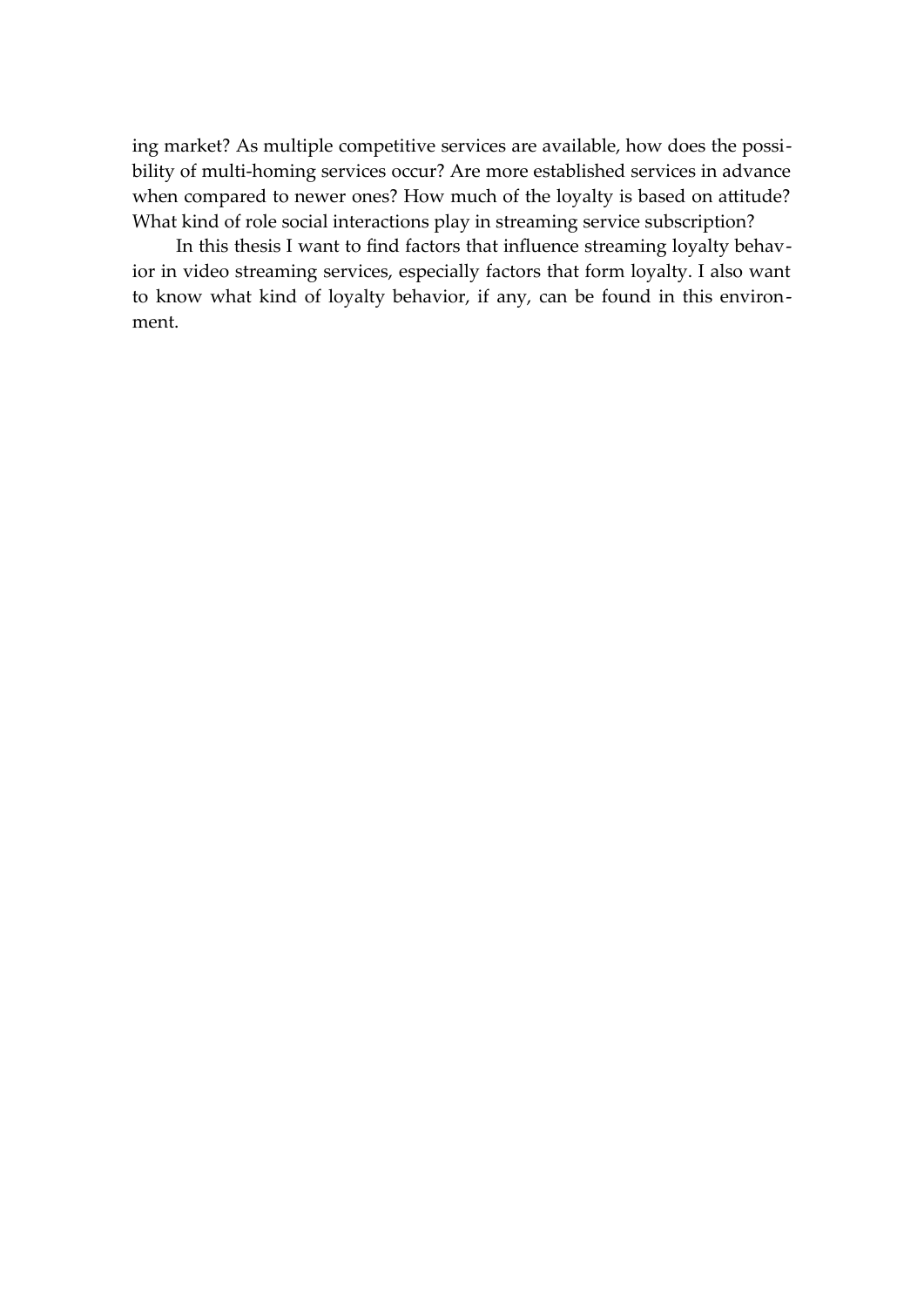### <span id="page-9-0"></span>**2 LITERATURE REVIEW**

Brand loyalty has been studied actively for a long time. Oldest study in this paper is from the 1970s and the newest from 2020. Loyalty research literature is rich and has covered products from toothpaste (East, Gendall, Hammond & Lomax, 2005) to wine (Rundle-Thiele, 2005), to services like banking (e.g. Quan, 2010; Colgate & Lang, 2001) and from online shopping (e.g Cheng-Min & Yu-Kai, 2006; Wang & Xu, 2008) to social media sites (Ruiz-Mafe, Martí-Parreño & Sanz-Blas, 2014).

A lot of studies have been made using behavior, primary on switching, but they have mainly focused on more permanent products or services like mobile platform (e.g. Nykänen, 2019) or service providers (e.g. Lee, Lee, Feick, 2001; Kim, Park & Jeong, 2004). In these, the user only needs one unit of chosen entity and having two may not offer practical advances or multi homing benefits. Many churn focused studies are from the point of view of a company. This is understandable because churn predictions help companies to engage with potential leaving customers and prevent revenue loss (Vadakattu, Panda, Narayan & Godhia, 2015; Borbora & Srivastava, 2012).

Relevant loyalty topics have a rich history. There exists a lot of literature related to network effect, although empirical literature is lacking (Cheng & Liu, 2007) and the first mover advance has been studied since the 1950s (Wang, Cavusoglu & Deng, 2016). Early 2000s saw a change in the field. Not just coming of online presence of retail but also studies became to question their past more actively. Older, more simple models where replaced case by case models that were specific to certain areas of interest and with multiple dimensions of focused entity. Nonetheless, especially studies that focus on loyalty have relevantly narrow roots; Oliver's 1999 and Dick's and Basu's 1994 papers are constantly preferences in later studies. There exist multiple popular and researcher unique models to frame loyalty and the use of technology, like Technology Acceptance Model (TAM) and Unified theory of acceptance and use of technology (UTAUT). However, more recent literature has pointed out how scattered the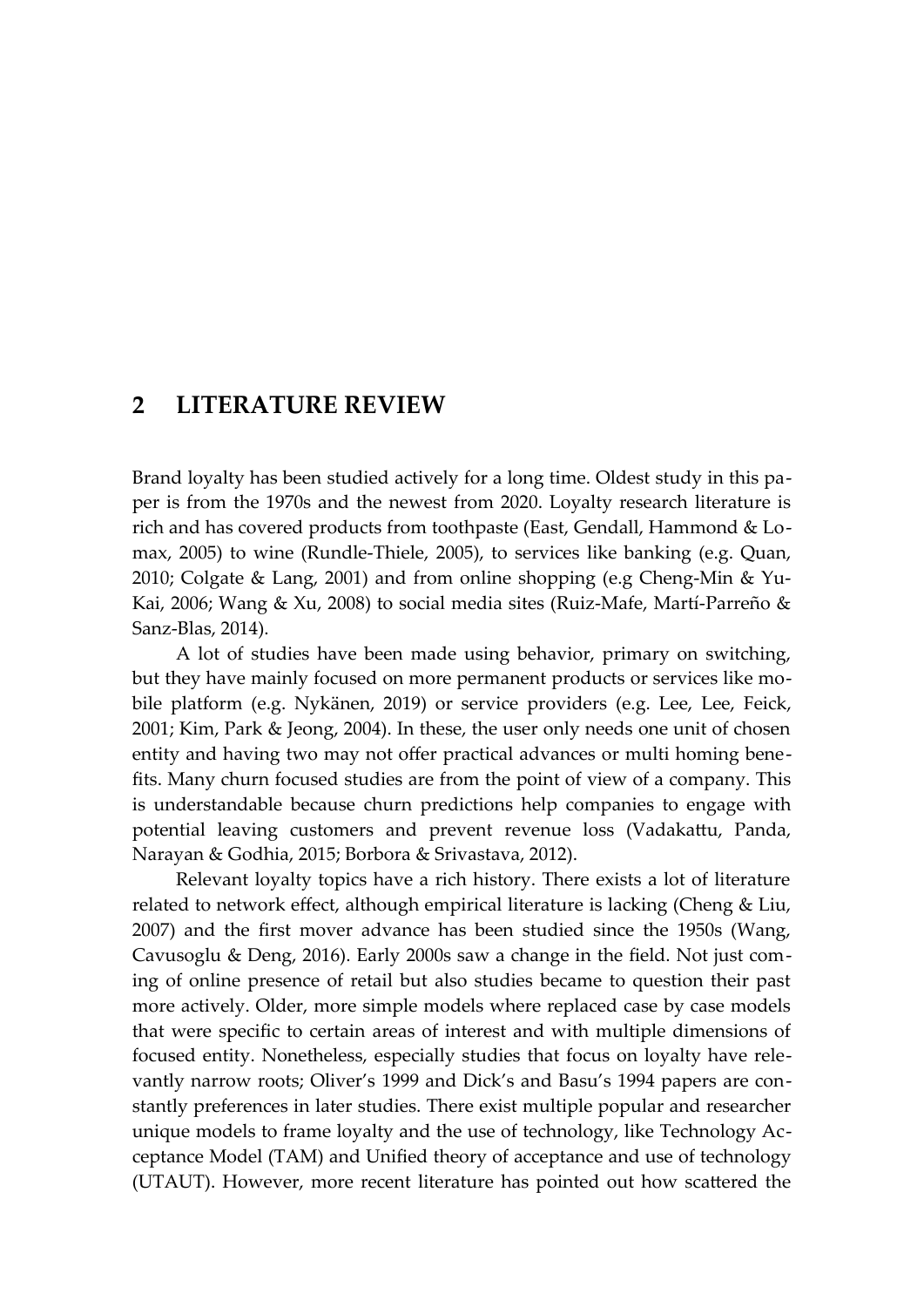definition of loyalty is between researchers and how generalization should be switched (Bandyopadhyay & Martell, 2007) for a more market and situation fitting concept of loyalty (Rundle-Thiele & Russell-Bennett, 2001). Studies that have focused on the internet as a marketplace are limited in terms, results vary and include competing points of view (Varadarajan, Yadav & Shankar, 2008).

Literature also suffers from non-united semantics, for example use of attitudinal loyalty, intentional loyalty and relative attitude; and behavioral loyalty and behavioral intention; and general loyalty and churn, can be synonymous or separate concepts. When studies' main focus is on online business terms e-retail, etaile and e-commerce are used. Some studies try to be more defining by specifying their environmental terms as e-loyalty, e-satisfaction, e-economics and e-market, but still base their research on non-internet based markets.

Video streaming services and -platforms, and relative phenomenons, like binge watching, are relatively new forms of culture and it is not a surprise that they are currently a popular topic to study. (e.g. Nuutinen, 2016; Rubenking, Bracken, Sandoval & Rister, 2018; Godinho de Matos & Ferreira, 2020; Szczepanik, 2020).

Next sections dives into meaning and aspects of loyalty and satisfaction, how literature has defined different aspects of them and how they connect to each other. Literature uses plain term loyalty and more specific term brand loyalty coincidentally. In the context of this work brand loyalty is also preferred as loyalty as there's a little difference between the meanings on the grand scale. Repurchase and repatronage are also used synonymously. Loyalty is first defines on higher level and then using Oliver's (1999) phases analyzed more precisely, including thoughts about if true loyalty is even possible. The role of satisfaction is strongly connected to loyalty and customer retention, and trust and brand image to loyalty building. Churn, discontinue of use, is the other side of the loyalty coin. Where loyalty is seen as a link between a customer and a company, churn is viewed as unlinking that connection.

#### <span id="page-10-0"></span>**2.1 Construction of loyalty**

In many research papers, like Chaudhuri's and Holbrook's (2001) and Ruiz-Mafe's, Martí-Parreño's and Sanz-Blas's (2014), Oliver's (1999) definition of loyalty is mainly quoted as the definite. Oliver (1999) states that loyalty is a commitment to rebuy or repatronize a preferred product or a service repeatedly in the future, and so causes continuous purchasing under the same brand, despite potential causes for switching behavior like situational influences and marketing efforts. Other researchers like Liu, Hu, Yi, Liu and Zuo (2017) focused more on action and attitude as they defined loyalty as a long-term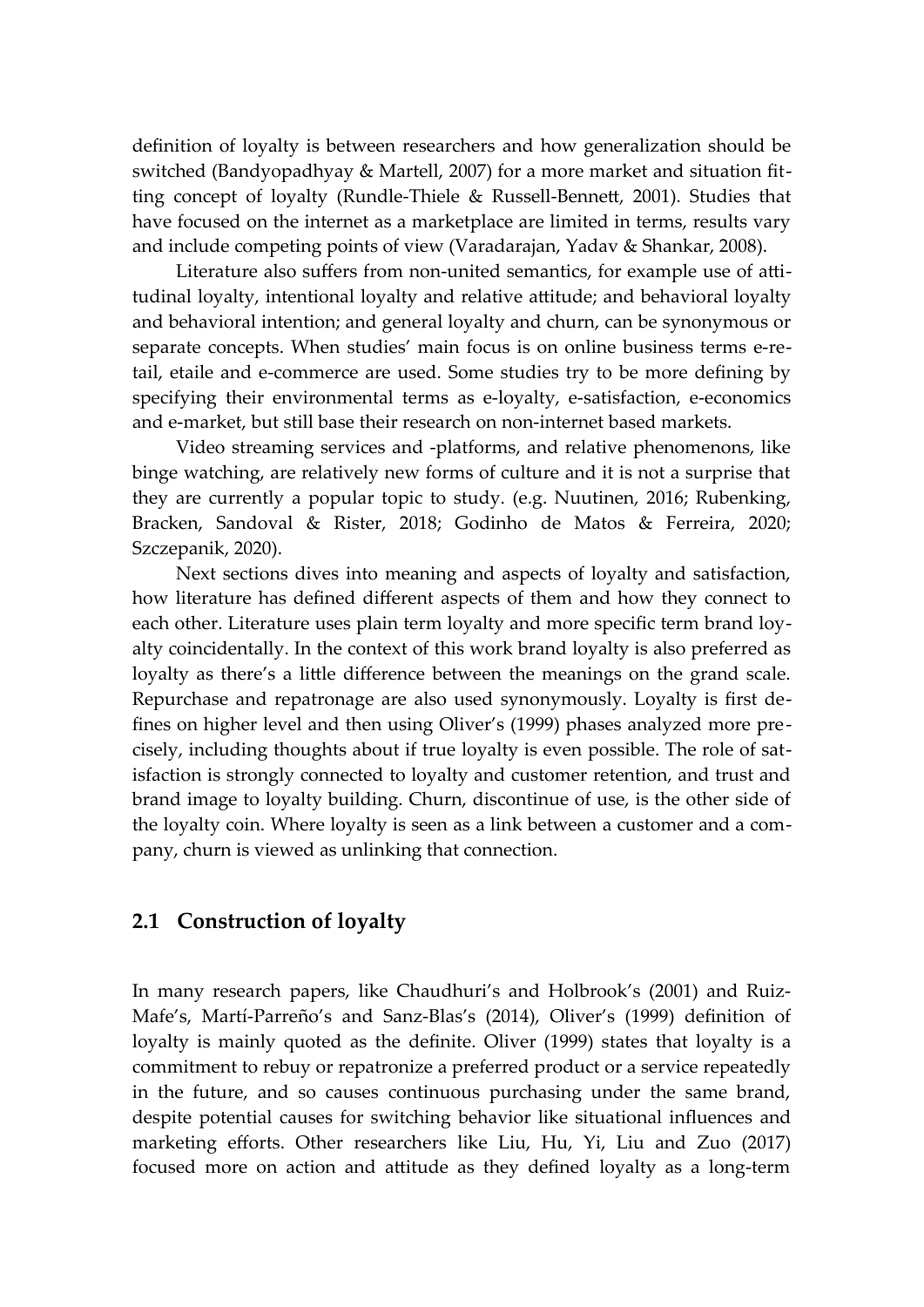commitment to repurchase involving repeated support and favorable attitude. Dick and Basu (1994) describe it as the strength of the relationship between an individual's relative attitude and repeat patronage. Jakoby and Kyner (1973) based loyalty on driven and randomless behavioral responses made consciously over time from the same group of brands. E-loyalty has some unique features when compared to traditional loyalty. It's more about customer support, delivery, product presentation, convenience, shipping costs and trust. (Gommans, Krishman & Scheffold, 2001). In the context of online fan pages Ruiz-Mafe, Martí-Parreño and Sanz-Blas (2014) used intention and recommendations for defining loyalty.

It is commonly agreed between researchers that loyalty should be divided into behavior and attitude. *Behavioral loyalty* usually means repeated purchases of the brand and *attitudinal loyalty* include a degree of dispositional commitment when some unique value is associated with the brand (Chaudhuri & Holbrook, 2001). It can also be a driving factor for reasoning behavior loyalty (Russell-Bennett, 2002; Bandyopadhyay & Martell, 2007). According to Mittal and Kamakura (2001) behavior intent is an intermediary between attitude and behavior. While in the purchasing decision process, it represents the intention to act and can appear as a predisposition to the first time brand purchase or repurchase commitment (Gommans, Krishman & Scheffold, 2001). In this study's definition of loyalty, the bare intention of a purchase cannot be called loyalty by itself as it does not contain the act of even the first time purchase that is needed for loyalty to surface.

Behavior loyalty is usually used in the context of purchase loyalty (Chaudhuri & Holbrook, 2001), also called repeat patronage (Dick & Basu, 1994; East, Gendall, Hammond & Lomax, 2005), where it is based on repetition but it can also be expressed in different ways. In marketing perspective behavioral loyalty can be viewed as retention of the brand (East, Gendall, Hammond & Lomax, 2005). In behavioral loyalty, customers have rational expectations that are predictors of quality, value, satisfaction (Fornell, Johnson, Anderson, Cha & Bryant, 1996) and switching cost (Cheng-Min & Yu-Kai, 2006). It can also manifest itself as a favorable action for the brand like recommendations (Ruiz-Mafe's, Martí-Parreño's & Sanz-Blas, 2014). Behavior loyalty is more complex and harder to achieve on the internet as the internet enables information gathering to validate buying decisions. (Gommans, Krishman & Scheffold, 2001).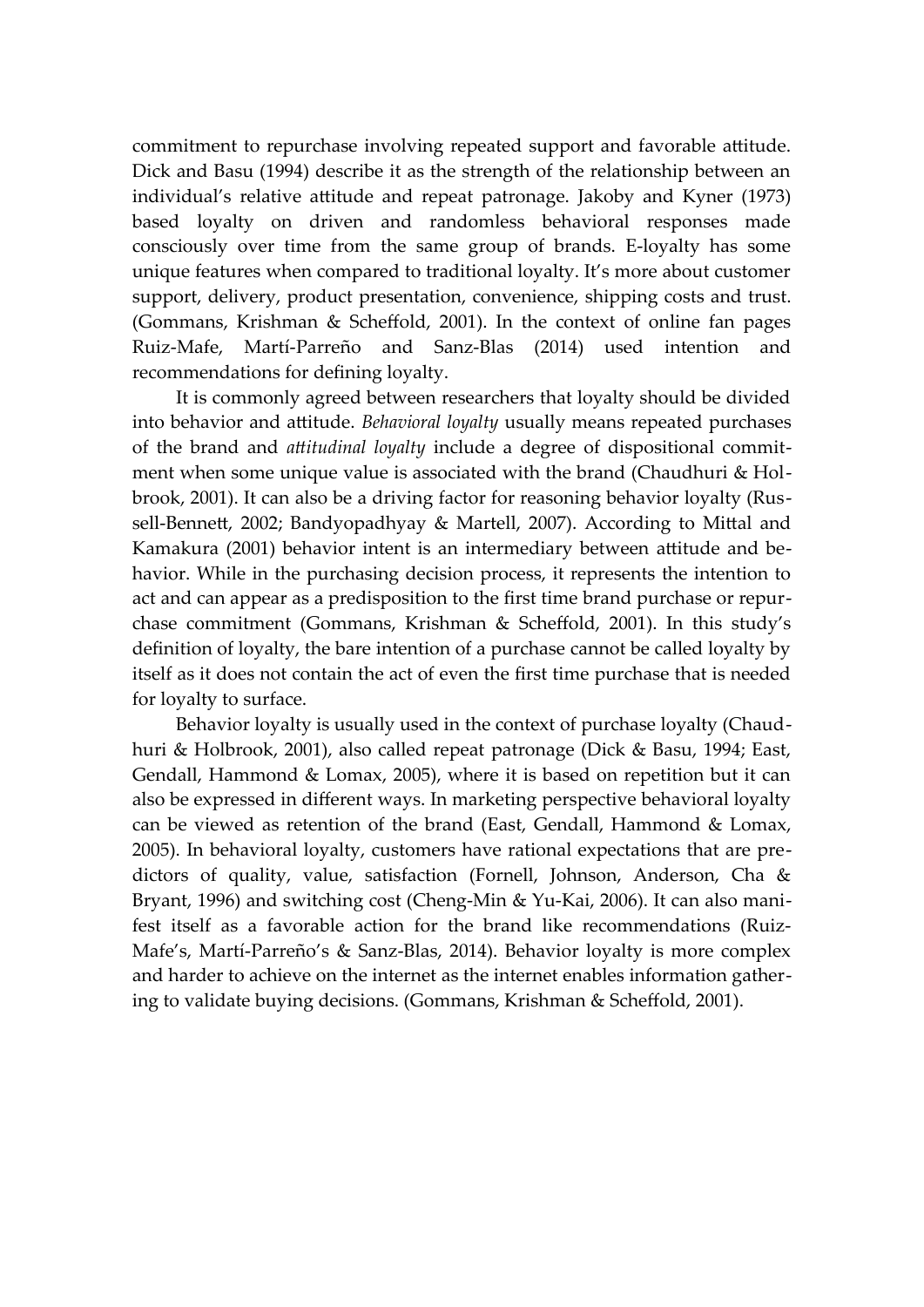#### <span id="page-12-0"></span>**2.1.1 Phases of loyalty**

Oliver (1999) divides general loyalty into cognitive, affected, conative and action phases based on the customer's behavior towards the brand. Dick and Basu (1994) used a similar dividing to form a loyalty relationship framework, that's more based on attitudinal loyalty. In the traditional mind attitudinal loyalty includes dimensions of cognitive, affective and conative loyalty. (Gommans, Krishman & Scheffold, 2001).

In cognitive loyalty, one brand is shallowly preferred to another based on performance aspects like information and beliefs for example price and features. This includes routines like performance that have a low level of satisfaction. (Oliver, 1999). Habit might come from the existence of the switching barrier (Kim & Krishnan, 2019). Information and beliefs here presents a change in attitude. It includes accessibility that guides the act, confidence to act and centrality of the attitude which indicates customer's level of value and reached attitude clearness when alternative attitudes toward the product or service exist. Shortly, clarity of purchase when options are available. (Dick & Basu, 1994). In the past brand loyalty development has been built on brand image building via mass media communication, but in modern e-economics, technology enables to put more weight in the cognitive dimension by offering information that is customized (Gommans, Krishman & Scheffold, 2001).

Affected loyalty forms when satisfaction is cumulative and has begun to develop as a person shows an affection towards the brand that they like. This however is subject to switching and deeper loyalty is desired as it is based on customers "just liking" the product they are getting. (Oliver, 1999). Customers may form emotional attachment to external factors like people or places related to the product or the service. Less intense than emotions, mood is related to accessibility and facilitated inductions through environmental design. In primary affection, presence of the object or the service may lead to a primary response. Affected phase implies satisfaction that leads to repeating purchases. (Dick  $\&$ Basu, 1994). In this phase the focus of e-loyalty is on trust, privacy and security (Gommans, Krishman & Scheffold, 2001). Park and Kim (2000) defined affective loyalty to be formed when it affects persons identification with an activity and commitment, traits that according to Oliver (1999) would belong to conative phase.

In conative loyalty, state is built on repeated intervals of positive affection towards the brand; it contains more deeply held commitment. Although conative level commitment is based on motivation, loyalty desire can be an anticipated but unrealized action. (Oliver, 1999). Customers may experience more obstacles that tie them to the product or a service, like switching costs, which are a common strategy to increase loyalty, or sunken costs. In this phase, future ex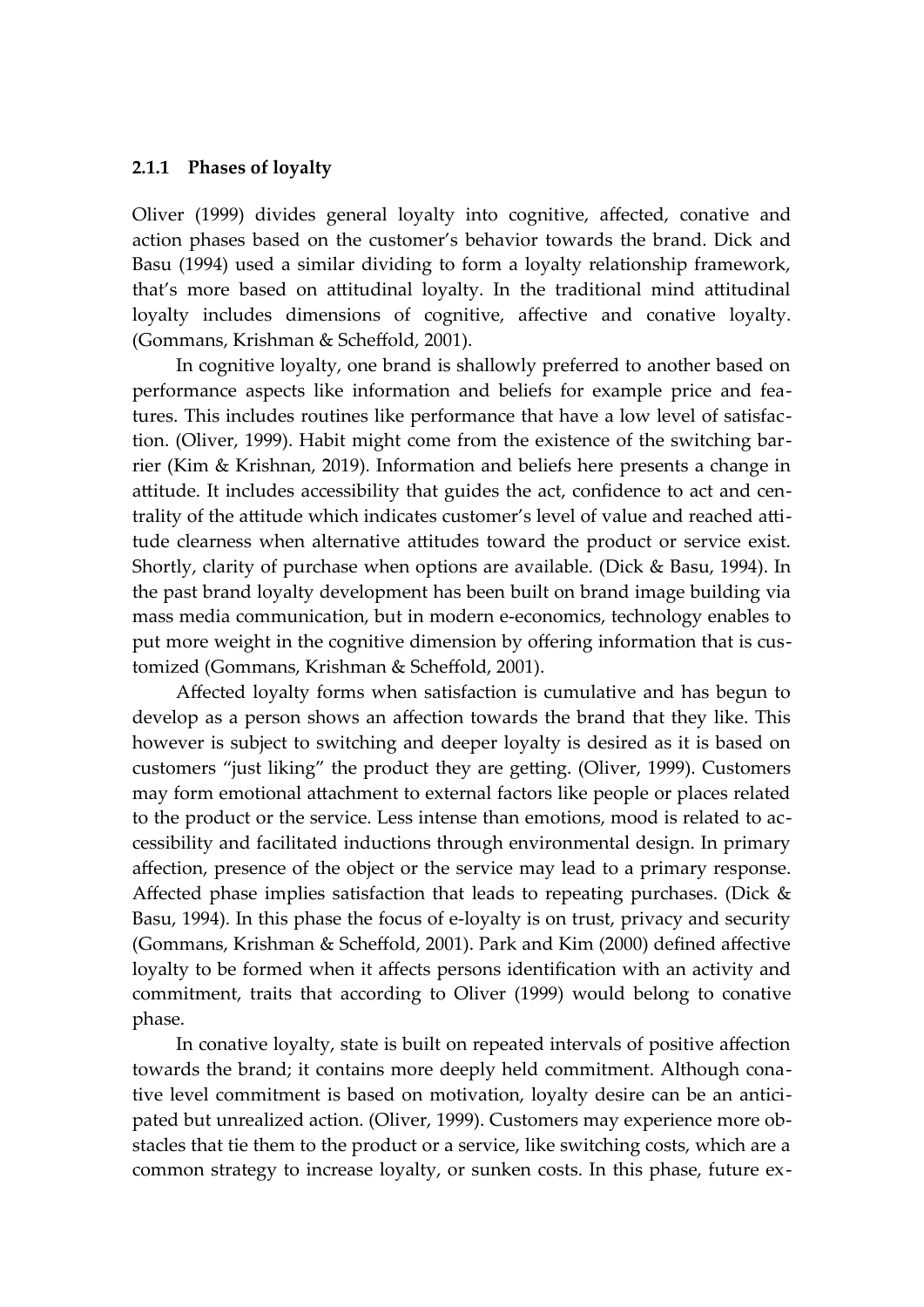pectations reflect the current and expected match between offering and needs. (Dick & Basu, 1994).

In action loyalty, customer's commitment to repurchase or repatronize a product or a service in the future is deeply held and cannot be waived by momentual influence or advertising. In this and conative state, action is a mandatory result of engagement. If action is repeated, it develops action inertia and will facilitate the repurchase. (Oliver, 1999). Consumer needs to be willing and overcome considerable obstacles for the value offerings (Blut, Evanschitzky & Vogel, 2007).

Multiple different indexes have been used to measure cognitive cause factors like confidence and centrality. Affectiveness has been measured using checklists and mood indexes. Conative causes have not been studied greatly. Social norms could be used as a moderator to measure reasons of action. (Dick & Basu, 1994). Customers can be loyal to a multi-productional company even if a competitive company offers better preference for a certain product (Dick & Basu, 1994; Anand & Shachar, 2004). Study by Blut, Evanschitzky, Vogel, and Ahlert (2007) found moderation factors like social benefits, between Oliver's (1999) cognitive and affective states and switching costs between conative and action states.

#### <span id="page-13-0"></span>**2.1.2 True Loyalty**

Depending on the item or a service, some acts and factors may prevent or swing loyalty. Oliver (1999) explains that his cognitive phase can be challenged by real or imagined competitive features or price, and the affective phase is more about dissatisfaction, associations of the other brand. Both phases are very vulnerable to variety seeking and voluntary trials. Even in conative phase, customers can be persuaded with counter-arguments from competition and if competition wants to be aggressive they can claim, buy, an exclusivity of the product for themselves that can affect even customers who have achieved the action phase. In every phase, loyalty is tested if the performance of the brand is deteriorating. Mothersbaugh and Beatty (2002) found performance loss being the strongest reason against repurchasing intentions.

Other reasons for change in loyalty can be the end of habit via lifestyle changes, ageing, competioner's ability to fulfill changed needs (Oliver 1999), emotional factors, or change in expectation as decision criteria changes (Dick & Basu, 1994).

True loyalty can be an unreasonable expectation (Oliver, 1999) and some studies suggest that not every intention to act leads to action (Blut, Evanschitzky & Vogel, 2007). If customer's loyalty is based on a lack of options, it would be wrong to call this loyalty to true loyalty as it does not show noticeable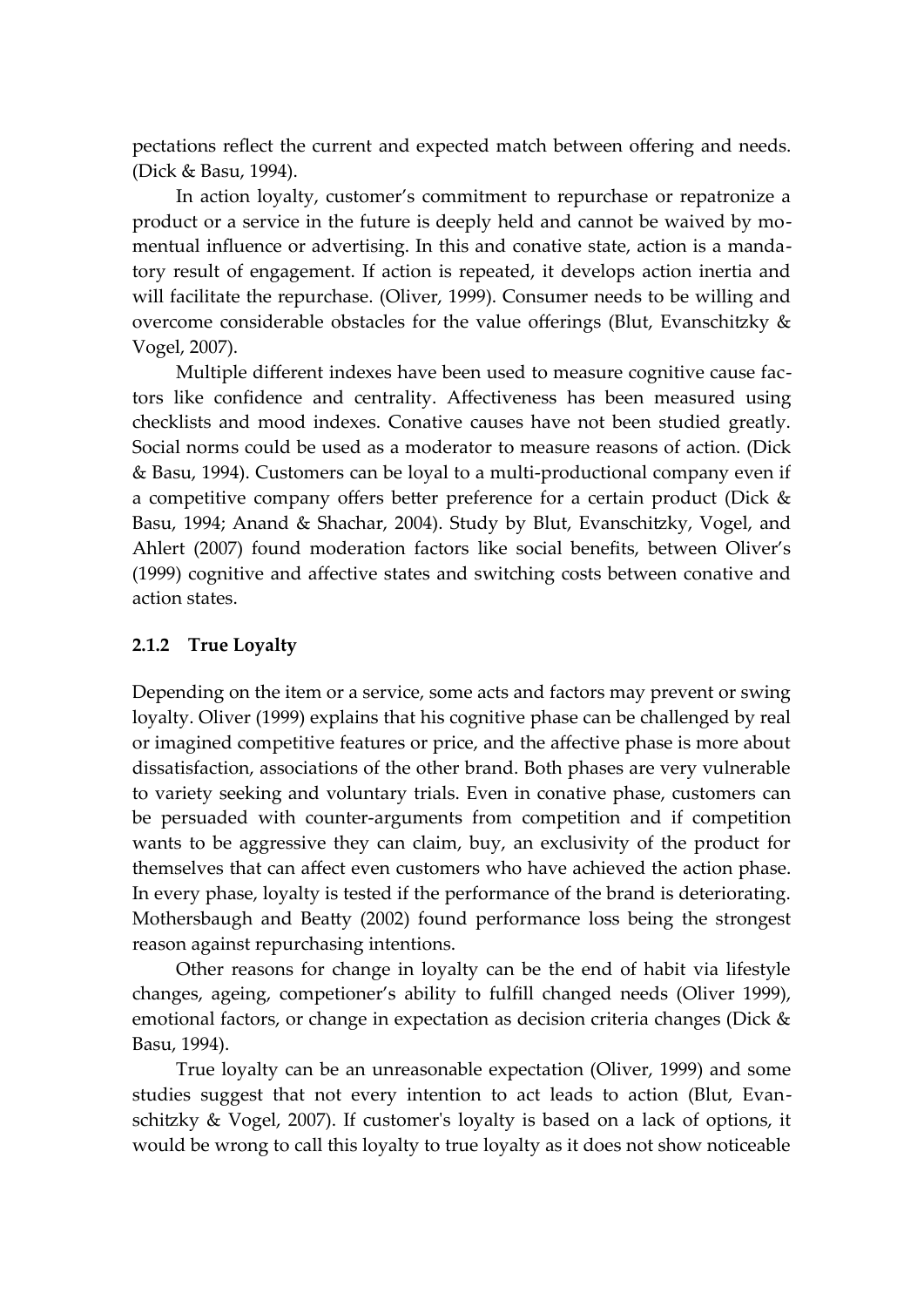voluntary biased behavior and the customer may use the first opportunity to abandon the brand if there's a situational change (Amine, 1998).

Ruiz-Mafe, Martí-Parreño and Sanz-Blas (2014) define true loyalty as the consumer's relative attitude towards the product or the service, that is favorable and includes behavior with a nature of repeated commitment. This shows a limitation and difference in potential reachable loyalty. Depending on a product or a service there might be no way to express certain higher levels of loyalty due restriction in product, service or user's abilities like finances. Market share of available options might also be limited. (Amine, 1998; Chaudhuri & Holbrook, 2001), which could easily lead to wrong conclusions about loyalty level.

From above definitions we can combine that a level of loyalty is formed 1) in different phases 2) when customer continuously purchases 3) same type of products or services, 4) over longer period of time, 5) gains strong unwavered attitudinal led behavior pattern 6) which becomes resistant to outside influences and obstacles. Although it is argued, that true defining loyalty is impossible as there are no universal agreement of what loyalty means (Bandyopadhyay & Martell, 2007) and it cannot consistently predict all possible outcomes, so general concept should be forgotten (East, Gendall, Hammond & Lomax, 2005).

#### <span id="page-14-0"></span>**2.2 Satisfaction**

According to Oliver (1999) satisfaction is a pleasurable fulfillment, where a standard pleasure's outcomes the displeasure. Dick and Basu (1994) specifies that satisfaction is consumer's response to expectation and perceived performance in post-purchase state, in other words, post-purchase evaluation (Fornall, 1992). For Gerpott, Rams and Schindler (2001) it is a customer made assessment that is experience based on fulfilling of services individual characteristics or functionality. According to Mittal and Kamakura (2001) satisfaction is based on customer's characteristics like threshold, response bias and nonlinear link between satisfaction rating and repurchase behavior. Satisfaction can be divided into service satisfaction and product satisfaction, but it is usually defined on the grand scale. Both of them have a positive effect on customer overall satisfaction. (Zhai & Ye, 2009).

So satisfaction is 1) after state fulfillment 2) of perceived performance after expectation 3), it can be divided into product and service based satisfactions 4) and it's based on customers' different characteristics.

Satisfaction is an important factor while determining customer retention (Jones, Mothersbaugh & Beatty, 2000), which has a strong effect on profitability (Fornell, 1992; Chang, Hu & Yan, 2009), because of its positive relationship to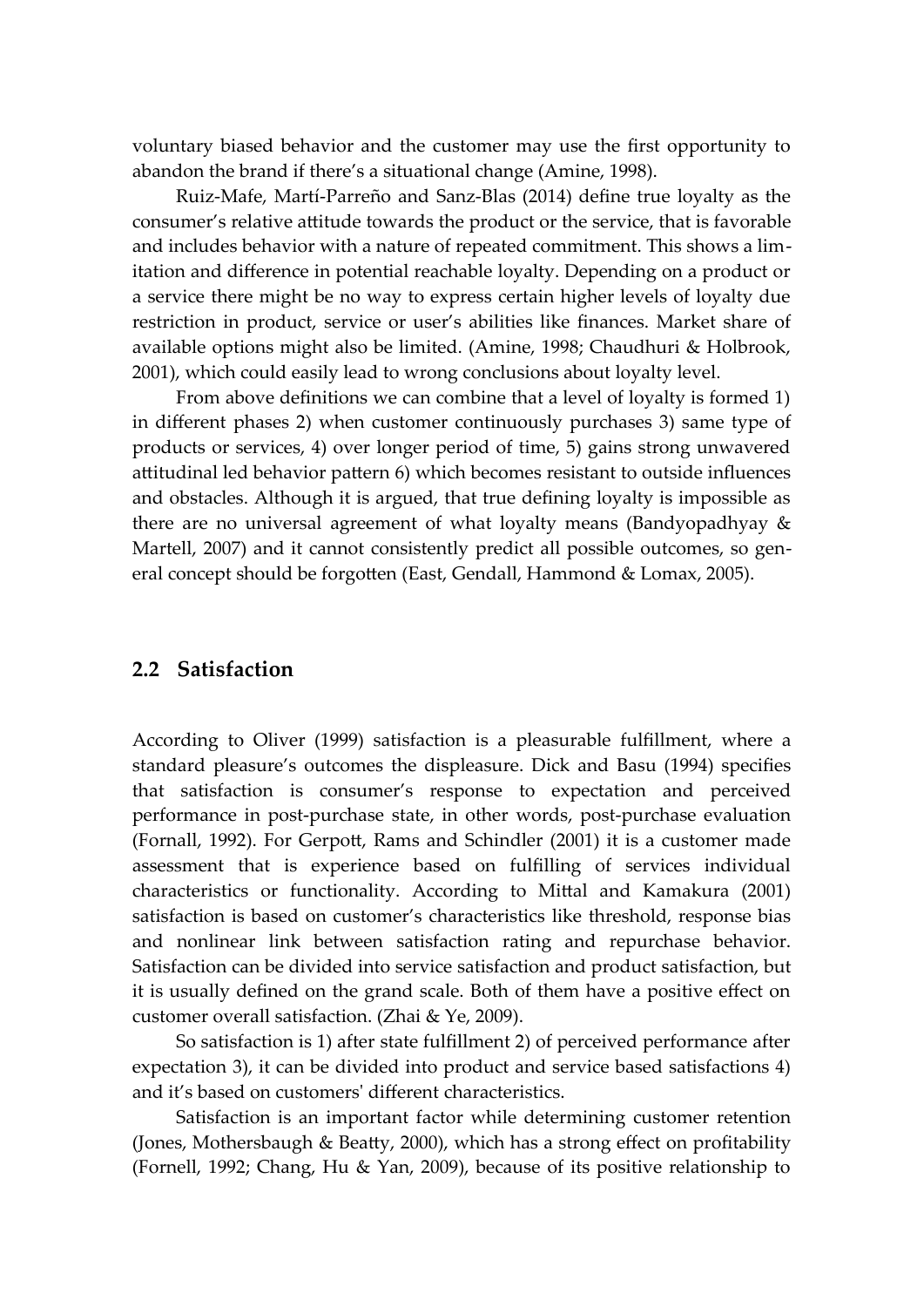loyalty (Chen & Wang, 2006). Customer satisfaction includes expectations of goods and services, but in the online experience, the process of interaction is valued more than the product itself. So service satisfaction has a greater effect on customer satisfaction and loyalty, unlike product satisfaction which does not offer a significant boost on loyalty. (Zhai & Ye, 2009).

It is much easier to obtain a purchase from an old customer than a new one (Vadakattu, Panda, Narayan & Godhia, 2015; Liu, Hu, Yi, Liu & Zuo, 2017; Uner, Guven & Cavusgil, 2020) and attracting new customers costs more than keeping the old ones (Mittal & Kamakura, 2001; Emami, Lavejevardi & Fakharmanesh, 2013;). According to Gerpott, Rams and Schindler (2000) continuing the contractual relationship with current customers is more important in access based business structure than with transactions in purchase goods, as the longer the relationship lasts, marginal income increases. Satisfied customers tend to be more loyal over time than a customer whose purchase was caused by other reasons like time restrictions or lack of information (Gommans, Krishman & Scheffold, 2001).

High satisfaction should lead to increased loyalty for current customers (Mittal & Kamakura, 2001). According to Anderson, Fornell and Lehmann (1994) other benefits of high satisfaction are lower price elasticity, securing current customers from competitors, future transactions' lower cost, reduced failure cost, lower cost to attract new customers and a greater reputation of the firm. However, a study by Zhai and Ye (2009) found that the connection between high satisfaction and high loyalty is more unique to the traditional market than an online environment, although low satisfaction will lead to low loyalty.

#### <span id="page-15-0"></span>**2.3 Loyalty Building**

In loyalty building, service quality, recognized value and customer satisfaction should be considered at the same time (Quan, 2010). Service quality being one of the keys to satisfaction and can lead to repeat patronage (Dick & Basu, 1994; Chen & Wang, 2006) and nine dimensions of service quality could explain about 50% of the variations of satisfaction which seem to be essential requirement to reach loyalty (Wen & Hilmi, 2011). Many studies have recognized churn being influenced by service quality, demographic, satisfaction and economic value (Lee, Kim & Lee, 2017), dissatisfaction being a major reason for churning. (Keramati & Ardabili, 2011; Dechant, Spann & Becker, 2019).

Connection between satisfaction and loyalty depends on factors like market regulations, switching costs, brand equity and existence of loyalty programs (Lee, Lee, & Feick, 2001). Consumers are likely to have low loyalty when they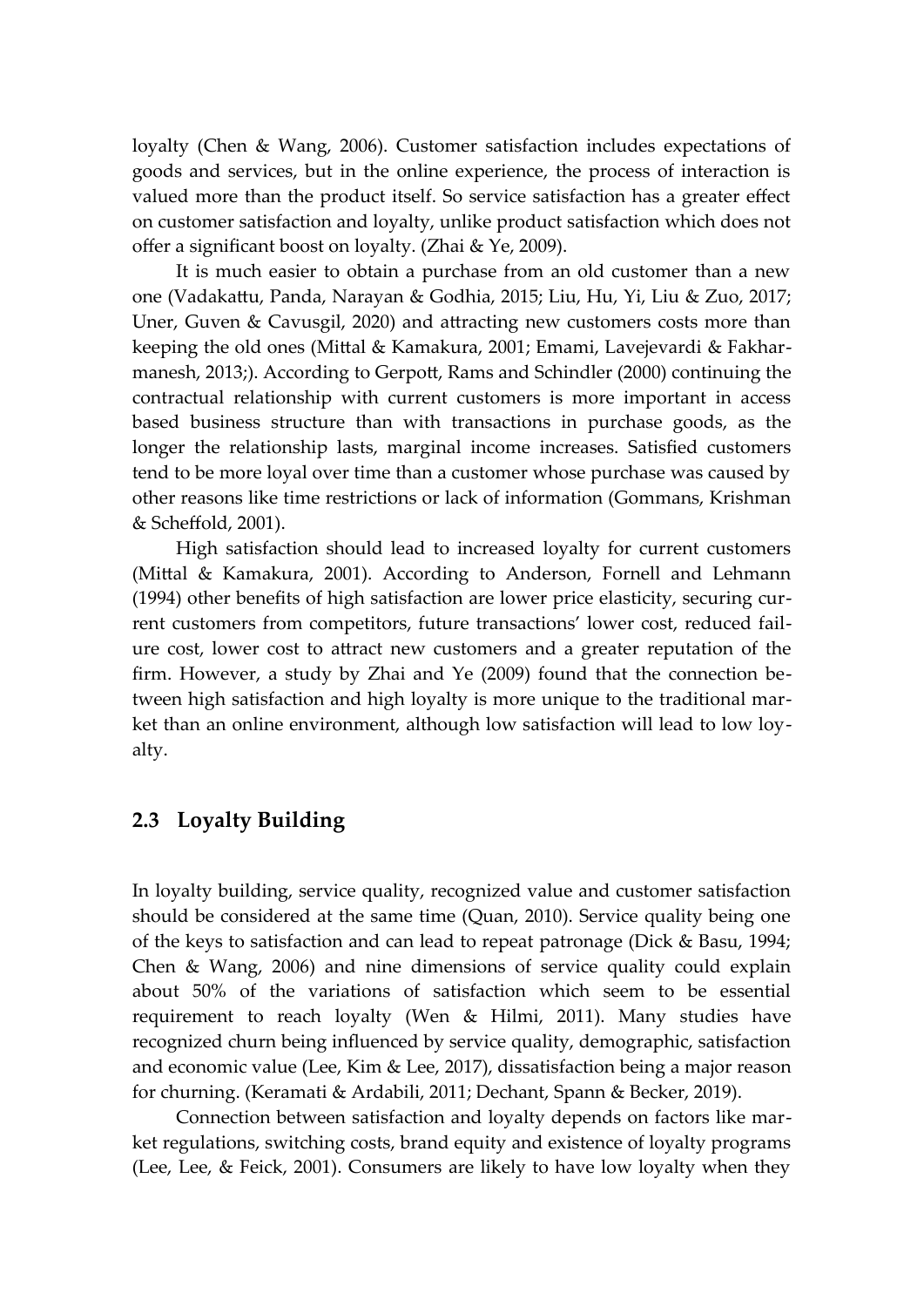are less familiar with the product category (Amine, 1998). For satisfaction to have an effect on loyalty, it needs to be frequent or cumulative so satisfaction intervals become grouped or mixed. Even then it cannot be said for certainty that loyalty is formed (Oliver, 1999).

If a customer's attitude towards a brand is positive they tend to have higher loyalty to the brand. Favorable attitude towards the brand also highly helps to convert a switching buyer into a loyal buyer. (Gommans, Krishman & Scheffold, 2001). Highly recognized value, in system quality, service quality and information quality, have a strong positive effect on customer satisfaction and loyalty (Quan, 2010), but online markets with an aggressive pricing competition can lead to switching behavior even with high loyalty states and high satisfaction online customers can look out to enhance their shopping experience with coupons (Kim & Krishnan, 2019). Advertising however needs to be backed with sufficient quality, otherwise the market share may not increase (Zeithaml, 2000). Loyalty may be affected by a discounted price (Bandyopadhyay & Martell, 2007) as instead of a specific price, buyers have a price range in mind (Quan, 2010). In the long run, constantly discounted prices may lower consumer's referenced price point (Godinho de Matos & Ferreira, 2020). Offer resistance is based on customers' price sensitivity (Rundle-Thiele, 2005). There's a chance that price loyalty might overcome brand loyalty if promoted (Chrysochou, Casteran & Meyer-Waarden, 2014). Price promotion however only has effects on somewhat loyal customers and does not change the attitude of customers who are already loyal (Kim & Krishnan, 2019). If the cost of activity increases, the likelihood of customer engagement should decrease (Jones, Mothersbaugh & Beatty, 2000), but satisfied customers are more likely to be tolerant of increased price (Anderson, Fornell & Lehmann, 1994). Switching cost is the most likely factor to influence customer's price level sensitivity and thus loyalty (Aydin, Özer & Arasil, 2005).

Trust is in the key role in augmenting both behavioral and attitudinal loyalty. It has an effect on factors that affect marketing outcome like market shares and elasticity of the price (Gommans, Krishman & Scheffold, 2001), creating and developing of positive quality (Aydin, Özer & Arasil, 2005) and long-term reinforcing and orienting of relationships (Ruiz-Mafe, Martí-Parreño & Sanz-Blas, 2014). Distribution enables higher loyalty for a brand with a high market share but buyer segment can show high loyalty for even niche brands (Chrysochou, Casteran & Meyer-Waarden, 2014).

Willingness of the average customer to rely on the ability of the brand to perform its stated function is called the *brand trust*. Affect that a brand has on the customer is defined as a brand's potential to bring out a positive emotional response as a result of its use in the average consumer. Brand trust and *brand affect* combine to determine behavioral and attitudinal loyalty. (Chaudhuri & Holbrook, 2001).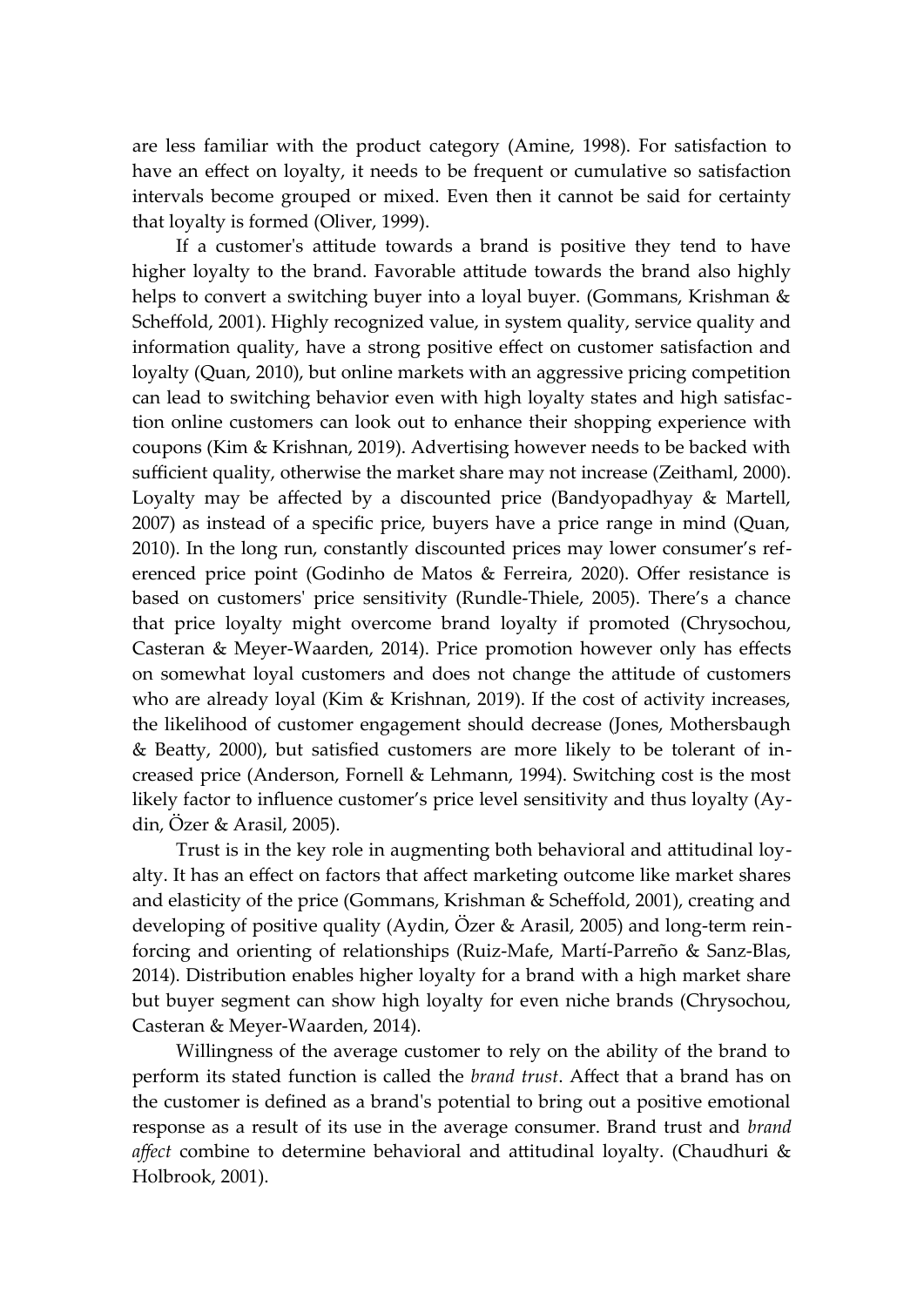According to Aydin, Özer and Arasil (2005) trust has greater importance than satisfaction in loyalty engagement. Chaudhuri & Holbrook (2001) state that trust is an involving process that includes brands ability to continue to meet its obligations, balancing ability to estimate the costs and rewards of staying in the relationship and interference to act in favor of the customer instead of the company based on shared values. Generally the main aspects that shape the trust are honesty, benevolence and competence. In online service trust influences repeating purchases and loyalty at an attitudinal level. (Ruiz-Mafe, Martí-Parreño & Sanz-Blas, 2014). It needs to be noted that trust is only relevant in the situation which includes uncertainty between greater and lesser differences between brands. Uncertainty is reduced by trust when a consumer feels vulnerable and they know that they can rely on the brand that is trusted. (Chaudhuri  $\&$ Holbrook, 2001).

Major areas in the brand building activities are brand image building and frequency programs. Favorable brand image building means balanced short term promotional tools and long term product development to shape the brand image. The Internet enables long-term marketing activities like various customized products. (Gommans, Krishman & Scheffold, 2001). Even online, store image has a positive effect on loyalty and satisfaction. Online store image can be divided into two factor groups: functional factors like product, user interface and information quality; and emotional factors like logistics, security and postpurchase actions. (Liu, Hu, Yi, Liu & Zuo, 2017). Positive image should lead to higher loyalty (Amine, 1998). Online brand image has a great connection to behavioral intentions and companies can use their brand to gain a first mover advantage (Varadarajan, Yadav & Shankar, 2008).

One key to high customer satisfaction and loyalty is to offer high quality service (Quan, 2010). Loyalty implies satisfaction but satisfaction does not always lead to loyalty (Fornell, 1992) as they are in asymmetric relationships. This leads dissatisfied customers to have a greater choice between services. (Gommans, Krishman & Scheffold, 2001). Dissatisfaction may manifest itself as behavioral consequences on customer complaints, product repurchase, and brand switching (Johnson & Fornell, 1991). In multiple different service industries from physical to online, intention to switch is often linked to dissatisfaction (Fei & Bo, 2014). Rate of complaints should decrease when satisfaction increases, but complain handling can change customers' loyalty depending on if the relationship is positive or negative (Fornell, Johnson, Anderson, Cha & Bryant, 1996). At the first encounter, customer support helps to counter dissatisfaction (Kim, Park & Jeong, 2004).

Service recovery is the service's ability to solve problems related for example to customer dissatisfaction and service failure and it can be a component for building a switching barrier to prevent switching (Kim, Park & Jeong, 2004). One way to strategically increase behavior loyalty is to increase satisfaction to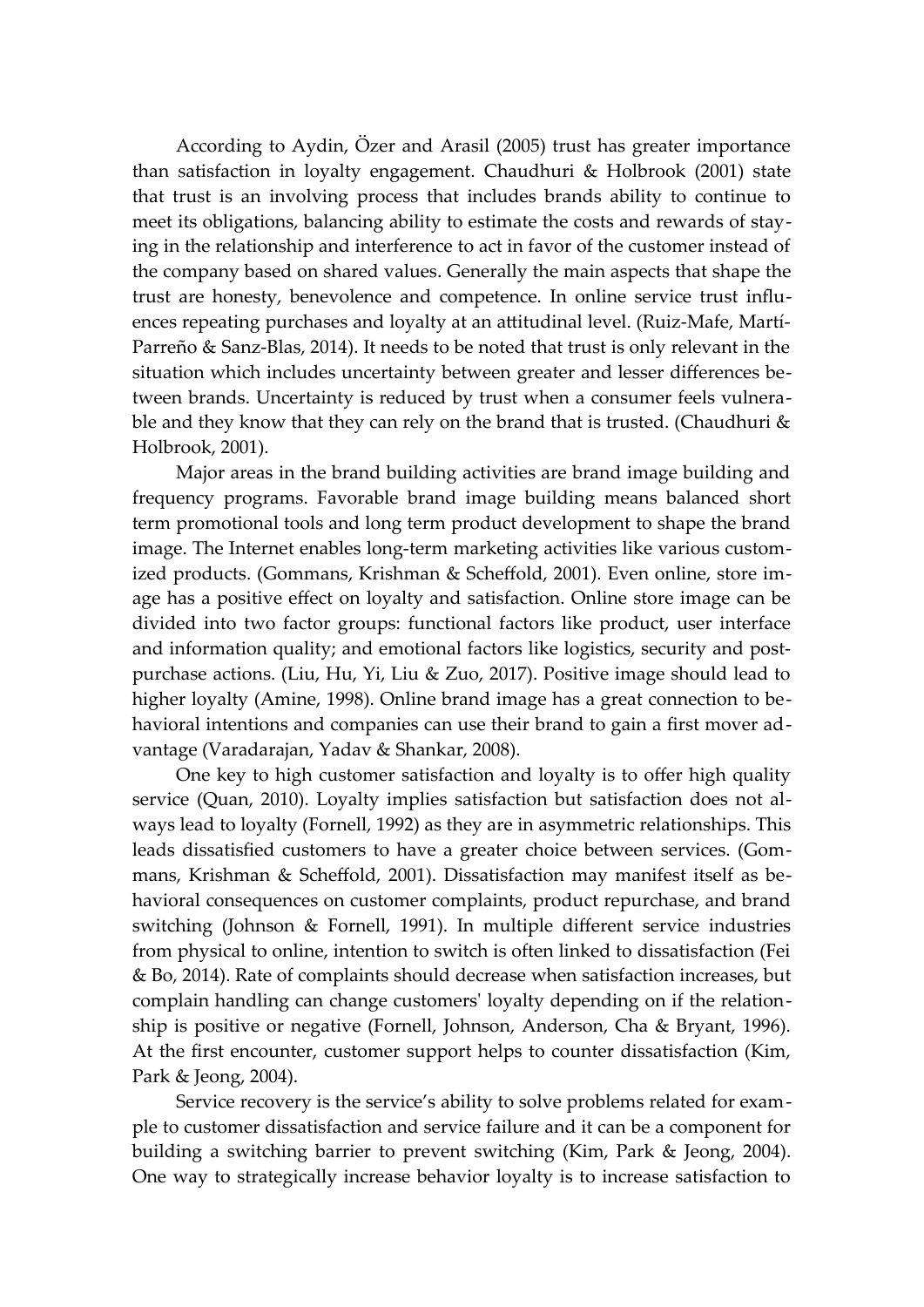keep customers in and increase a switching barrier to prevent them from leaving (Balabanis, Reynolds & Simintiras, 2006; Lee, Lee & Feick, 2001). Enhancing satisfaction to raise retention may only have limited effect, but could potentially impact recommendations which can be predicted only by using relative attitude loyalty (East, Gendall, Hammond & Lomax, 2005). Satisfaction and retention relationship varies based on the strength of the switching barriers of the context of the service (Jones, Mothersbaugh & Beatty, 2000).

#### <span id="page-18-0"></span>**2.4 Churn**

There's a great variability in literature considering the definition of churn (Uner, Guven & Cavusgil, 2020). Studies by Uner, Guver and Cavusgil (2020) and Ahn, Han and Lee (2006) defined churn and loyalty almost synonymously. Generally churn is related to a form of discontinuation like service switching (Uner, Guven & Cavusgil, 2020) or if a customer closes all their accounts in a specific service (Van den Poel & Lariviere (2004). In addition it can even include people moving in from other services (Lee, Kim & Lee, 2017). Churn is usually defined and measured in time it takes to customer to become a non-customer; churn-rate, ending the using period of a product or a service measured in a certain time period (Qian, Jiang & Tsui, 2006; Jahanzed & Jabeen, 2007). Churn is more common when it is customer originating than when it is company originated (Jahanzed & Jabeen, 2007) and in a user group where the use of a product is lesser (Keramati & Ardabili, 2011). Geography and service type also affect churn (Jahanzed & Jabeen, 2007).

Churn can be divided into external- (voluntary and involuntary) and internal reasoning. In voluntary churn, customers decide to switch to another product (Jahanzed & Jabeen, 2007). This might be caused among many reasons: low satisfaction, high price level, low loyalty rewards or service mistrust (Lazarov & Capota, 2007). Companies can also discontinue the offer, leading to non-voluntary churn (Lazarov & Capota, 2007; Jahanzed & Jabeen, 2007). Customers can also quit the use without switching to alternatives because something prevents them from renewing the contract. This might be caused by customers' financial situation, or change in location of operations. (Lazarov & Capota, 2007). Internal churn happens when a customer switches a product within the same company (Jahanzed & Jabeen, 2007). Churning can further be divided to total *cancellation*, *hidden*, when customer is absent for a long time, and *partial*, when customer is only using a certain part of a service and is mainly using alternatives (Lazarov & Capota, 2007).

Churn can also be divided into a single service and a service type. For example customer's may switch between different car manufacturers as long as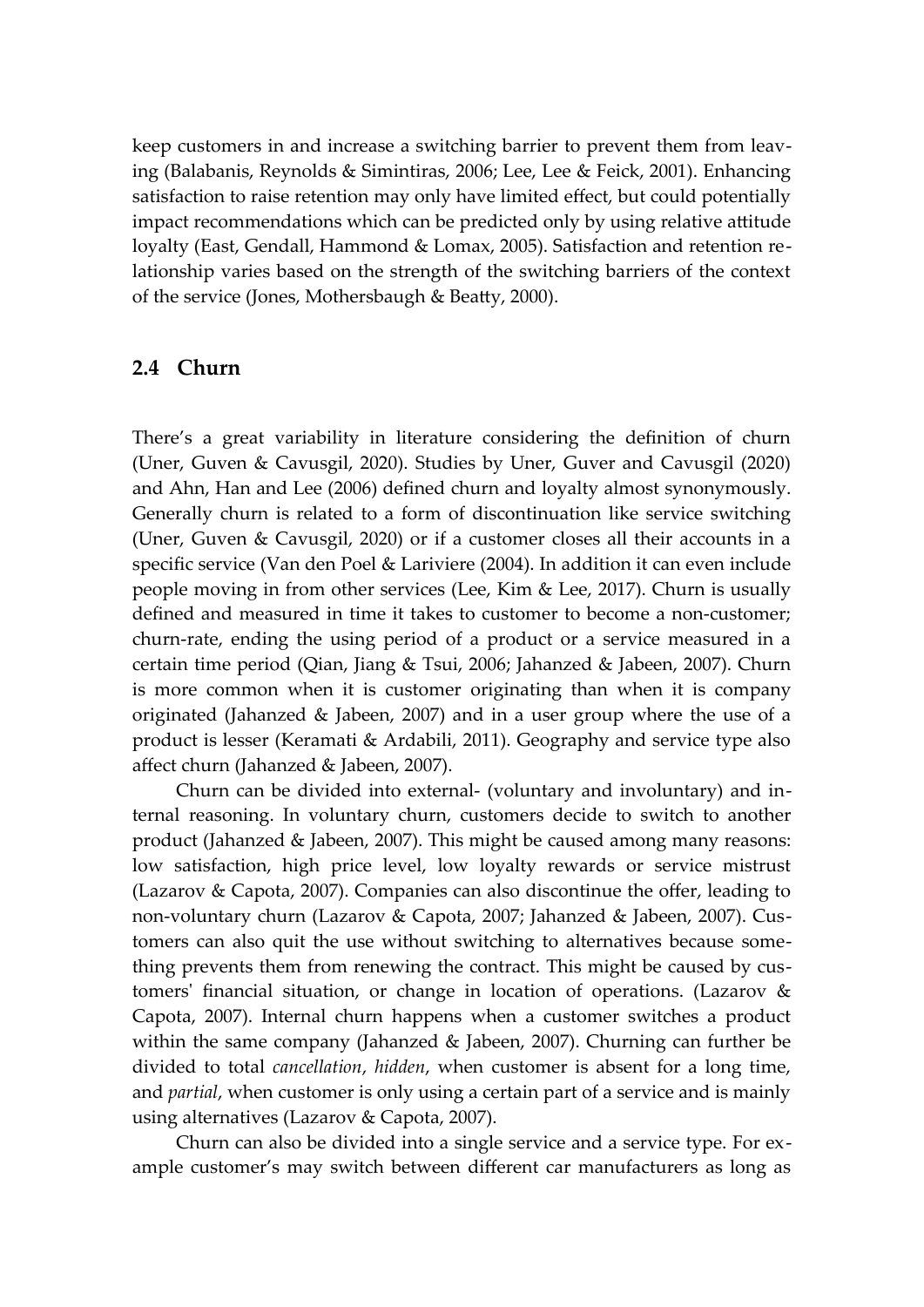they have a need for a car and are capable of driving it and have authority over car related decisions. After that they more or less churn permanently. Churn is, at the end, inevitable (Lazarov & Capota, 2007).

Dechant, Spann and Becker (2019) introduce a concept of positive churn.

"Positive churn is customer's termination of a service (i) when a predefined objective is achieved, (ii) leaving the customer satisfied, and (iii) the service obsolete."

These customers can spread a positive message about the company and are also potentially returning customers (Dechant, Spann & Becker, 2019). This implies that these customers are, at some level, loyal even if they are not actively using a product or a service.

Companies use wide selection of methods for trying to predict churn (Keramati & Ardabili, 2011) which can be challenging as time periods, which can be relatively short, can be affected by current trends, technological shift and product substitutions (Qian, Jiang & Tsui, 2006). Depending on the setting, churn prediction models should be rebuilt with important variables, instead of just updating it between measuring periods (Risselada, Verhoef & Bijmolt, 2010). Answering the question "who" is easier than "why", as it demands continuous work and proposed techniques need to combine for the best result (Lazarov & Capota, 2007).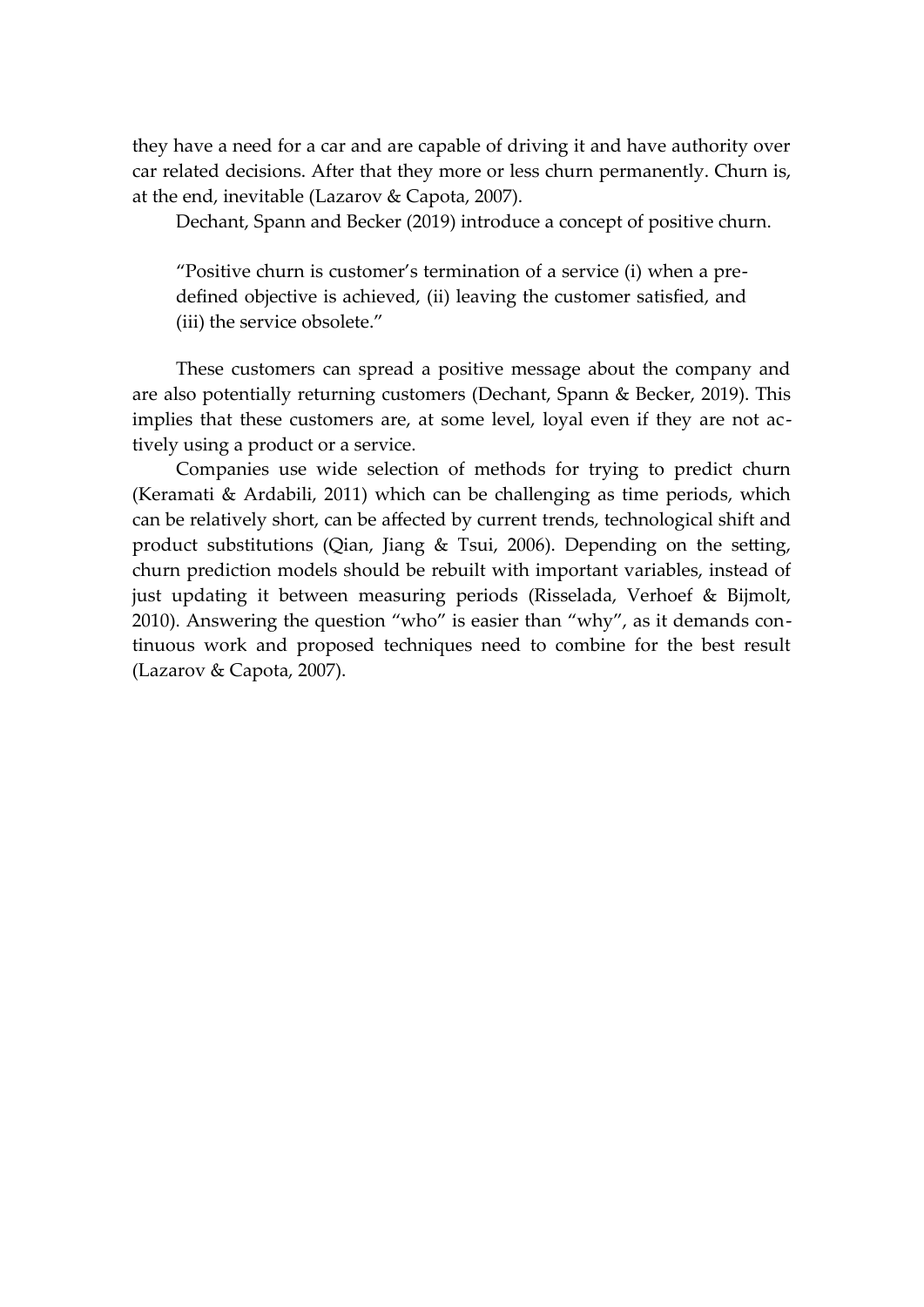### <span id="page-20-0"></span>**3 SWITCHING COSTS AND BARRIERS**

Switching itself is a process that can be defined as a movement from one entity to another, from starting-point to the end-point (Nykänen, 2019; Bansal, Taylor & James, 2005). Jones, Mothersbaugh and Beatty (2000) define switching costs as any related factor that makes it more difficult or costly for consumers to change the product or the service. It includes financial cost, psychological effect, time, and effort (Patterson & Smith, 2003). Cost can come from termination of the current service as well as joining a new one (Colgate & Lang, 2001).

Switching costs are customer specific (Aydin, Özer & Arasil, 2005) and impact of the switching barriers vary across or within service types (Patterson & Smith, 2003). The relationship between customer loyalty and satisfaction are under the effect of switching cost based on influences in market structure. If the market has one major brand, switching cost effect on loyalty and satisfaction will be low. Thus dissatisfied customers may continue to use that brand while switching cost is high (Lee, Lee, & Feick, 2001). Switching is more likely to occur when a customer feels dissatisfaction, cost for switching is low and an alternative service or product exists. (Aydin, Özer & Arasil, 2005).

Switching costs can nullify investments and familiarity of the service when the customer terminates the relationship and reflect the dependency between the customer and the vendor, if customers need the relationship to achieve certain goals. (Lam, Shankar, Erramilli & Murthy 2004). They can discourage adoption of the new but absence of these factors may also not encourage adaption (Park &, Ryoo, 2013). Culture may impact switching in the levels of individualism and collectivism, uncertainty avoidance, power distance and masculinity and femininity. The clearest difference between cultures happens in more found individualism heavy western and collectivism heavy eastern cultures (Patterson & Smith, 2003).

Shortly, switching cost is 1) an obstacle between different services or products, 2) that's related to finance, psychology and needed actions. 3) It varies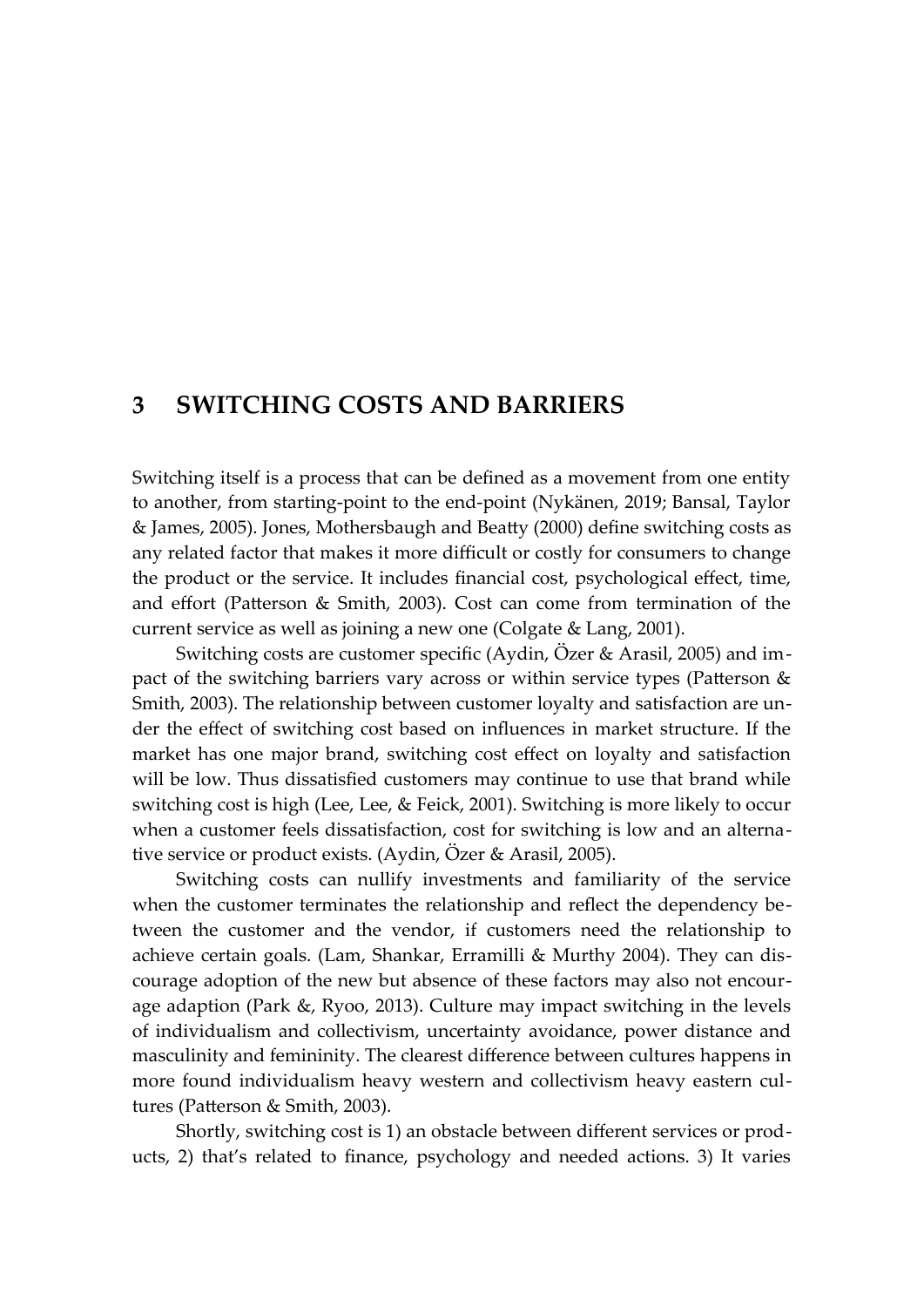from person to person and 4) service to service, 5) culture to culture, 6) and is based on market structure.

Burnham, Freis and Mahajan (2003) divided switching costs to three categories: Procedural costs, including economic risk, evaluation, setup and learning costs; financial costs like benefit loss and monetary loss; and relationship costs including personal relationship loss and brand relations loss. Wenhua, Chen, Xiaowen, Lingshu and Tingjie (2014) added social ties and its dimensions to previous factors. Some most common switching barriers are formed by attractiveness of alternative, sunken costs, interpersonal relationships, and characteristics of the service.

Attractiveness of alternative is an estimate of the measure of satisfaction available from an alternative relationship. Existence of an alternative defines the dependence. (Patterson & Smith, 2003). Switching might be limited by the attractiveness of alternative products or services available in the marketplace. Lower the attractiveness of competing services, higher the intentions to repurchase especially by dissatisfied customers. (Jones, Mothersbaugh & Beatty, 2000). When a customer feels that they are in a locked relationship with unreasonable terms or they know alternatives that attract them, their intention to switch grows (Chuang & Liu, 2017). If loyalty is based on lack of awareness of alternatives, the business has a high risk of customer leaving (Balabanis, Reynolds & Simintiras, 2006). Service providers may not even be aware of low loyalty until a customer switches the service (Rundle-Thiele & Russell-Bennett, 2001).

Sunken costs are investments that form over a long period of time. This includes emotional, economic and missing opportunities of alternative sampling. It represents the discomfort of terminating a current personal relationship and is more powerful in contact services. (Patterson & Smith, 2003).

In switching the customer may experience loss of special treatment benefits that have usually formed with familiarity of employees or the business (Patterson & Smith, 2003). This kind of relationship is called interpersonal relationships by Jones, Mothersbaugh and Beatty (2000) and social benefits by Blut, Evanschitzky and Ahlert (2007). A customer gets social and psychological benefits from this relationship that are independent from satisfaction that the product or the service provides. Even if core-service satisfaction decreases, social benefits can form a switching barrier that keeps the customer in. (Jones, Mothersbaugh & Beatty, 2000). Longer repetition in interactions between customer and employee leads to an increase in the necessity of social aspect development. This can build trust, which leads customers to not seeking variety in case of change in quality. (Blut, Evanschitzky & Ahlert, 2007) but according to Amine (1998) even with high satisfaction, consumers may seek variety.

Intangibility and inseparability characteristics of the service form search costs of effort, time, money (Patterson & Smith, 2003), geological location re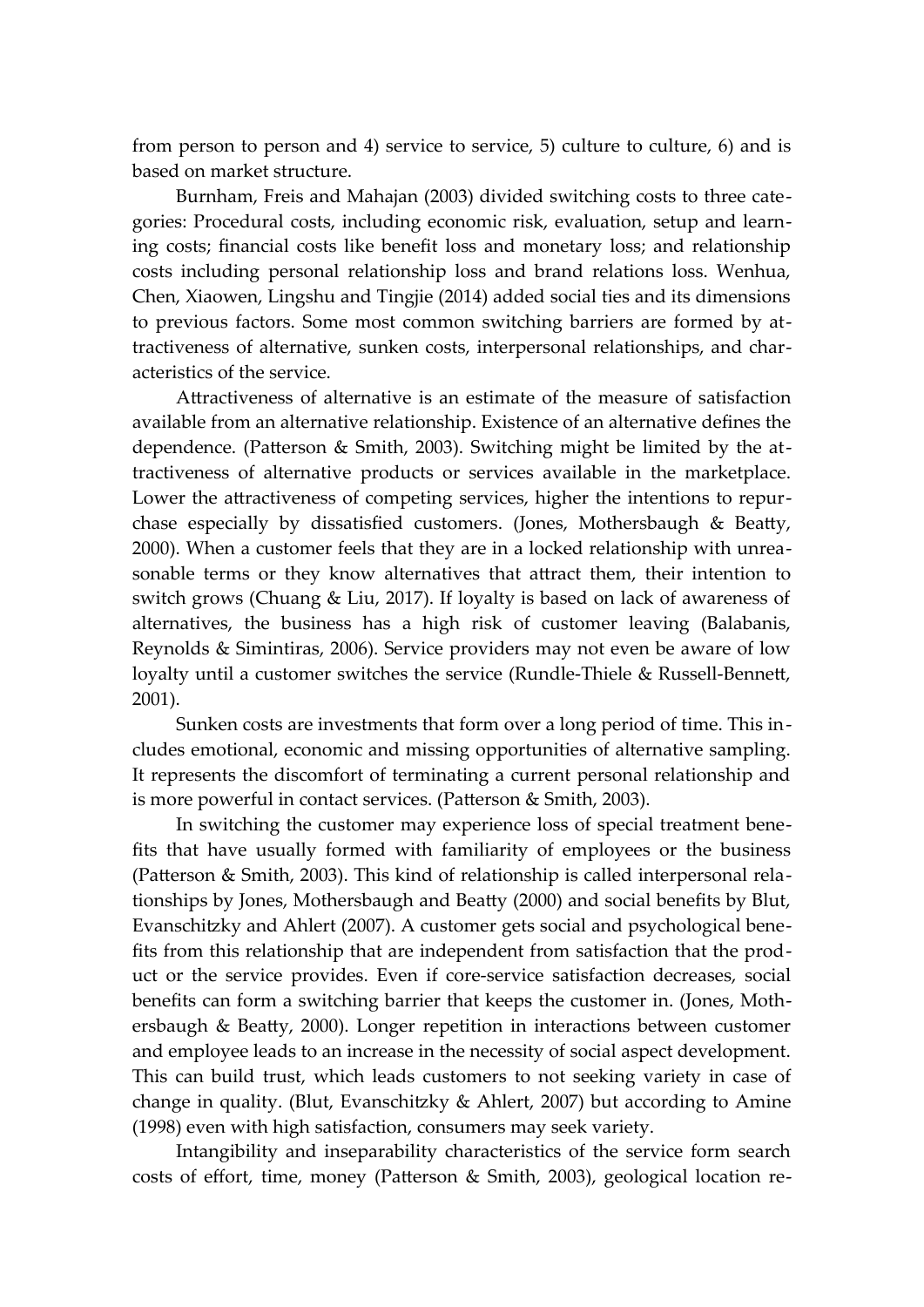strictions, learning curve (Jones, Mothersbaugh & Beatty, 2000) and a possible teaching curve (Patterson & Smith, 2003). Information search is low when experience, learning, satisfaction and repeat patronage are high (Dick & Basu, 1994). Consistent buying habit might be explained by tendency to minimize or evade search efforts (Amine, 1998). In an equal state, a customer is motivated to stay in the current relationship as a new relationship represents those characteristics (Lam, Shankar, Erramilli & Murthy, 2004). Study by Colgate and Lang (2001) found that the attractiveness of alternatives, time, effort together and psychological and financial consequences formed the biggest switching barrier. Unlike previous studies have suggested, formed relationships may not be that important, but that might be industry related. Patterson and Smith (2003) found barrier differences between different services. In an online environment information is rich, search cost low and asymmetric information weak. (Varadarajan, Yadav & Shankar, 2008).

According to economic models, while making the decision, the customer weighs the costs and the benefits of the switching based on the amount of the costs and dissatisfaction. (Jones, Mothersbaugh & Beatty, 2000). The customer cannot know the quality of the other available service and may risk losing the current one for the worse one, even if an alternative one could offer more satisfaction; the risk perception can form a switching barrier. This however might be misconception in certain markets as an alternative can be technically competent to meet the needs thus invalidating the risk. (Patterson & Smith, 2003). Imperfect information about alternative product quality may make a customer remain loyal to the first brand that satisfies them. First time market customers try to economize their information search and evaluation costs, till example picking the leading brand, one that is usually being on the market longest. (Varadarajan, Yadav & Shankar, 2008).

Switching barriers are only emerging when satisfaction falls below a certain threshold (Jones, Mothersbaugh & Beatty, 2000). Identifying the threshold level can be hard and constantly change as unexpected positive features may become mandatory features in the future. When satisfaction is low, the importance of the switching barriers is not greater than satisfaction. Satisfaction does not contribute to explaining differences in online loyalty with moderate or high satisfaction levels in which switching barriers can offer an explanation. (Balabanis, Reynolds & Simintiras, 2006). Importance of switching barriers became more important with lower satisfaction of the core-service as customers reacted to under-expected performance (Jones, Mothersbaugh & Beatty, 2000).

According to Ranaweera and Prabhu (2003) switching barriers affect positively on customer retention. Even with existing satisfied customers companies should build switching barriers that can work as an insurance against possible failure in the business. This however is not recommended if dissatisfaction is a more permanent ongoing process and the nature of the barrier makes cus-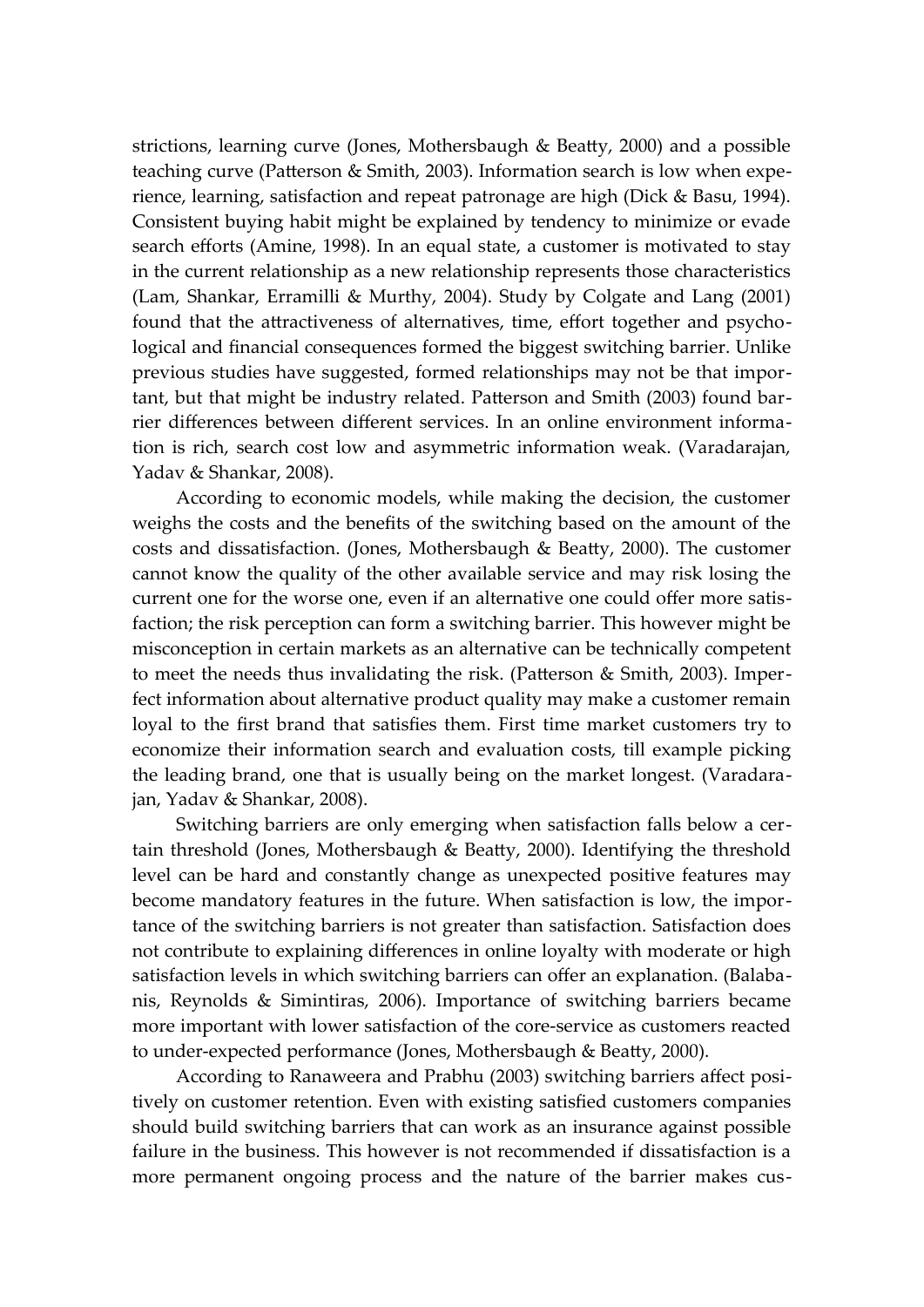tomers feel trapped in the service. Barriers should be more positive by nature to not create the feeling of being trapped. (Jones, Mothersbaugh & Beatty, 2000). With high perceived switching costs, correlations of loyalty are satisfaction, trust and perceived switching costs, but with a low perceived switching costs, it has no effect on loyalty. Increasing switching cost has an opposite effect on satisfaction and perceived switching cost has a negative affect on the relationship between trust and loyalty. (Aydin, Özer & Arasil, 2005)

In the fear of the effect of high switching cost, a reward program can be implemented to increase membership benefits (Lee, Lee, & Feick, 2001). Frequency programs are used to retain a customer as they prevent brand switching. Database technology makes it easy to implement these programs to e-markets, but as they are easy to copy from competition they offer no significant advance and count more toward defensive tactics to prevent switching. (Gommans, Krishman & Scheffold, 2001). Online consumers are well educated and usually long time users, which might explain the lower effect that switching barriers have on them (Yang & Peterson, 2014).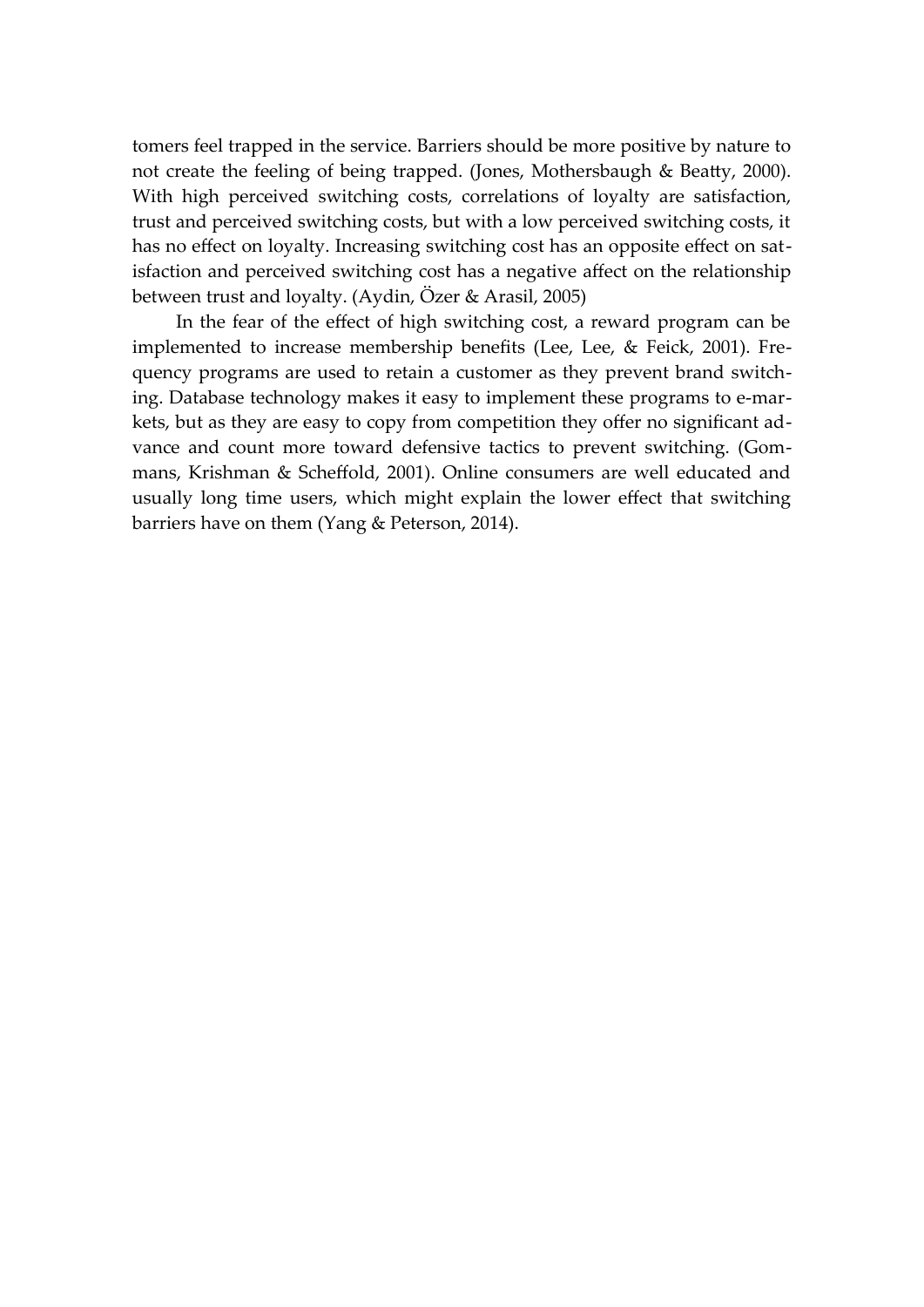### <span id="page-24-1"></span>**4 INFLUENCES AND MARKET FACTORS**

This section focuses on external topics that affect customer loyalty. First business to enter the market or early innovator forms a base for the service type that will attract competition, if proven to be successful. Especially in today's world, information and recommendations spread through the buzzy grapevine and gain network effect benefits. Competition for the audience is heated as pretty much every service uses exclusive content to attract customers. If a customer wants to gain access to everything at the same time they would need to actively buy or subscribe to all wanted services, they would need to multi-home.

#### <span id="page-24-0"></span>**4.1 First Mover Advance**

First mover advances are based on three primary sources: 1) Technological leadership advantages are established on the learning and experience curve and success in the patent or research and development race. 2) Advance is offered to whoever is the first to gain access to limited assets, location or product space, including foreseeing investment in plant and equipment. 3) Late comers may face challenges if the first mover has managed to already build switching costs. (Lieberman & Montgomery, 1988).

However late movers may benefit from intentional free riding, resolution of technology and market uncertainty. Other benefits are technological discontinuities that provide access for new entries and various challenges that make it difficult to adapt to environmental change. First mover may also enjoy temporal monopoly. (Lieberman & Montgomery, 1988). First mover advance offers better understanding of changing needs and customer preferences to be used in product development (Varadarajan, Yadav & Shankar, 2008).

Fixed costs with low entry and low responsibility can only build a mid tier loyalty. A second mover might arise because entry cannot be prevented and an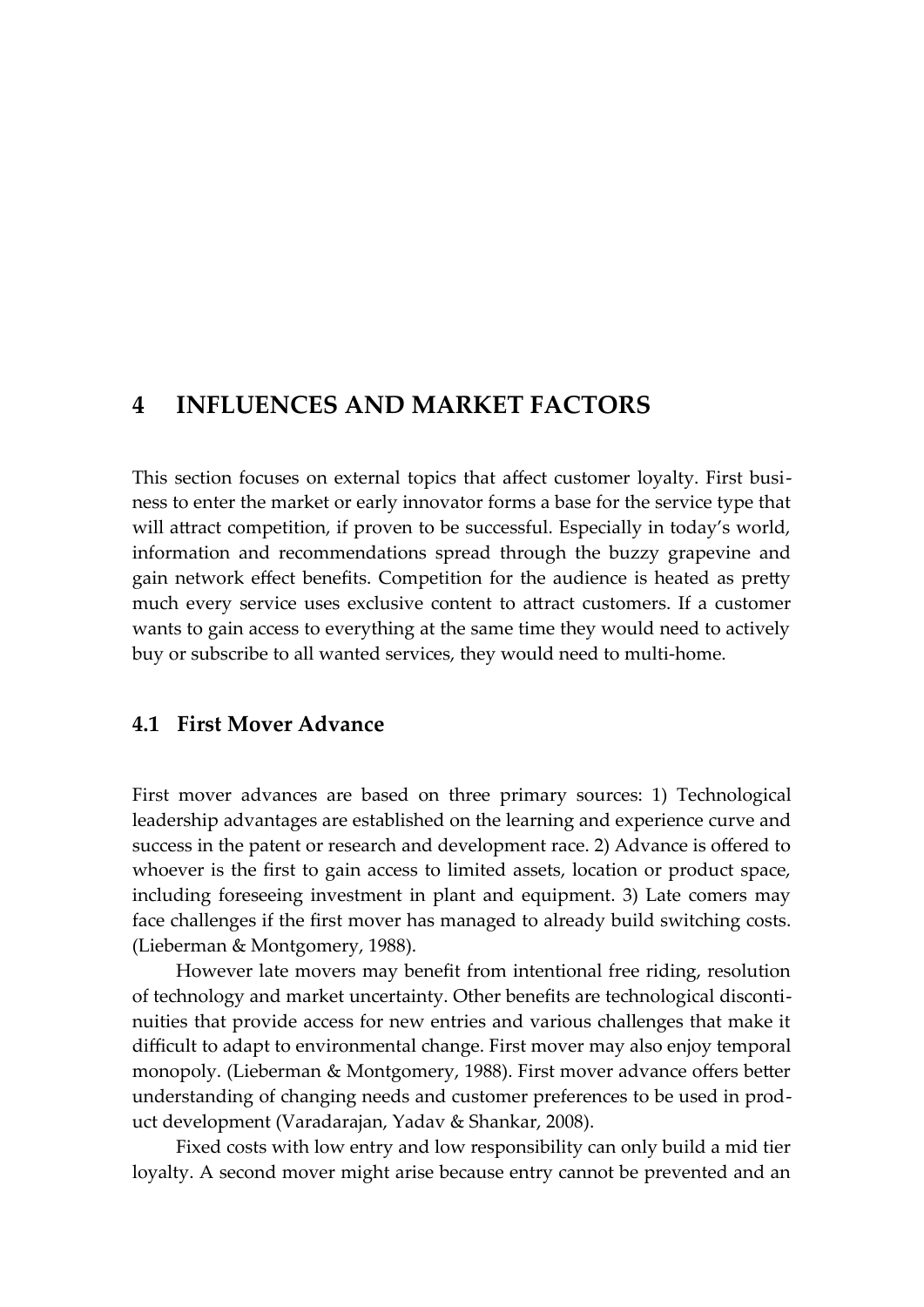up comer may financially overtake the first mover. (Chen & Xie, 2007). This however is very rare as 50-65% of the late comers who enter the market exist within five years (Markides & Sosa, 2013). According to Varadarajan, Yadav and Shakar (2008) first mover advance is achieved only if the mover gains positive revenue which usually leads to bigger market share. It is common for newcomers to imitate the market lead but usually they cannot overcome them, unless they can gain a significant edge over established first comers. One example of this kind of edge is an innovative business model, in which something may lead a company to become first to do so, and gaining first mover advance themselves. Innovative business models are important in every evolutionary state of the industry and responding to newcomers. First mover advance may fade over time if industry has reached its maturity and then newcomers may not need innovative business models to gain attraction as they can use other advances to compete. (Markides & Sosa, 2013). It needs to be noted that first in the market and the first to pioneer the market are not always the same (Varadarajan, Yadav & Shankar, 2008). First mover advance however can give the company a greater potential to tap into network effect and gain a large user base before competitors enter the market (Varadarajan, Yadav & Shankar, 2008).

#### <span id="page-25-0"></span>**4.2 Network effect**

Streaming habits can also be explained by network effect (Cheng & Liu, 2007). Network effect, also called network externalities, happens when a new member joins a network and so the utility of members increases (Madden, Coble-Neal & Dalzell, 2004; Varadarajan, Yadav & Shankar, 2008). Sanchez-Cartas and Leon (2019) represented it as the net utility on side A raises with a number of members in side B. This leads to self propelling and whole network growth. It is based on the suggestion that the new member is positively influenced by the previous ones (Madden, Coble-Neal & Dalzell, 2004). Network effect can enable or inhibit customer's participation and effect can be positive or negative (Nykänen, 2019). Network effect to be able to happen, there needs to be sufficient amount of customers already using the service or the product, which means that to the new service to succeed its users must form the critical mass (Madden, Coble-Neal & Dalzell, 2004). Size of the platform is a key factor to platform value, but it can also be affected by the structure of the network, conduct and member quality (Nykänen, 2019). Network effect also causes readiness in users to pay more to access a bigger network and so margins can improve as the user base grows (Tuunainen & Tuunanen, 2011).

Network effect can be divided into direct- and indirect effects, also known as same-side and cross-side network. The product exhibits direct network effect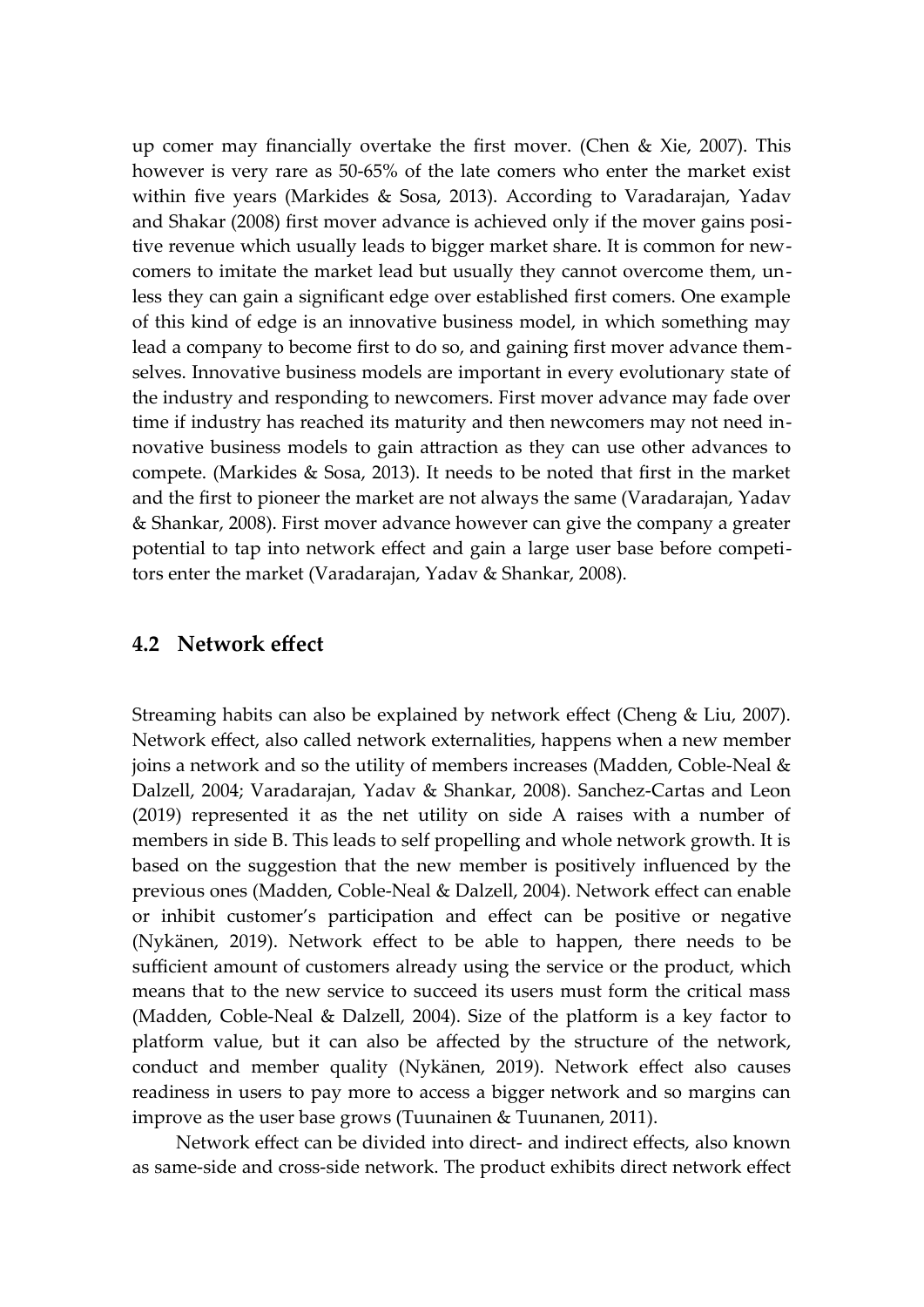when the utility of the product to each user in a network depends on the number of users. It also prefers peer influence that connects it to social influence. Social influence can include friends, coworkers and family members but also a person in an authority position, like an employer (Nykänen, 2019), or an authorial decision maker in the family (Jacoby & Kyner, 1973). In a wider concept it can even include sales persons (Nykänen, 2019). Indirect network effect refers to the influence that platform stakeholder groups have over each other (Nykänen, 2019). Complementary products can increase the indirect network effect of the main product (Varadarajan, Yadav & Shankar, 2008).

One form of the network effect is the bandwagon effect, in which consuming the same commodity increases the demand of the commodity in the social perspective (Cheng & Liu, 2007). Social influence plays a major role in switching which is also context dependent (Nykänen, 2019). It might be boosted by the fact that regular customers recommend organizations constantly to the others (Emami, Lavejevardi & Fakharmanesh, 2013). Satisfied customers can influence others via word of mouth, that can attract new customers, lead to higher market share (Zeithaml, 2000) and binge watching, content consume marathoning (Susanno, Phedraand & Murwani, 2019). Word to mouth has been used as a dimension for attitudinal loyalty and behavioral loyalty (Rundle-Thiele, 2005). Studies by Susanno, Phedraand and Murwani (2019) and Rubenking, Bracken, Sandoval and Rister (2018), found a connection between social aspects and binge-watching. Binge watching as a phenomena have changed how companies provide and distribute content (Godinho de Matos & Ferreira, 2020). For example Netflix is consciously building for this kind of behavior as better content, ecologic situation and digital development lead to binge watching (Nuutinen, 2016). In the short run, even with a great catalog, consumers may wait for a new content before reactivating their subscription, as they have already binged through everything that they find interesting (Godinho de Matos & Ferreira, 2020).

#### <span id="page-26-0"></span>**4.3 Single- and multi-homing**

Existence of loyalty and barriers does not mean that consumers cannot participate in multiple platforms to achieve greater network benefits. This kind of behavior is called multi-homing (Choi, 2010) in contrast to single homing, where the consumer is only involved in one platform at the time. Multi-homing offers a unique exception in switching. The customer usually has a need for only one product or a service, like mobile phone providers and having another one does not yield greater practical benefits but in entertainment multi-homing offers access to a greater catalog of content. Consumers only multi-home when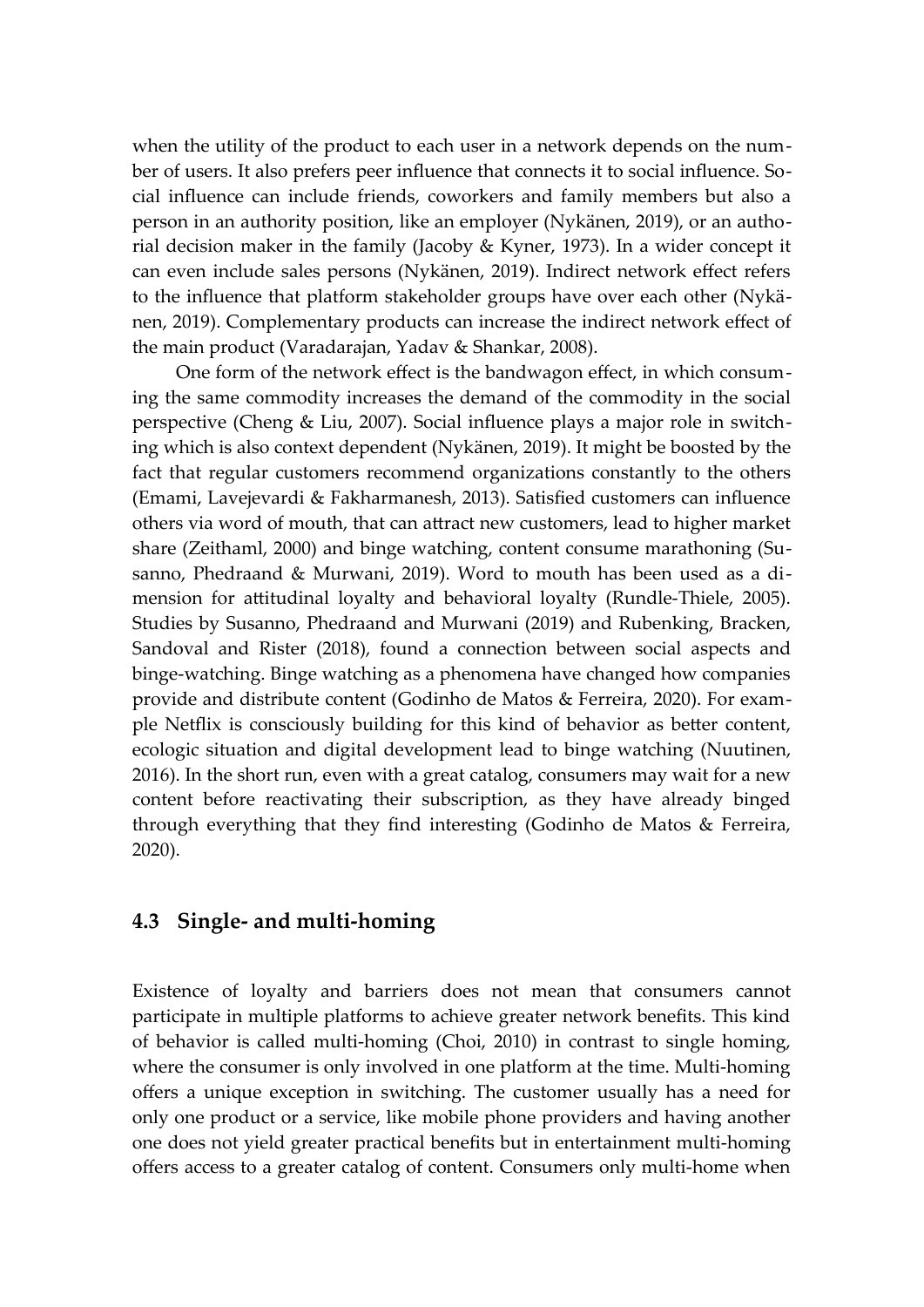the price is low as the homing decision is price dependable. If one side is homogeneously multi-homing, platforms don't directly compete for a multihoming audience. (Sanchez-Cartas & Leon, 2019). Users for primary singlehome are motivated by trust where multi-homers rely on commitment (Goode, 2020). Platforms can have a target demography in mind. Ideally this should lead to decreased multi-homing, which can cause better profit as price can go up (Szczepanik, 2020). Platforms have monopoly-like power over users that only use a single platform (Sanchez-Cartas & Leon, 2019).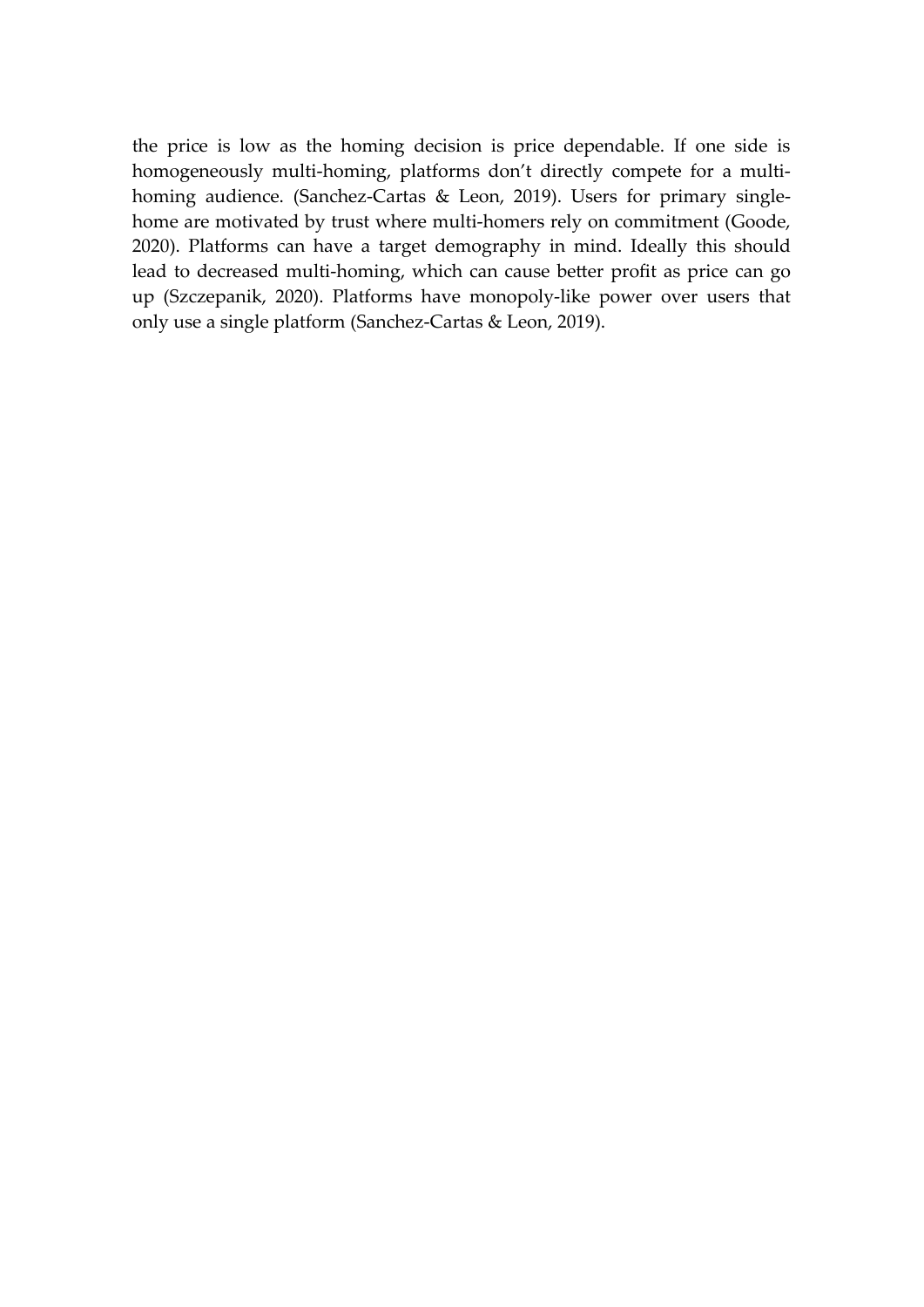### <span id="page-28-0"></span>**5 MEASURING DILEMMA**

A Large number of loyalty studies through its long history have not been able to generalize their results (Bandyopadhyay & Martell, 2007). Researchers have not agreed how loyalty should be measured (Russell-Bennet, 2002; Rundle-Thiele, 2005). Amine (1998) talks about how some older studies have defined brand loyalty mainly by behavioral measures. This approach has been criticized by many, and it's much agreed (eg. Jakoby & Kyner (1973), Ruiz-Mafe, Martí-Parreño & Sanz-Blas, 2014), that attitudinal measures are also needed to measure loyalty. Wider perspective of customer loyalty can be considered a multidimensional concept (Dick & Basu, 1994) and a single dimension is not enough for measuring it (Jakoby & Kyner (1973).

East, Gendall, Hammond and Lomax (2005) question many loyalty approaches including Dick and Basu's (1994) and Oliver's (1999), as according to them, researchers did not provide evidence for their claims that loyalty can be predicted better by combining behavior and attitude to one measure. Rundle-Thiele (2015) questioned states based loyalty forming, similar to what Oliver (1999) described. In their research East, Gendall, Hammond and Lomax (2005) found that measuring attitudinal and behavioral loyalty share very little to none common ground. Combination of the two may sometimes predict loyalty behavior, but it is not to be relied on. Bandyopadhyay and Martell (2007) also criticized Dick and Basu's (1994) research. There are no generic form of loyalty to predict a variety of different outcomes (Rundle-Thiele & Russell-Bennett, 2001; East, Gendall, Hammond & Lomax, 2005). The concept of loyalty should be fitted for market type and situation. (Rundle-Thiele & Russell-Bennett, 2001).

Instead of loyalty itself, East, Gendall, Hammond and Lomax (2005) courage to focus on loyalty outcomes like recommendation, retention and how those are produced to form new measurable variables. According to Gerpott, Rams and Schindler (2001) retention is a continuous variable which over time can take different values, as loyalty is a future based factor. Retention can only be predicted by behavioral loyalty (East, Gendall, Hammond & Lomax, 2005).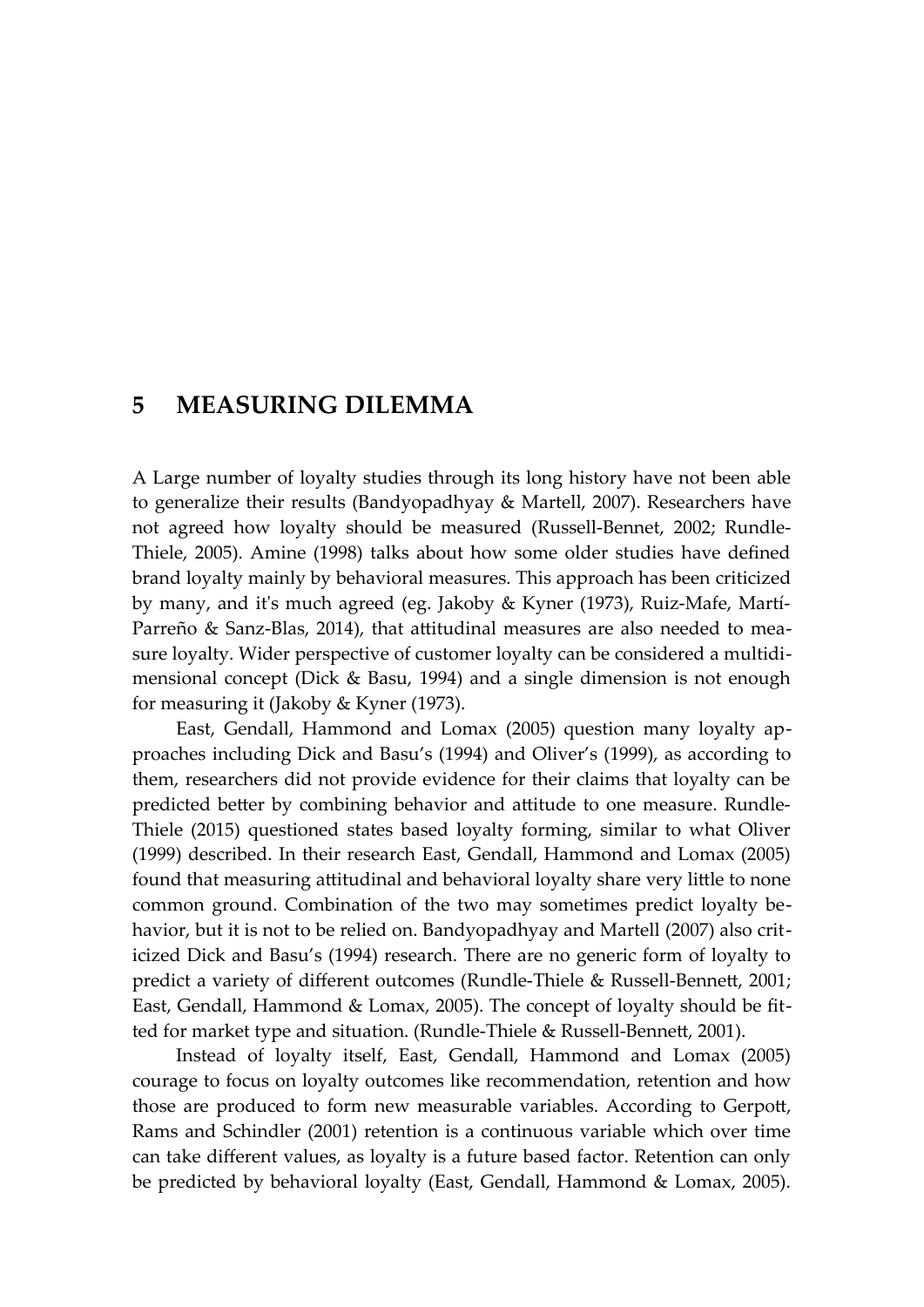Rundle-Thiele (2005) suggests that measures of loyalty should include behavioral and attitudinal loyalty, recommending behavior, complaints to external agencies, inner circle and directly to sellers, propensity and resistance for alternatives.

According to Mittal and Kamakura (2001) satisfaction is also often linked to loyalty with little evidence to connect them. However, according to Burnham, Freis and Mahajan (2003), complexity of the relationship between loyalty and satisfaction have been recognized. The measures of satisfaction can be distorted if customers have differences in characteristics, like different satisfaction threshold or tolerance, response bias in surveys and non-linearity for linking satisfaction rating and repurchase behavior. Also age, genre and education may distort results if they are not calculated right. (Mittal & Kamakura, 2001).

Satisfaction rating to intention to repurchase and satisfaction rating to repurchase behavior differ. The relationship between intentions and behavior can easily be broken as it can be nonlinear, the intention scale can be sensitive and based on measuring intervals. If satisfaction and repurchase intention are measured in the same survey they are usually highly correlated, but correlation can disappear with time. (Mittal & Kamakura, 2001). Individually trust has a stronger effect on satisfaction than retention, but trust and satisfaction together greatly affect retention (Ranaweera & Prabhu, 2003).

Switching costs have been added to loyalty models, but its approach and measurements have not been constant between studies so it also lacks clarity (Jones, Mothersbaugh & Beatty, 2002). To get accurate results, switching cost is good to be measured as a multidimensional construct. (Fei & Bo, 2014). Online switching barrier studies are also lacking as with perceived ease customers can switch between online stores and information search costs are almost non existing thanks to bot assistance searches. Some users are price sensitive, but others show loyalty towards branded stores. Cognitive switching barriers can still exist online, but if compared, online shoppers tend to switch suppliers less than traditional brick and mortar stores. (Balabanis, Reynolds & Simintiras, 2006).

According to Rundle-Thiele and Russell-Bennett (2001) the loyalty classification system should be based on market type. This is further encouraged by researches of Jones, Mothersbaugh and Beatty (2002), who found a difference in switching costs between different industries, and Patterson and Smith (2003) who worked out that the impact of the switching barriers vary across or within service types. Wang, Cavusoglu and Deng (2016) found an industrial difference in early mover advances. Expansiveness of sources and amount of first mover advance need to be reassessed to better fit to the internet market and digital products (Varadarajan, Yadav & Shankar, 2008). In the e-marketplace conceptual and measurement issues are complex and sophisticated, and factors like purchaseless visits, window shopping, and time spent at the website have to be considered (Gommans, Krishman & Scheffold, 2001).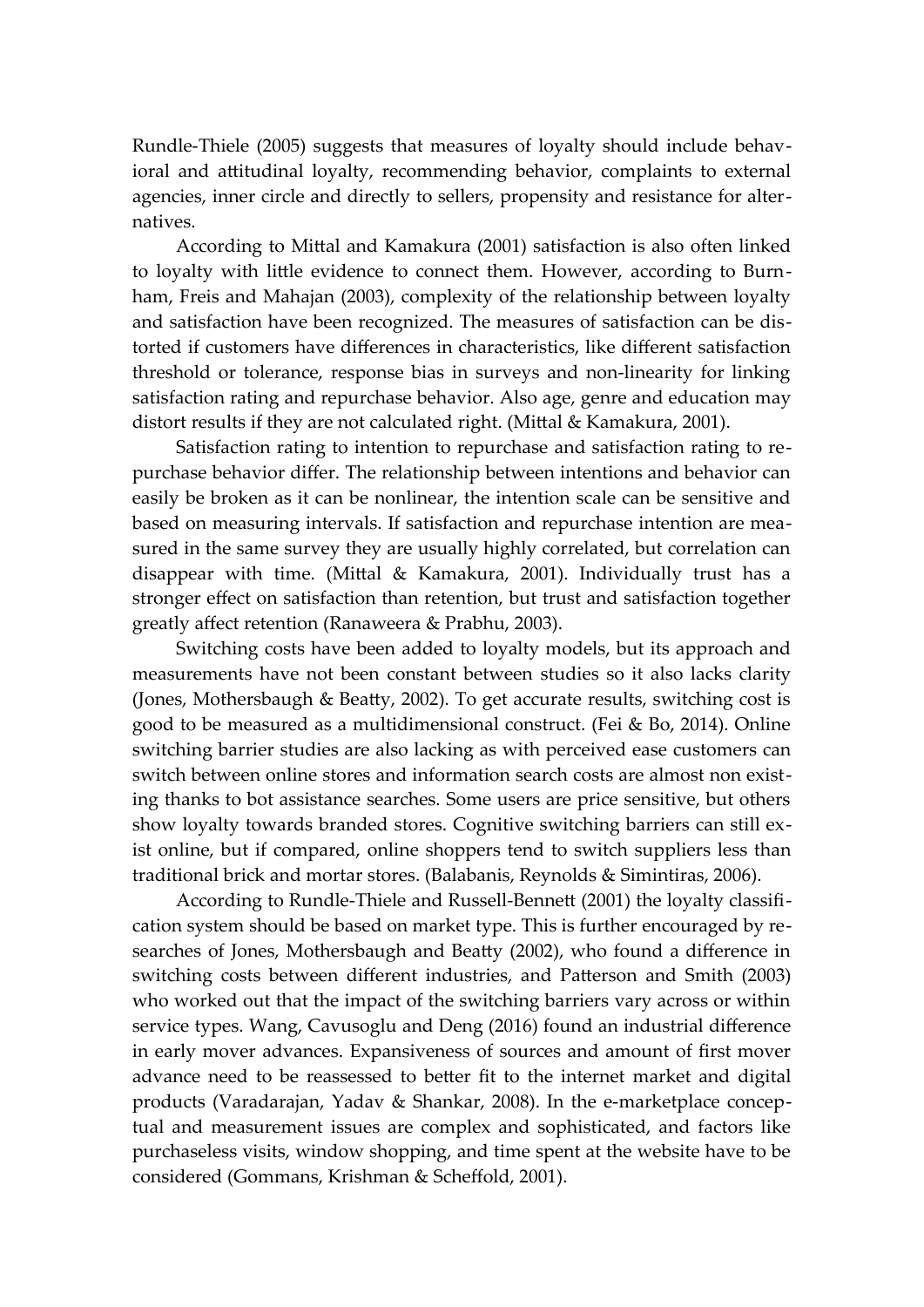### <span id="page-30-1"></span>**6 RESEARCH METHOD**

This section explains the research process. It begins by using literature and the thesis's topic to form hypotheses and the Subscription loyalty model. Survey building is looked into and survey questions are reasoned based on cases of use and literature. Research in this thesis is carried out as quantitative measures and executed as a questionnaire. These two suits together to achieve synergy. Quantitative measures offer more controlled connection between entities when measured in a larger population. Population for this research are IT-students in Jyväskylä's University as they are most likely already familiar with the streaming technology and services. Sampling was done by contacting students via the university's IT-graduates email list. Survey was made in Webropol survey service, which also provided analytic tools for regression analysis.

#### <span id="page-30-0"></span>**6.1 Hypotheses**

Person's gender and age are asked for moderation. It is not only that loyalty can be divided to behavior and attitude (e.g. Oliver, 1999; Chaudhuri & Hol-brook, 2001), but it should not be measured using only one dimension (Jakoby & Kyner, 1973; Ruiz-Mafe,Martí-Parreño & Sanz-Blas, 2014) and measures should be fitted to market type (Rundle-Thiele and Russell-Bennett (2001). These two forms of loyalty can share dimensions like trust (Gommans, Krishman & Scheffold, 2001), brand trust and brand affect (Chaudhuri & Hol-brook, 2001) that together form loyalty. High attitude should mark high and stable loyalty (Gommans, Krishman & Scheffold, 2001). Effect that dimension has on overall loyalty depends on the environment. For example in online environment trust can affect attitude more than behavior (Ruiz-Mafe, Martí-Parreño & Sanz-Blas, 2014). This thesis applies behavioral and attitudinal loyalty concepts to streaming plat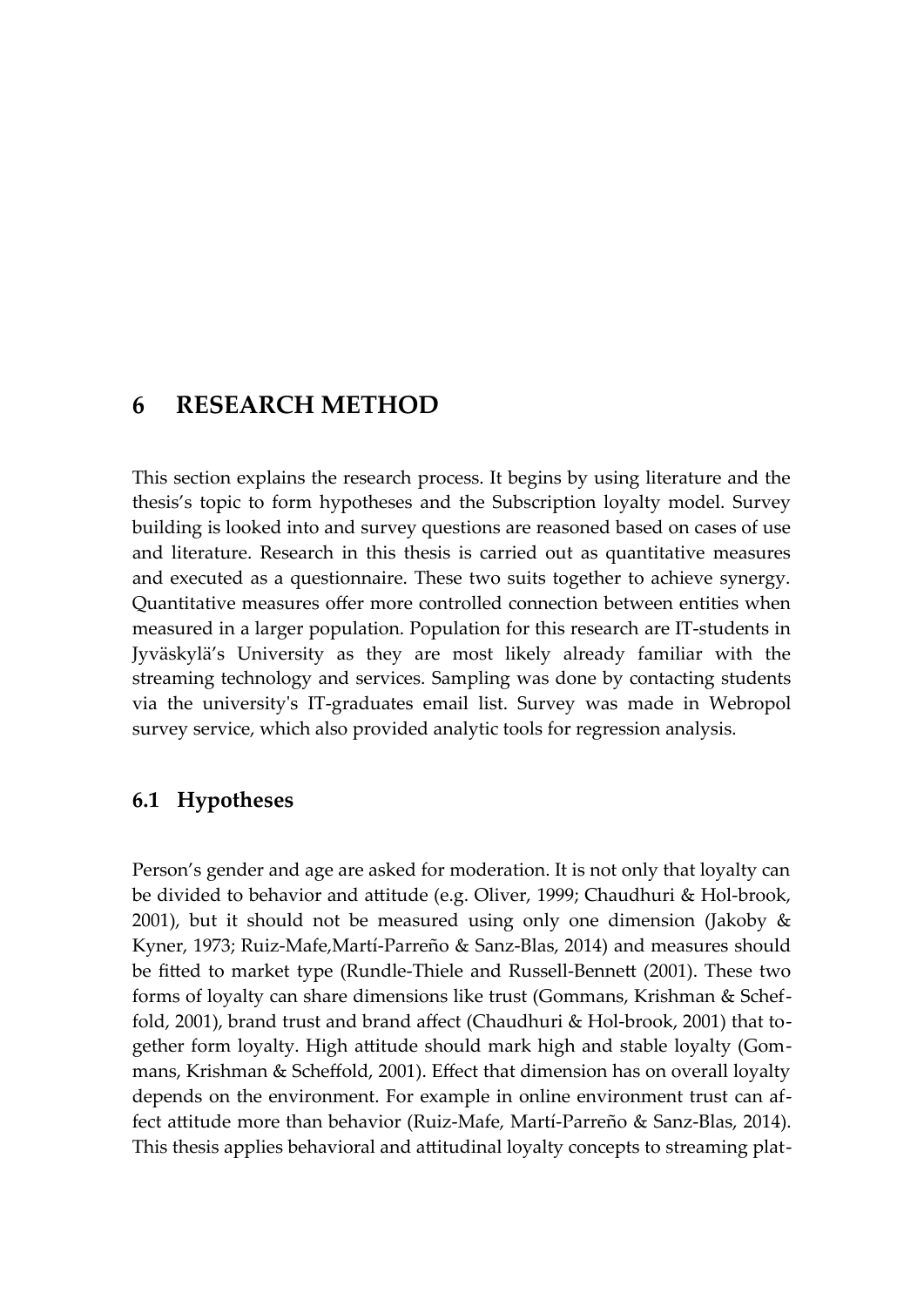forms, forming Subscription Loyalty, in this case loyalty in subscription based video streaming services.

H1: High attitudinal loyalty raises overall Subscription Loyalty H2: High Behavioral loyalty raises overall Subscription Loyalty

Concept of single- and multi-homing is included to offer extra dimension and to separate loyalty from being too much based on single use switching behavior. It also allows multiple loyalties to exist at the same time. Single-homing shows a stronger level of loyalty as service providers have more power over them (Sanchez-Cartas & Leon, 2019) and they are more trust oriented (Goobe, 2020). which decreases uncertainty of the brand (Chaudhuri &Holbrook, 2001).

H3: Multi-homing is a noteworthy form of Subscription Loyalty

| Name                 | Price*              | Launch Year** | <b>Notes</b>          |
|----------------------|---------------------|---------------|-----------------------|
| Elisa Viihde Viaplay | 12.99€/m            | 2007          | Viasat OnDemand/      |
|                      |                     |               | Viaplay to 2020       |
| Mubi                 | $9,99 \in$ /m       | 2007          | The Auteurs to 2010   |
|                      | 71,88 €/y           |               |                       |
| <b>Netflix</b>       | 7,99€ -             | 2007 / 2012   | Tiered features       |
|                      | 15,99€/m            |               |                       |
| <b>HBO</b> Nordic    | $10,95 \notin /m$   | 2010 / 2012   | Not to be confused to |
|                      |                     |               | HBO Go or HBO Max     |
| Amazon Prime Video   | 5,99 €/m            | 2011/2016     |                       |
| C More               | 12,95 €/m           | 2013          | Filmnet to 2015       |
| $Disney +$           | $6,99 \in \text{m}$ | 2019 / 2020   |                       |
|                      | 69,99 €/y           |               |                       |

<span id="page-31-0"></span>*TABLE 1: Comparison of Available Streaming Services*

\*In Finland, retrieved 7.12.2020 from service's websites. \*\* First / Finland or both

In Table1 we can see that the price in these services vary between 5.99 euro to 15.99 euro a month. All of them are at a relatively low price point and exist as an alternative to each other. According to Aydin, Özer and Arasil (2005) in this setting if satisfaction is low, there's a high chance for a customer to switch a service, this also applies if price increases (Jones, Mothersbaugh & Beatty, 2000). Oliver (1999) connected competing prices and variety seeking be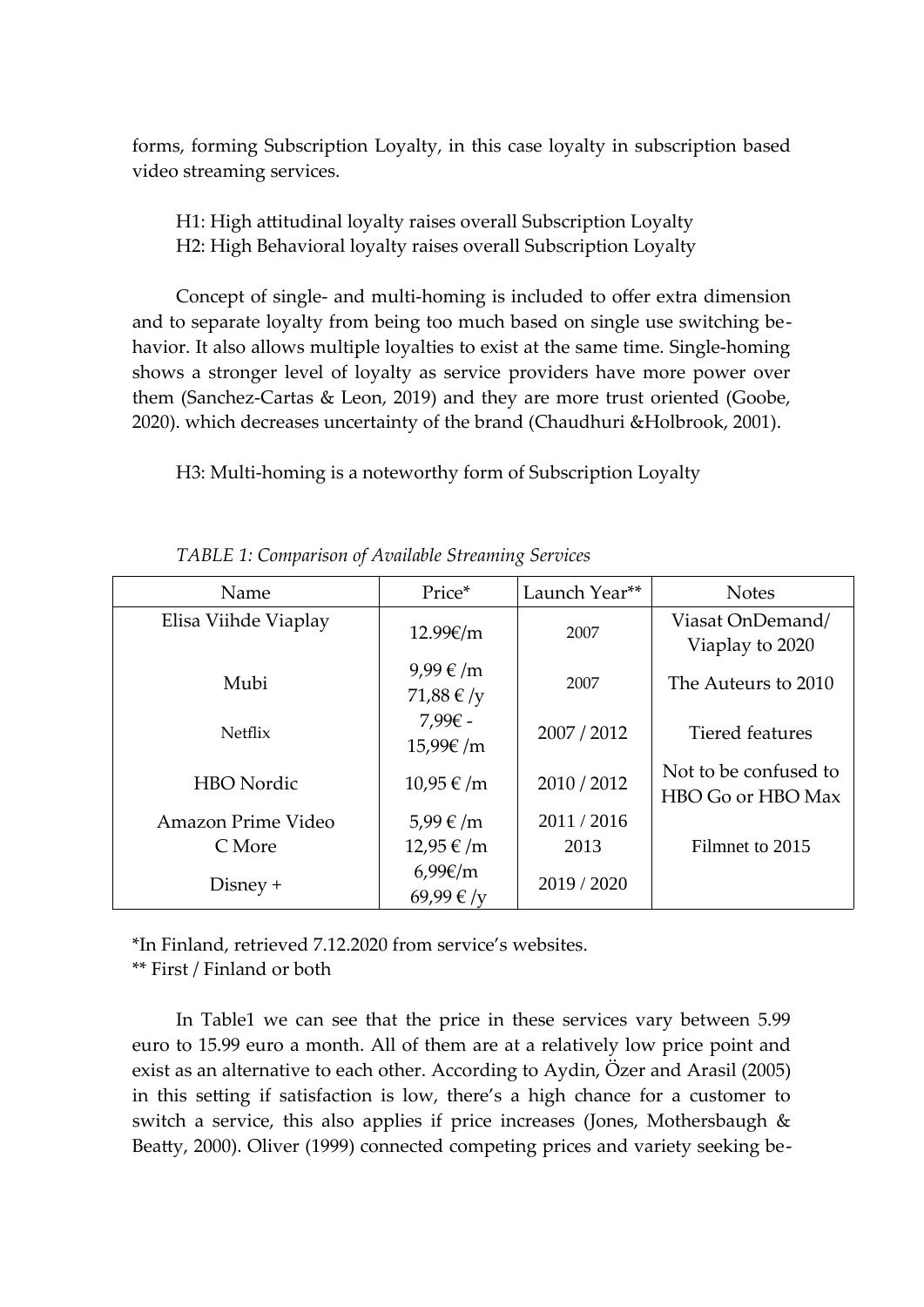havior to the low level loyalty switching triggers. Availability might limit attraction. (Jones, Mothersbaugh & Beatty, 2000).

H4: Low price affects negatively to behavioral loyalty H5: High attraction of alternatives corresponds to low behavioral loyalty

Major first mover advances in internet space include network effect, noncontractual switching costs, leading technology and innovation. (Varadarajan, Yadav & Shankar, 2008). Streaming market has multiple competing services that create attractive alternatives. It could be argued that video streaming service format has matured and homogenized from the first wave of services, both priced and freemium, and all compared services offer very similar experience, nobody having a leading technology or unique innovations. The biggest difference comes in the form of the exclusive content, which according to Oliver (1999) can be the driving force behind service switching. As exclusive content, by its nature, does not offer direct alternatives, there's lack of discretionary, which may lead customers to churn when they don't need the service anymore (Amine, 1998).

H6: First mover advantage raises attitudinal loyalty. H7: Exclusivity raises behavioral loyalty H8: Exclusivity raises multi-homing

Higher loyalty customers recommend more than less loyal ones (Emami, Lavejevardi & Fakharmanesh, 2013), these customers also should have high satisfaction (Mittal & Kamakura, 2001) and favorable attitude (Gommans, Krishman & Scheffold, 2001). Unless affected by a restriction, longer loyalty time should be a mark of satisfaction (Gommans, Krishman & Scheffold, 2001) and performance loss should lead to straying attitudinal loyalty (Mothersbaugh and Beatty (2002).

H9: Satisfaction raises the effect on attitudinal loyalty.

Recommendations are one of the potential behaviors driven by loyalty (East, Gendall, Hammond & Lomax, 2005; Rundle-Thiele, 2005; Emami, Lavejevardi & Fakharmanesh, 2013, Ruiz-Mafe's, Martí-Parreño's & Sanz-Blas, 2014).

H10: High behavioral loyalty leads to high network effect. H11: High attitudinal loyalty leads to high network effect.

States of loyalty could change based on social benefits (Blut, Evanschitzky, Vogel & Ahlert, 2007) and reasons to act could be measured using social norms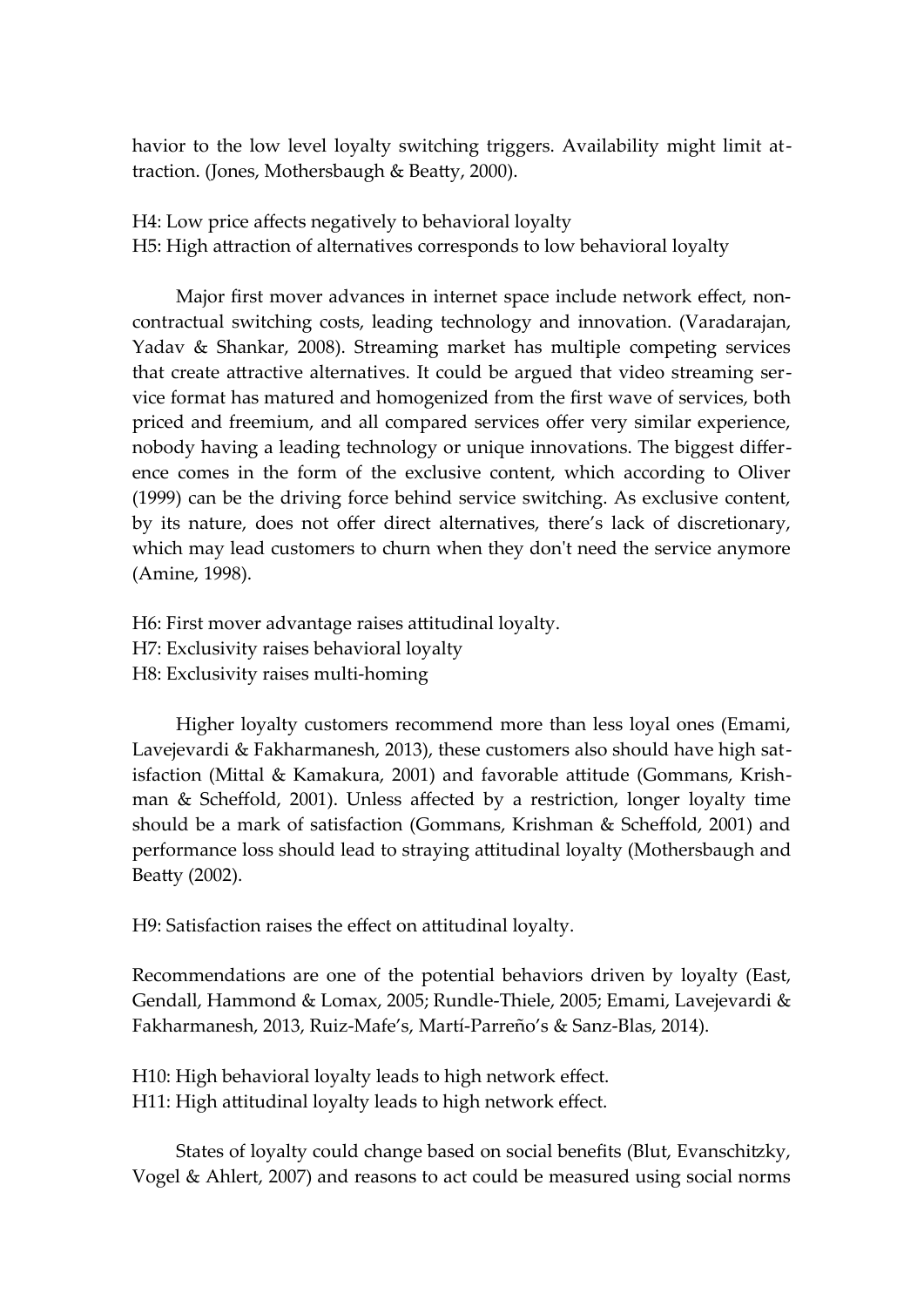(Dick & Basu, 1994). Bandwagon effect (Cheng & Liu, 2007) and peer influence (Nykänen, 2019) are forms of social affection. This could potentially lead to actions like binge watching (Rubenking, Bracken, Sandoval & Rister, 2018; Susanno, Phedraand & Murwani, 2019). Depending on the loyalty subject matter, intention and recommendations can be used to define loyalty through social interactions (Ruiz-Mafe, Martí-Parreñoand & Sanz-Blas, 2014), even when the person is not currently consuming the product. (Dechant, Spann & Becker, 2019).

H12: Network effect positively affects overall subscription loyalty.

There are differences in multi-homing behavior. For example some users may only activate their subscription to binge watch (Godinho de Matos & Ferreira, 2020). However this does not disregard loyalty for services which may enjoy longer continuous subscription time while the user binges other services. Although it could be argued that currently (2021) internet businesses have moved to offer service based platforms with longer contractual times. This does not mean that customers must exclusively use the platform but the subscription contract by nature might last a year or years which can form a bounding switching cost. Fei and Bo (2014) anticipate that online, if switching has low effort threshold and the user's old account is not affected, it may explain why performance loss and setup cost do not have a great impact on switching intention. Multi-homing is price dependable and usually connected to a low price (Sanchez-Cartas & Leon, 2019).

H13: Low price leads to higher chance of multi-homing. H14: Attractiveness of alternative leads to higher chance of multi-homing.

According to Gommans, Krishman, Scheffold (2001), Russell-Bennett (2002), Bandyopadhyay and Martell, (2007) attitudinal loyalty may lead to behavioral loyalty. Mittal and Kamakura (2001) call this connection behavioral intent. This can also be a form of positive churn.

H15: Low attitudinal loyalty leads to lower behavioral loyalty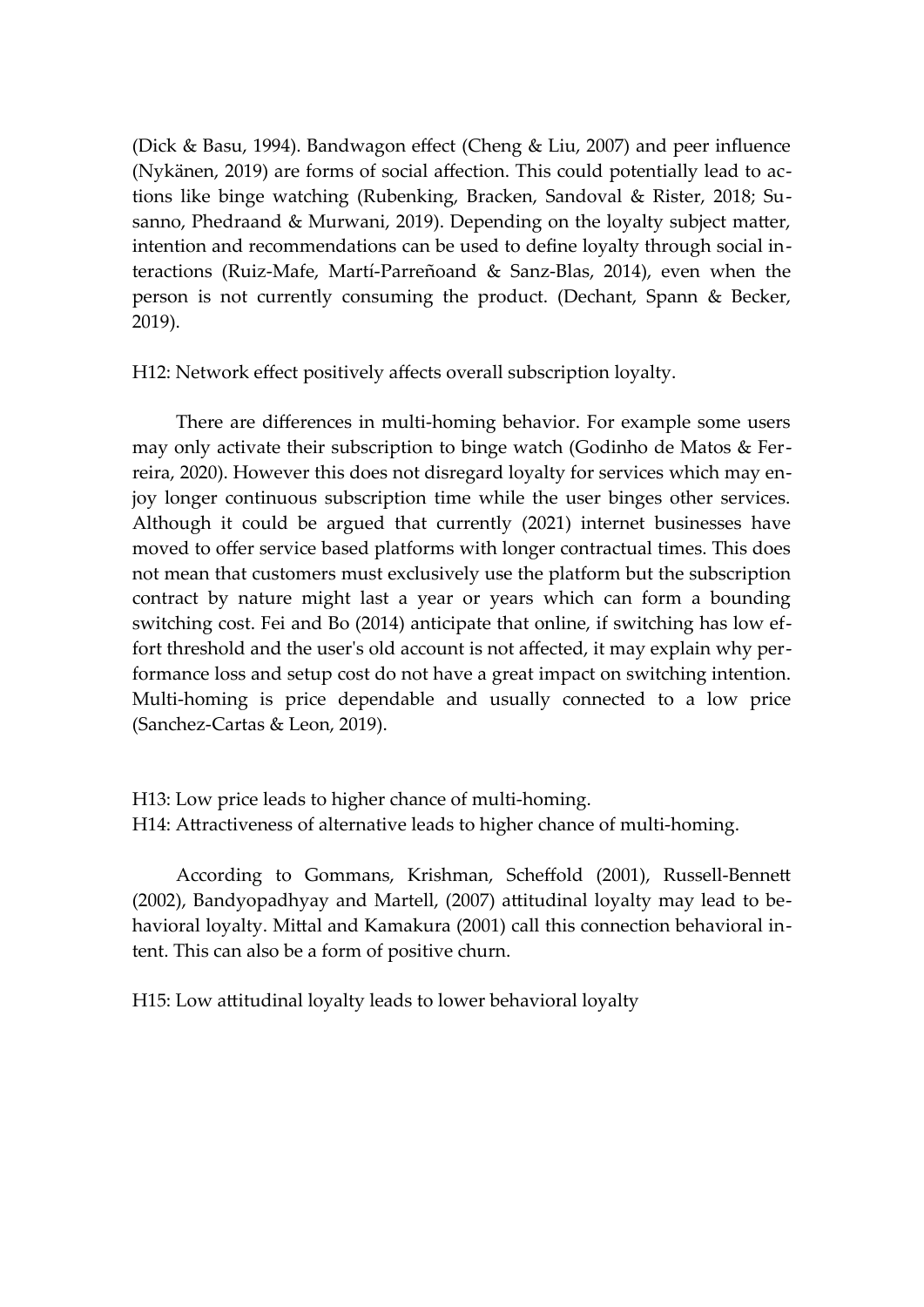

<span id="page-34-0"></span>*FIGURE 1: Subscription Loyalty Model*

#### <span id="page-34-1"></span>**6.2 Questionnaire**

Questionnaire is a way to measure constructs in an operative standardized way, so that responses are comparable with each other. Order and wording of the questions is important, as even a slightest modification can change the response. Terminology should offer as little as possible interpretation as respondents may define the meaning of the words their own way. Complexity of the questions with multiple factors affect negatively for question understanding. This may lead to variable or partial interpretations and misinterpretations of the question. (Martin, 2006).

Questions may have an assumption that frames the question like "How strong do you drink your coffee?" assumes that the person drinks coffee. This may lead to unintentionally falseful answers. Same with the questions where answers are forced like "Do you like Dogs or Cats?" does not offer a way to say either or equal. This kind of presupposition can be avoided if the question is split into parts like "Do you drink coffee?" If the answer is yes, then follow up questions can be about the strength of the coffee. It should be asked separately if the respondent likes dogs and if they like cats. Respondent's attitude for the subject may affect given answers, this is most likely when there's an expectation that the question should be answered. If the respondent needs to form a judgment to answer, based on previous questions and answers they may also form a standard that is used in evaluation. This may lead to context effects. If an extreme case is presented it may affect other options by lowering or raising them. This is why to reduce contextual influences, scales should be anchored to balance the value range. (Martin, 2006).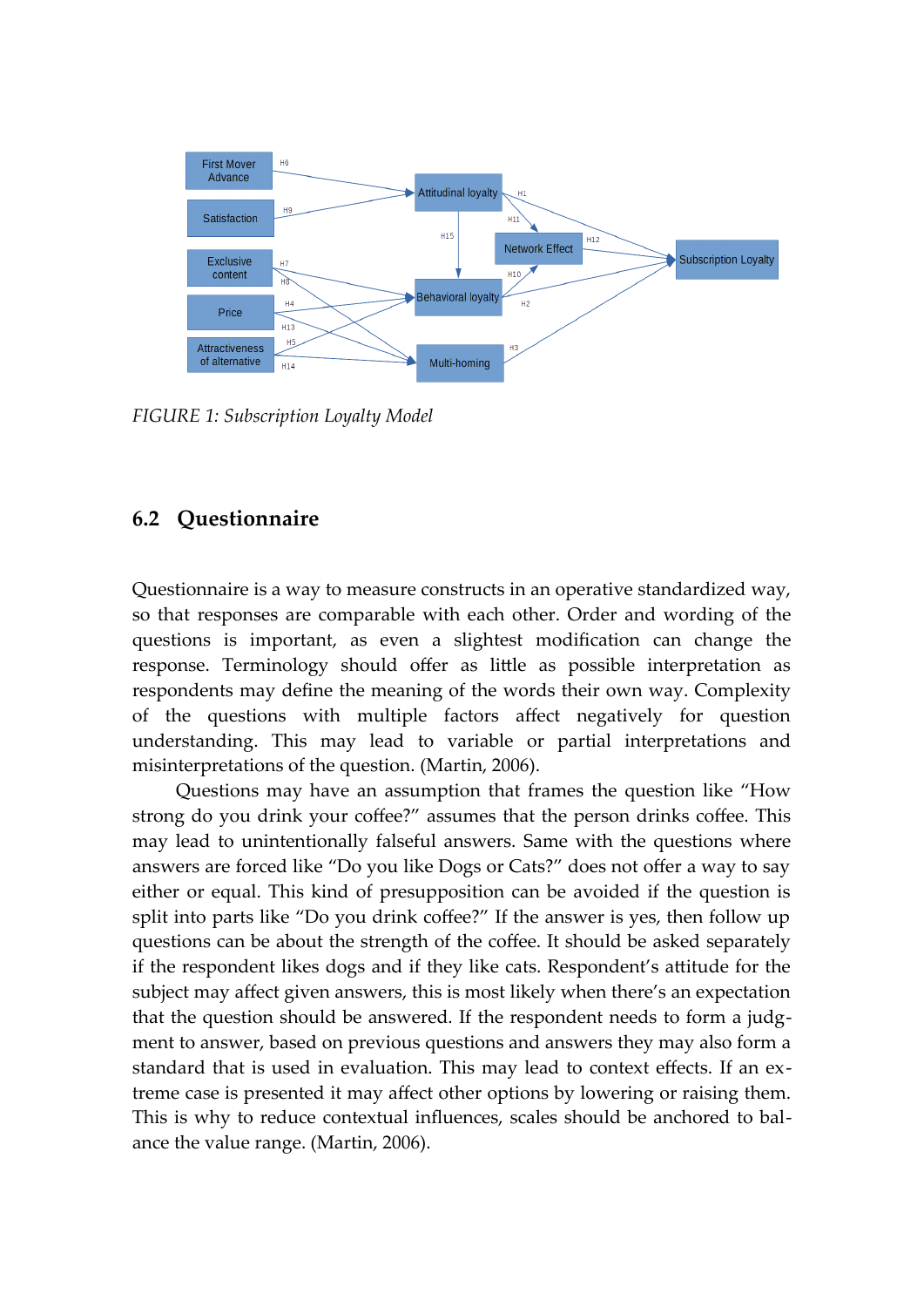Questionnaires can be designed to be open or closed. Open questions may give unexpected answers that the designer did not count on and can be a plentiful source of data. As open questions don't want to lead respondents for normative answers there's a chance to obtain complete reports of socially undesirable data. Open questions cannot usually answer the research question because answers are general or very vague. Closed questions, questions with selectable answers, offer results that are more easily coded, analyzed and compared. (Martin, 2006).

Different closed-response types are Agree-Disagree (Yes/No), Forced Choice (Cats or Dogs) and Ordered Response Categories or Scales (1-5, Mostly Agree - Mostly Disagree). Open-ended response categories form a frame of reference that can lead for normatively perspective answers. To ensure discrimination, groups and labels of categories are required. Scale category recommendation is 7 with a margin of 2 to either side. (Martin, 2006).

Martin (2006) advises against using "I don't know"-options as it can result in data loss and usually people who pick "I don't know" are able to provide valid answers, they just want an easy way out. Framing the time period for events can lead to better accuracy. Questionnaires can be tested with a test group to find problems and iterate questions before the main research population. (Martin, 2006).

Surveys are subject to four kinds of errors: Coverage Error, limited sample selection technique, Sampling Error, result does to present the whole population, Measurement Error, failed question forming, interview or respondent behavior, or Nonresponse Error, missing representative data in the sample. (Dillman & Bowker, 2001).

#### <span id="page-35-0"></span>**6.3 Survey forming**

This section presents hypotheses from the previous section and pairs them with survey questions. Order of the questions in the final survey differs to offer a better contextual awareness. As for independent variables, age, and sex, are asked.

Question and statements are mainly subject fittingly modified using combined question suggestions and patterns from the works of Hallowell (1996), Bloemer, De Ruyter and Wetzels (1999), Pritchard, Havitz and Howard (1999), Foster and Cadogan (2000), Butcher, Sparks and O'Callaghan (2001), Chaudhuri & Holbrook (2001), Baloglu (2002), Sirdeshmukh, Singh and Sabol (2002), Wong and Sohal (2003), Wong (2004), McMullan (2005), Noble, Griffith and Adjei (2006), Thuy and Hau (2010), Mosavi and Ghaedi (2012), Lacap, Cham and Lim (2021). Rundle-Thiele (2005) and Dehghan and Shahin (2011) build their own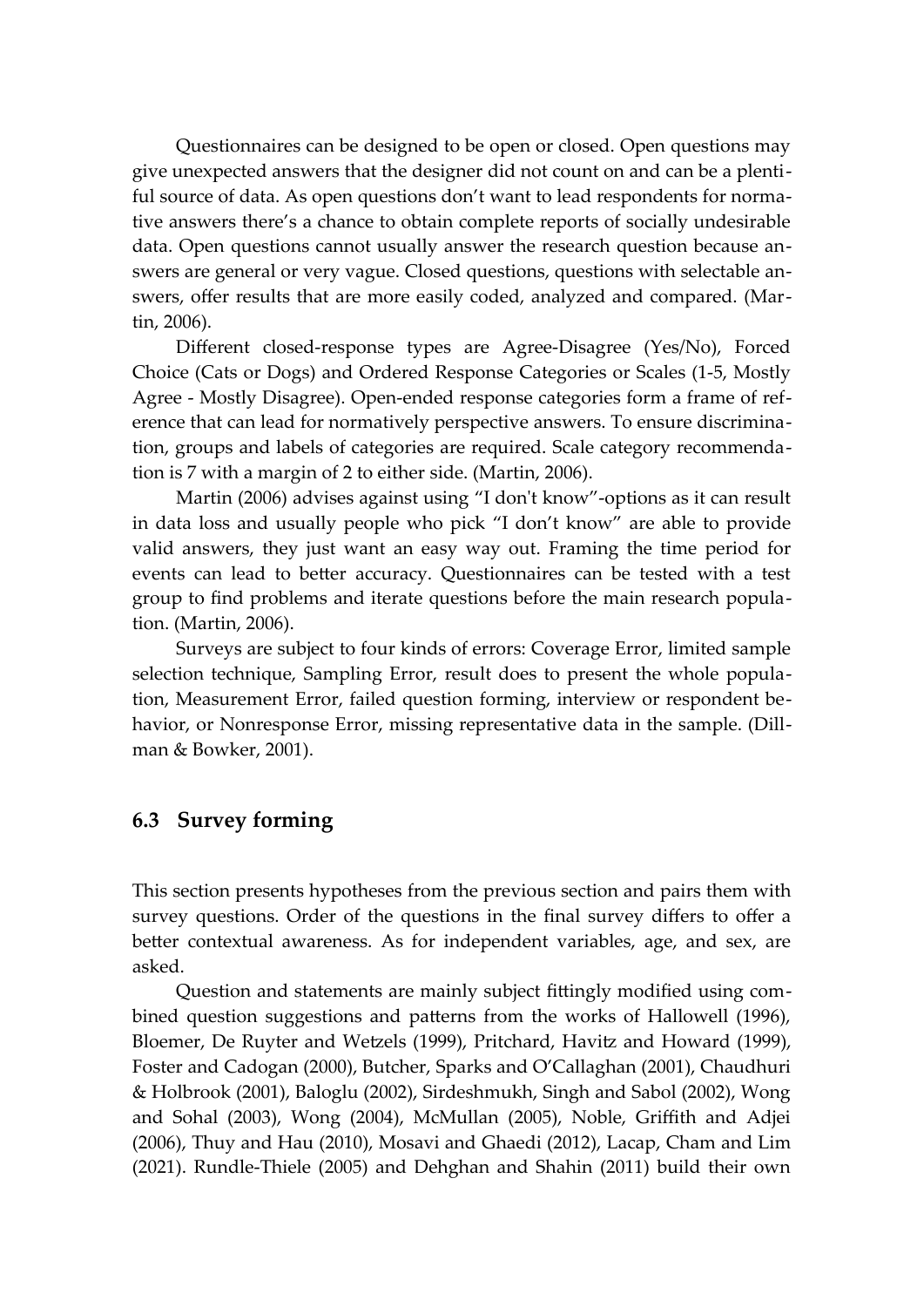question patterns by combining questions from the loyalty literature. See Table 2 for all questions.

First survey will frame the subject, giving a few examples of services in question and examples of services that are excluded from the topic, free ones. This is to get the respondent to not have a misconception about the topic. As time is a common theme in general loyalty studies, a person is asked to think of a subscription based video streaming service that they have used most in the past 12 months. Survey mainly uses a scale of five.

| <b>Constructs corresponding</b><br>questions                                             | Hypothesis      | Used in a<br>Survey by                                                                                                                                                                                           | Literature<br>driven                                              |
|------------------------------------------------------------------------------------------|-----------------|------------------------------------------------------------------------------------------------------------------------------------------------------------------------------------------------------------------|-------------------------------------------------------------------|
| <b>Attitudinal loyalty</b>                                                               |                 |                                                                                                                                                                                                                  |                                                                   |
| Negative news about the ser-<br>vice will make me stop my<br>subscription.               | H15             | Rundle-Thiele (2005)                                                                                                                                                                                             |                                                                   |
| It is likely that I will renew my<br>subscription or keep it going to<br>this service.   | H <sub>15</sub> | Foster & Cadogan (2000),<br>Rundle-Thiele (2005), De-<br>hghan & Shahin (2011),<br>Mosavi & Ghaedi (2012),<br>Lacapet al. (2021)                                                                                 |                                                                   |
| I consider myself to be loyal to<br>this service.                                        | H1              | Pritchard et al. (1999),<br>Foster & Cadogan (2000),<br>Chaudhuri & Holbrook<br>(2001), McMullan (2005),<br>Rundle-Thiele (2005), De-<br>hghan & Shahin (2011),<br>Mosavi & Ghaedi (2012),<br>Lacapet al. (2021) |                                                                   |
| I need to be sure that the sub-<br>scription is worth it.                                | H1              |                                                                                                                                                                                                                  | Dick & Basu (1994), Chaudhuri & Hol-<br>brook (2001), Quan (2010) |
| <b>Behavioral loyalty</b>                                                                |                 |                                                                                                                                                                                                                  |                                                                   |
| What is the longest time you<br>have had a continuous sub-<br>scription to this service? | H <sub>2</sub>  | Hallowell (1996),<br>Pritchard et al. (1999),<br>Foster & Cadogan (2000),<br>Rundle-Thiele (2005)                                                                                                                |                                                                   |
| This service is a habit for me.                                                          | H <sub>2</sub>  | Rundle-Thiele (2005)                                                                                                                                                                                             | Cheng & Liu, 2007                                                 |
| Satisfaction                                                                             |                 |                                                                                                                                                                                                                  |                                                                   |
| Overall how satisfied you<br>are/were with this service?                                 | H <sup>9</sup>  | Hallowell (1996), Butcher,<br>et al. (2001), Sirdeshmukh<br>et al.(2002), Mosavi &<br>Ghaedi (2012), Lacapet al.<br>(2021)                                                                                       |                                                                   |

<span id="page-36-0"></span>*TABLE 2:* Questions to test hypothesis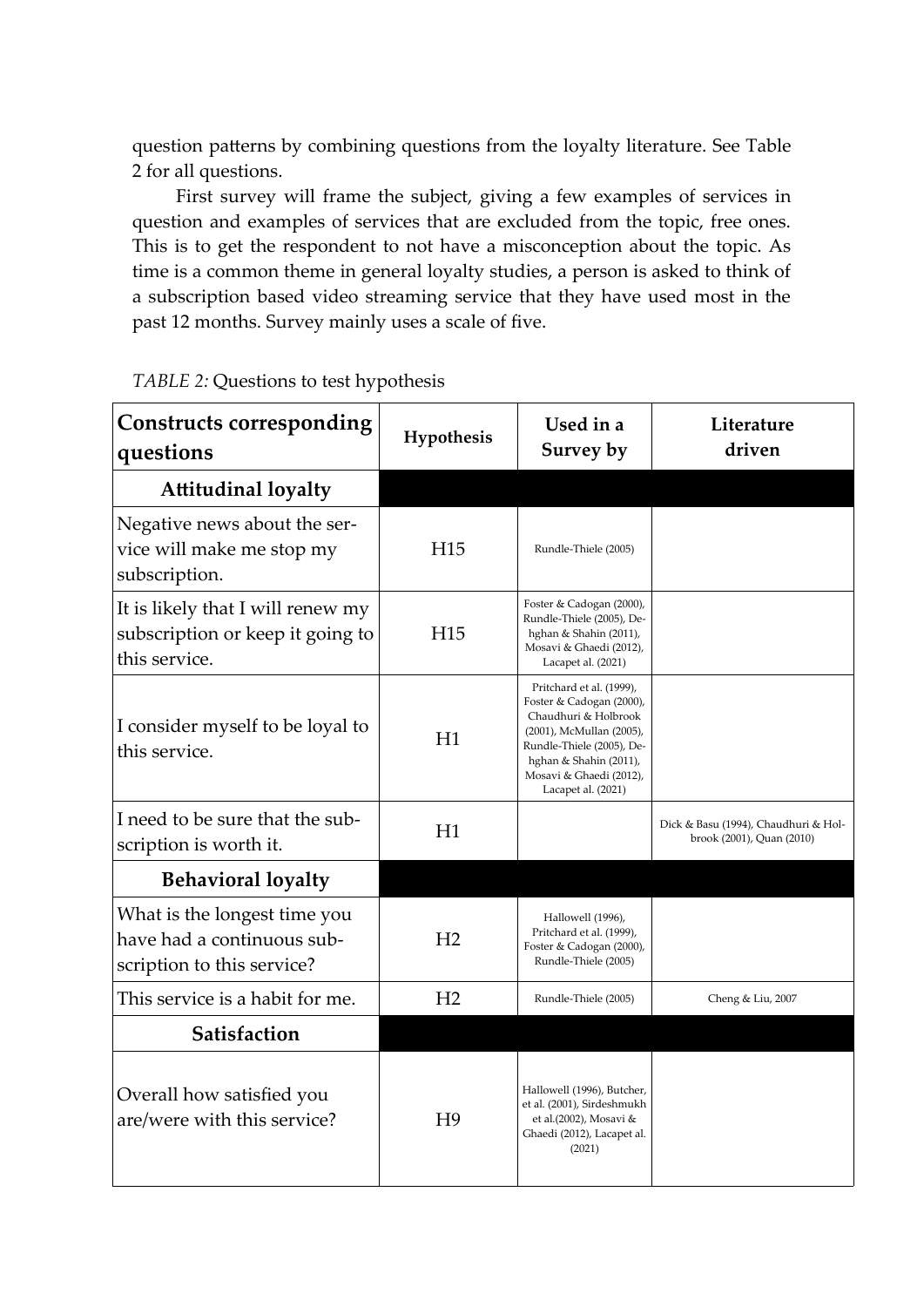| I would still subscript even if I<br>was dissatisfied with the ser-<br>vice                                     | H <sup>9</sup>  |                                                                                                                           | Gommans et al. (2001)                                |
|-----------------------------------------------------------------------------------------------------------------|-----------------|---------------------------------------------------------------------------------------------------------------------------|------------------------------------------------------|
| Attractiveness of alterna-<br>tive                                                                              |                 |                                                                                                                           |                                                      |
| When I see a new interesting<br>streaming service, somewhat<br>different from my current one,<br>I will try it. | H14             | Foster & Cadogan (2000),<br>McMullan (2005)                                                                               |                                                      |
| The service is different from<br>competing streaming services.                                                  | H14             | Foster & Cadogan (2000),<br>Dehghan & Shahin (2011)                                                                       |                                                      |
| There are many streaming ser-<br>vices for me to consider.                                                      | H <sub>5</sub>  |                                                                                                                           | Amine (1998), Jones, Mothersbaugh &<br>Beatty (2000) |
| I often change the subscription<br>service that I use                                                           | H <sub>5</sub>  |                                                                                                                           | Aydin et al. (2005)                                  |
| Price                                                                                                           |                 |                                                                                                                           |                                                      |
| I would subscribe to the ser-<br>vice even if its price increased<br>slightly.                                  | H4              | Pritchard et al. (1999),<br>Foster & Cadogan (2000),<br>Rundle-Thiele (2005), La-<br>capet al. (2021)                     | Anderson et al. (1994),<br>Chrysochou et al. (2014)  |
| I look for the best price for me.                                                                               | H4              | Bloemer et al. (1999), Fos-<br>ter & Cadogan (2000),<br>Wong & Sohal (2003), Mc-<br>Mullan (2005), Noble et<br>al. (2006) |                                                      |
| Price does not matter to me.                                                                                    | H4              | Rundle-Thiele (2005)                                                                                                      | Anderson et al. (1994),<br>Chrysochou et al. (2014)  |
| All similar streaming services<br>cost pretty much the same                                                     | H <sub>13</sub> |                                                                                                                           | Rundle-Thiele (2005)                                 |
| Multi-homing                                                                                                    |                 |                                                                                                                           |                                                      |
| I have / had multiple subscrip-<br>tions at the same time.                                                      | H <sub>3</sub>  |                                                                                                                           | Choi (2010)                                          |
| I don't restrict myself to one<br>service at the time.                                                          | H <sub>3</sub>  |                                                                                                                           | Choi (2010)                                          |
| Price of services is too high for<br>me to subscribe more than one<br>service at the time.                      | H <sub>13</sub> |                                                                                                                           | Quan (2010)                                          |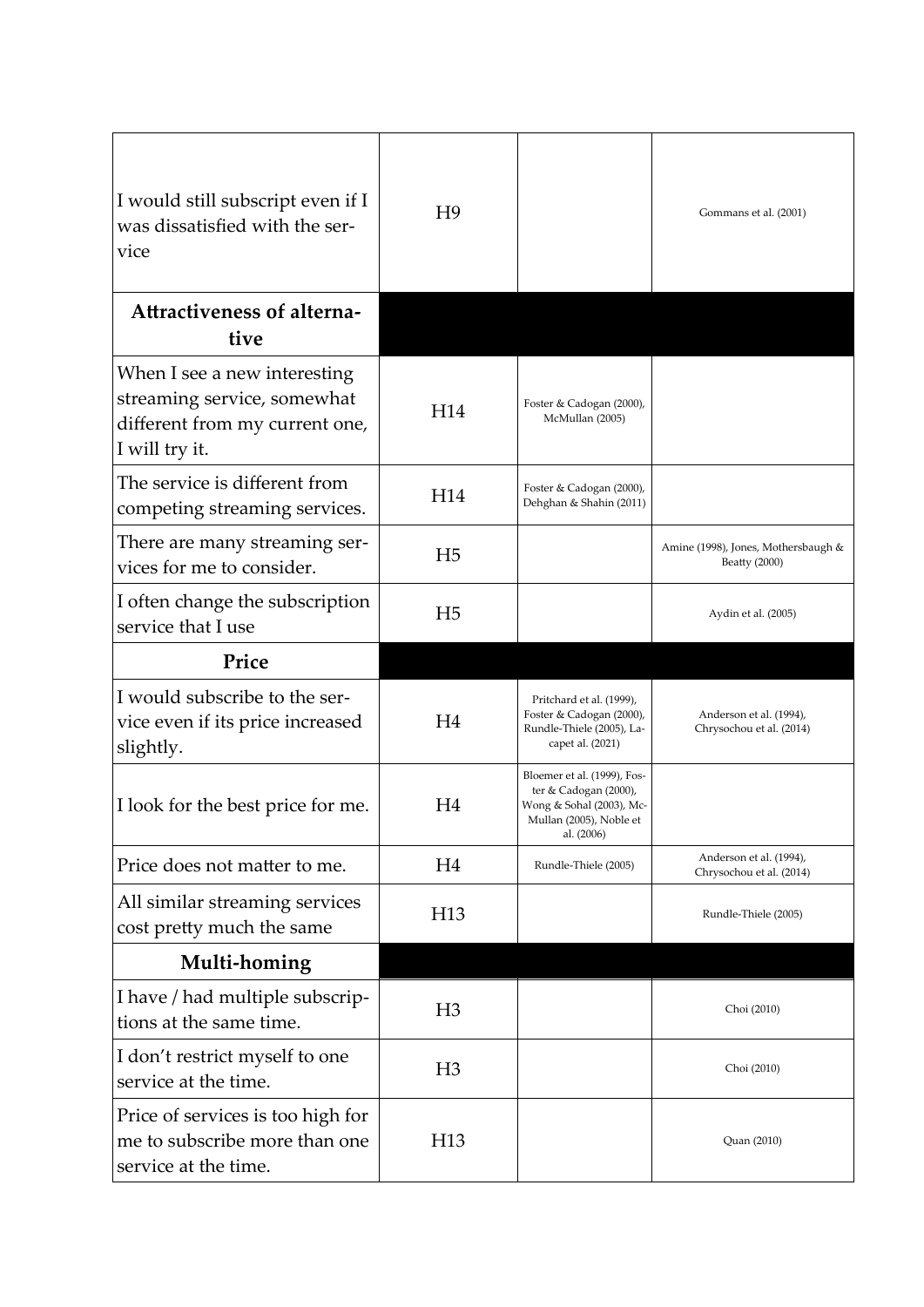| First mover advantage                                                                                                  |                |                                                                                                                                                                                                                                                                             |                               |
|------------------------------------------------------------------------------------------------------------------------|----------------|-----------------------------------------------------------------------------------------------------------------------------------------------------------------------------------------------------------------------------------------------------------------------------|-------------------------------|
| Older streaming services are<br>better than new ones.                                                                  | H <sub>6</sub> |                                                                                                                                                                                                                                                                             | Markides & Sosa (2013)        |
| Do you consider this service to<br>be your primary streaming ser-<br>vice?                                             | H <sub>6</sub> | Hallowell (1996), Bloemer<br>et al. (1999), Foster &<br>Cadogan (2000), Wong &<br>Sohal (2003), Wong (2004)                                                                                                                                                                 |                               |
| I will rather stick to well-<br>known subscription services.                                                           | H <sub>6</sub> | Rundle-Thiele (2005)                                                                                                                                                                                                                                                        | Lieberman & Montgomery (1988) |
| Exclusivity                                                                                                            |                |                                                                                                                                                                                                                                                                             |                               |
| I am driven by exclusive con-<br>tent.                                                                                 | H7             |                                                                                                                                                                                                                                                                             | Oliver (1999), Amine (1998)   |
| I am ready to subscribe to mul-<br>tiple services to get the all of<br>exclusive content I want.                       | H <sub>8</sub> |                                                                                                                                                                                                                                                                             | Oliver (1999), Amine (1998)   |
| I am ready to subscribe to mul-<br>tiple services at the same time<br>to get the all of exclusive con-<br>tent I want. | H <sub>8</sub> |                                                                                                                                                                                                                                                                             | Oliver (1999), Amine (1998)   |
| Network effect                                                                                                         |                |                                                                                                                                                                                                                                                                             |                               |
| I will recommend this service<br>to others who seek my advice                                                          | H10            | Bloemer et al. (1999), Fos-<br>ter & Cadogan (2000),<br>Butcher, et al. (2001),<br>Baloglu (2002), Sirdesh-<br>mukh et al. (2002), Wong<br>(2004), Rundle-Thiele<br>(2005), Thuy & Hau<br>(2010), Dehghan & Shahin<br>(2011), Mosavi & Ghaedi<br>(2012), Lacapet al. (2021) |                               |
| I have recommended the ser-<br>vice or it's content to friends<br>and relatives.                                       | H11            | McMullan (2005),                                                                                                                                                                                                                                                            |                               |
| I would wait for others to try a<br>new service rather than trying<br>it myself                                        | H10            | Rundle-Thiele (2005),                                                                                                                                                                                                                                                       |                               |
| I tell other people positive<br>things about this service or its<br>content.                                           | H11            | Bloemer et al. (1999), Fos-<br>ter & Cadogan (2000),<br>Baloglu (2002), Wong<br>(2004), Dehghan & Shahin<br>(2011)                                                                                                                                                          |                               |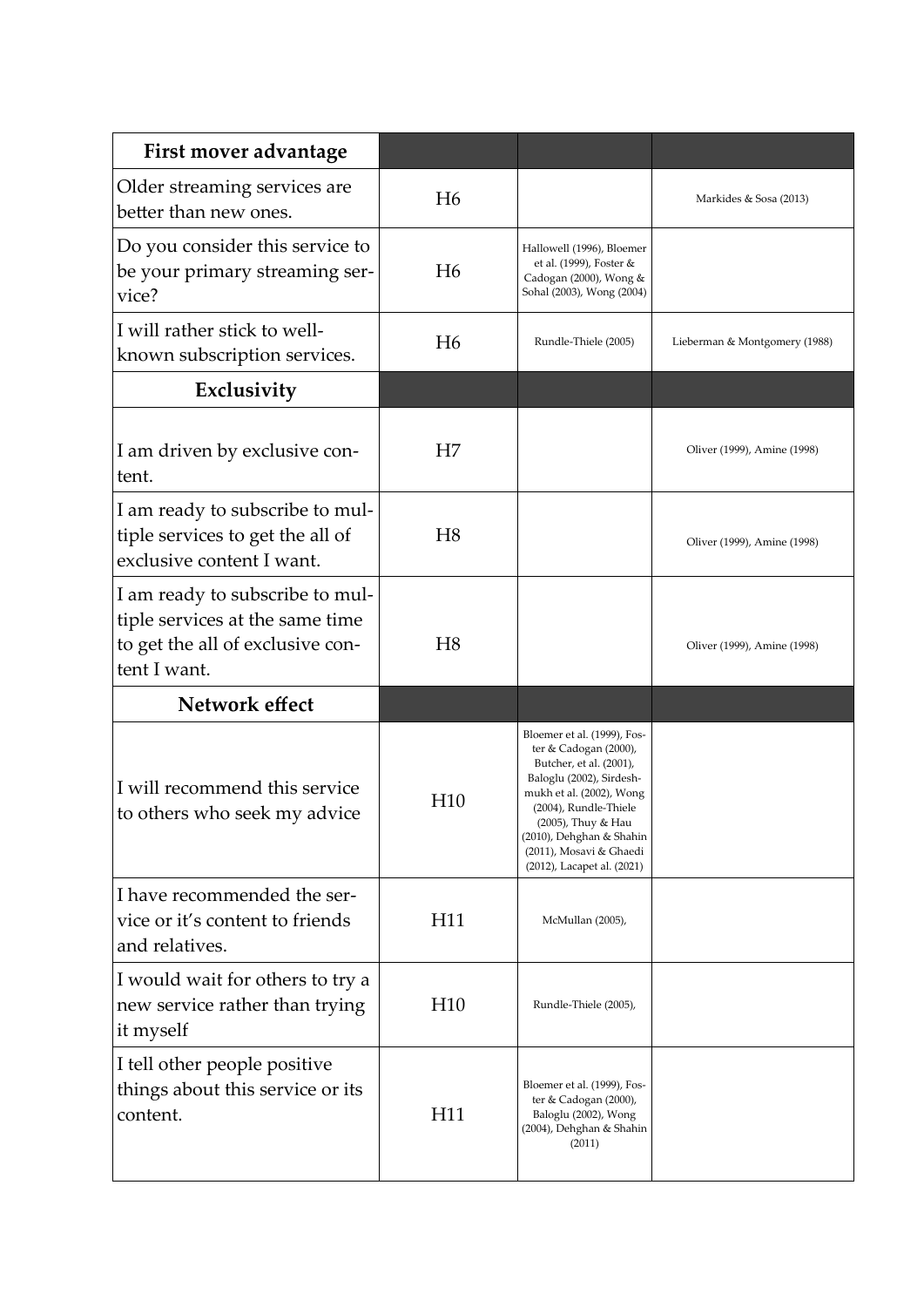| I often complain about services<br>or it's content to friends and<br>family      | H11             |                         | Rundle-Thiele (2005) |
|----------------------------------------------------------------------------------|-----------------|-------------------------|----------------------|
| I enjoy discussing about the<br>content I have watched.                          | H <sub>10</sub> | Noble et al. (2012)     |                      |
| I don't make subscription re-<br>lated decisions in my house-<br>hold            | H <sub>14</sub> | Pritchard et al. (1999) |                      |
| I want to see what everybody<br>are talking about.                               | H <sub>12</sub> |                         | Cheng & Liu (2007)   |
| I subscribed because the ser-<br>vice or its content was recom-<br>mended to me. | H12             |                         | Rundle-Thiele (2005) |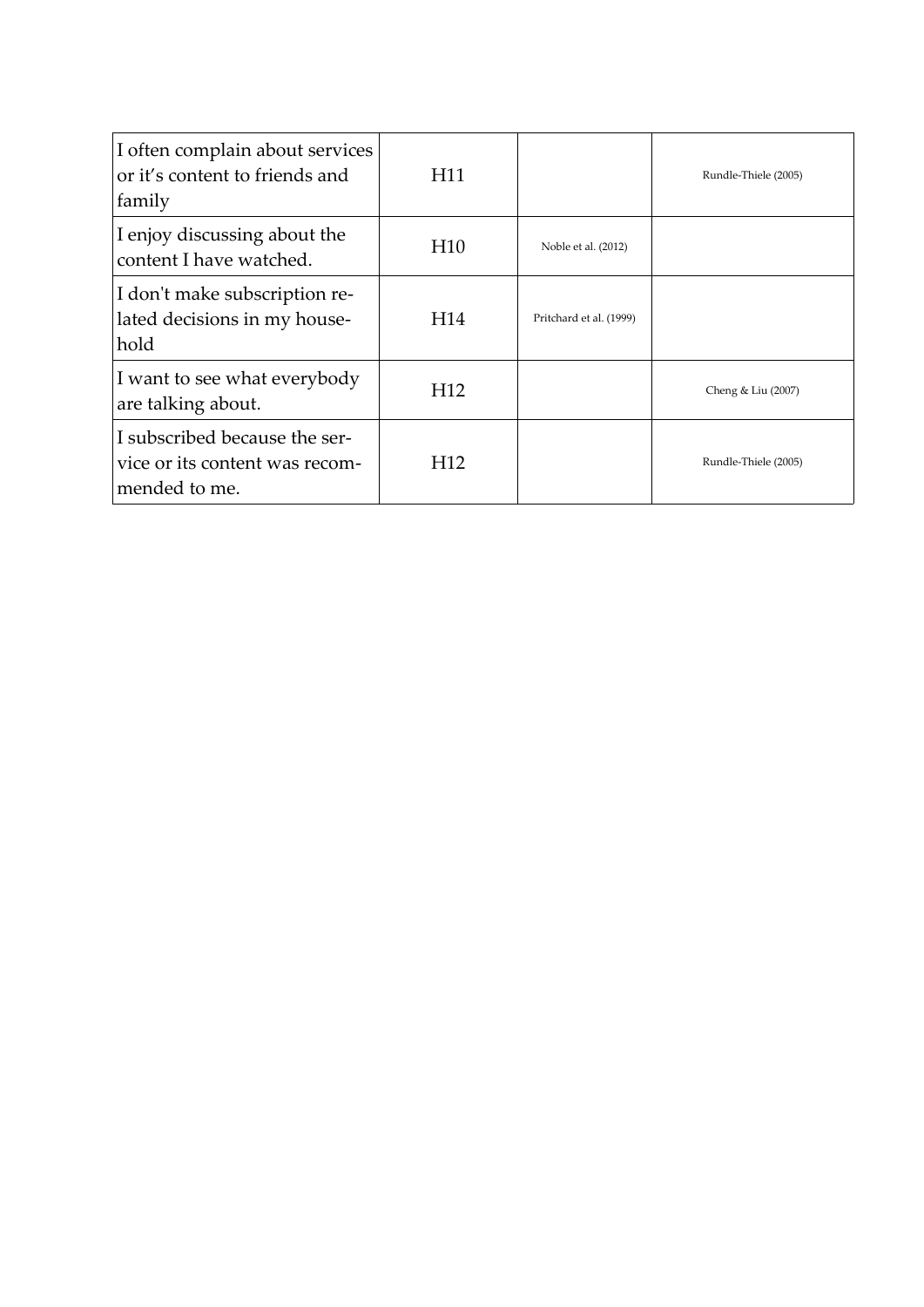### <span id="page-40-1"></span>**7 RESULTS**

This section analyzes the questionnaire results. First there's an overall look into sample demographic, gender and age distribution, and how these differ from within each others. Then based on questionnaire results, hypotheses are either accepted or rejected. Some hypotheses are looked together but concluded separately. In this thesis result to be declared as statistical significance, it needs to have statistical probability near  $0.05$  or lower ( $p < .05$ ). Significance is determined case by case basis. In the end results are summed in the Table 3.

#### <span id="page-40-0"></span>**7.1 Overall analysis**

Questionnaire was answered by 52 respondents, 33 women (63%), 18 men (34%) and 1 (2%) who chose others as their gender. This one respondent is excluded from gender moderation because of low respondents rate, but not from overall results. Even though more women answered the questionnaire, gender distribution follows age distribution almost evenly, on average 62% women, 38%men in every age group. None of the respondents were under 18 years old.

On average, women show slightly higher results in every category including overall satisfaction, feeling of loyalty, habit, price resistance, multi-homing and network effect activities. Men on the other hand are more price sensitive and wary while picking the service. Relatively small sample size, especially in men, might explain this, and these results should not be generalized.

For overall examination, ages are divided into three equal groups, 18-25 (36%), 25-30 (29%) and 31+ (35%), the last one combining 31-35, 36-40 and 40+ into one group. The Older group is less satisfied and churns more easily if dissatisfied, they also are slightly less interested about talking or hearing from their network. 25-30 year olds are more price oriented and show stronger like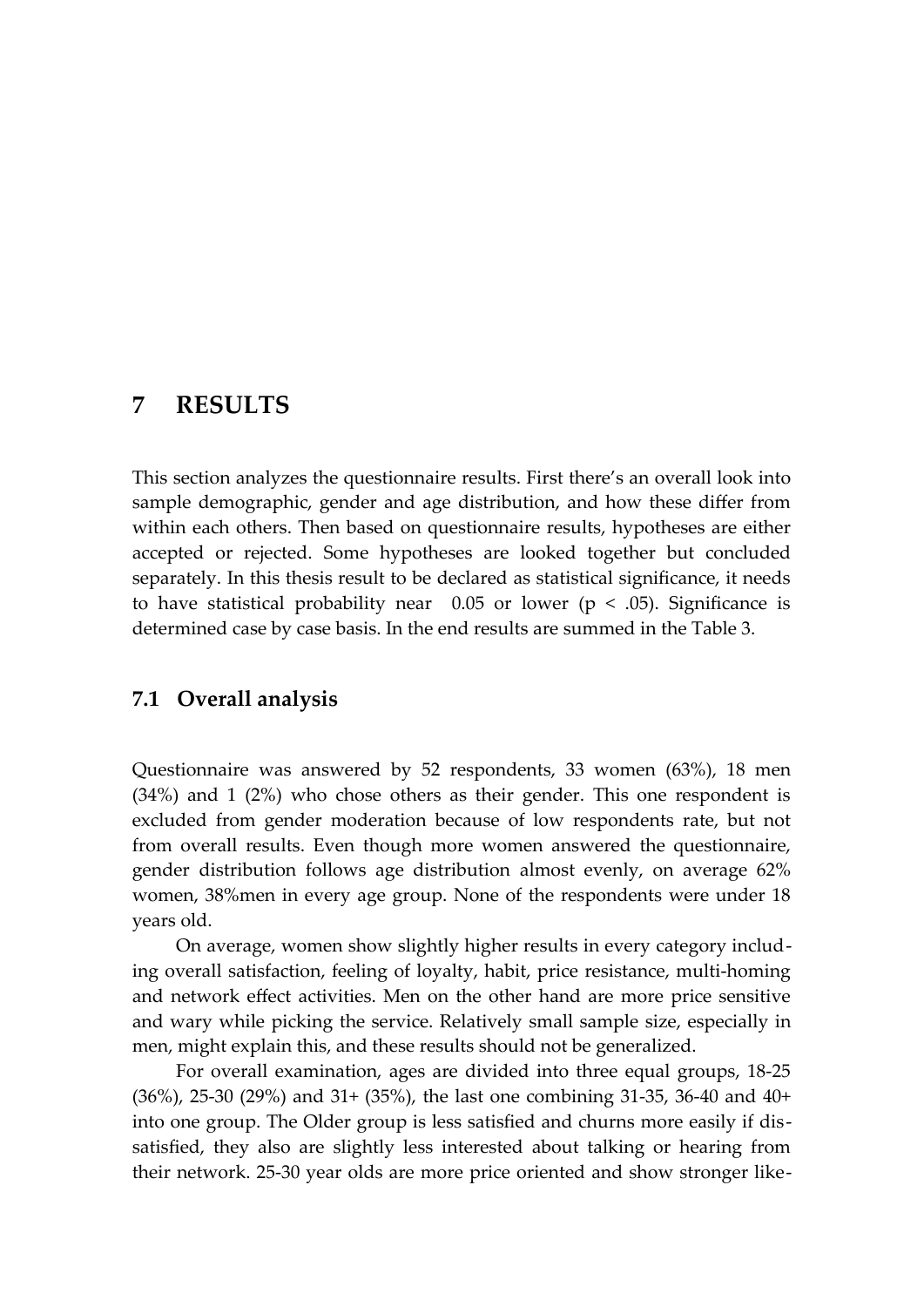ness to multi-home. Youngest group does not show any specially differentiating traits.

Two spikes can be detected in the question about the continuous time spent in one service. Six months and up (79%), and three months and under (21%). When these two groups are compared, longer time shows slightly higher mode and median in overall satisfaction and consideration of loyalty, also clear indication of higher habit, subscription renewal and multi-homing. People in shorter group are slightly more influenced by news, recommendations and network, price and exclusive content. They also more easily churn, in general and if dissatisfied.

In moderation examination, ages are not grouped and are examined on hypothesis basis. For clarity's sake, attitudinal loyalty is preferred as a feeling or consideration of loyalty, while talking about the question "I consider myself to be loyal to this service".

#### <span id="page-41-0"></span>**7.2 Hypothesis resolve**

H1: High attitudinal loyalty raises overall Subscription Loyalty. H2: High behavioral loyalty raises overall Subscription Loyalty.

There's a strong correlation between considering oneself loyal to renewing subscription ( $p < .001$ ), resisting dissatisfaction ( $p < .02$ ), a small price hike ( $p$  $\langle 0.012 \rangle$  and price in general (p  $\langle 0.031 \rangle$ , not changing the service often (p  $\langle 0.044 \rangle$ , habitual behavior ( $p < .001$ ), and a time spend in the service ( $p < .004$ ). Majority of the respondents, 69%, answer that their longest continuous time in a one service is over nine months long. A long time spent in a one service indicated a habit (p = .0), subscription renewal (p < .001) and price resistance (p < .049, p  $= .026$ ). Habitual behavior also taps into plans for renewal ( $p < .001$ ) and price resistance ( $p < .01$ ).

The feeling of loyalty is stronger in women, and gender does not have a clear effect on behavioral loyalty. Age shows differences in satisfaction but not in other attitudinal loyalty areas so it cannot be accepted as overall moderator. Attitudinal loyalty and behavioral loyalty attributes are clearly connected to each other as part of subscription loyalty. Hypothesis 1 with gender moderation and Hypothesis 2 can be both accepted.

H3: Multi-homing is a noteworthy form of Subscription Loyalty.

73% of respondents say that they either have or have had multiple subscriptions at the same time. 57,7%, strongly or somewhat, don't restrict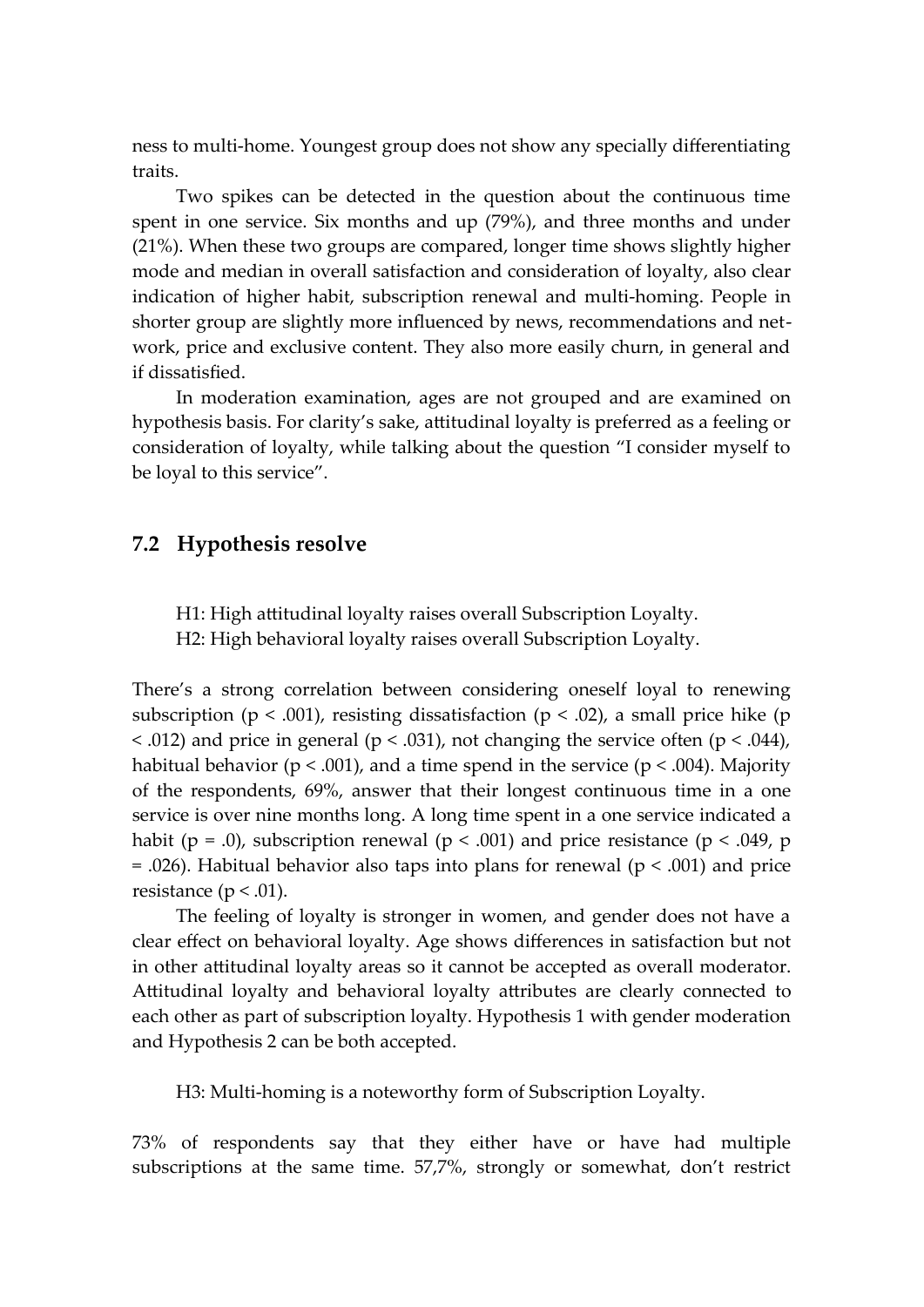themselves to one service at the time. Latter also claims that there are many considerable services from which to choose ( $p < .053$ ). Long time in a one service ( $p < .001$ ), habitual behavior ( $p < .007$ ) and even feeling of loyalty ( $p$ ) < .026) corresponds to multi-homing behavior. The price of multiple services at the same time might explain a lack of multi-homing behavior ( $p < .033$ ). Women consider there being more choices and are more likely to try different services than men. Especially between 26-30 years old, multi-homing showed stronger presence (93%) than in other groups, but it cannot be declared as a moderator because the connection between age and restricting oneself to one service at the time does not indicate strong enough statistical significance,  $(p < .058)$ . This needs to be confirmed with a bigger sample size. Hypothesis can be accepted, and it's moderated by gender.

H4: Low price affects negatively to behavioral loyalty.

Among the respondents, all services seem to have a similar price level (73.1%) but there's a strong connection between readiness to multi-home and not being able because of high rise point ( $p < .001$ ). For most respondents (78,8%), at some level, price does matter and they look for the best price ( $p < .001$ ). Price sensitivity goes down when a continuous time in service goes up ( $p < .027$ ). Time ( $p < .049$ ) and habit ( $p < .01$ ) builds resistance for a slight price hike. Gender does not show to moderate price aspect of loyalty. Younger people are more likely to resist price increases. Although price seems to be an important factor in subscription loyalty, withing these questions, it would be wrong to say that specially low price affects loyalty, unlike higher price. For these reasons the hypothesis is rejected.

H5: High attraction of alternatives corresponds to low behavioral loyalty.

76,9% of respondents strongly or somewhat agree that there exist multiple potential streaming services in the market with similar prices, 73.1%, and these people are interested to try out new services ( $p < .012$ ), but also keep their current one ( $p < .019$ ). Stronger the habit, stronger the intention to multi-home ( $p < .002$ ), price not being an issue ( $p < .008$ ). Not restricting subscription to one service at the time corresponds to availability of the services ( $p < .054$ ). 79% of respondents have had a subscription period of six months or longer. This does not exclude readiness to multi-home ( $p < .003$ ). With a lot of variety and little competition in price, the streaming service market offers an ideal environment for high change switching, which should be a mark of low loyalty (Oliver, 1999). However it seems that likeness of renewal can simultaneously coexist with new subscriptions. Gender nor age does show any moderation. Hypothesis is rejected.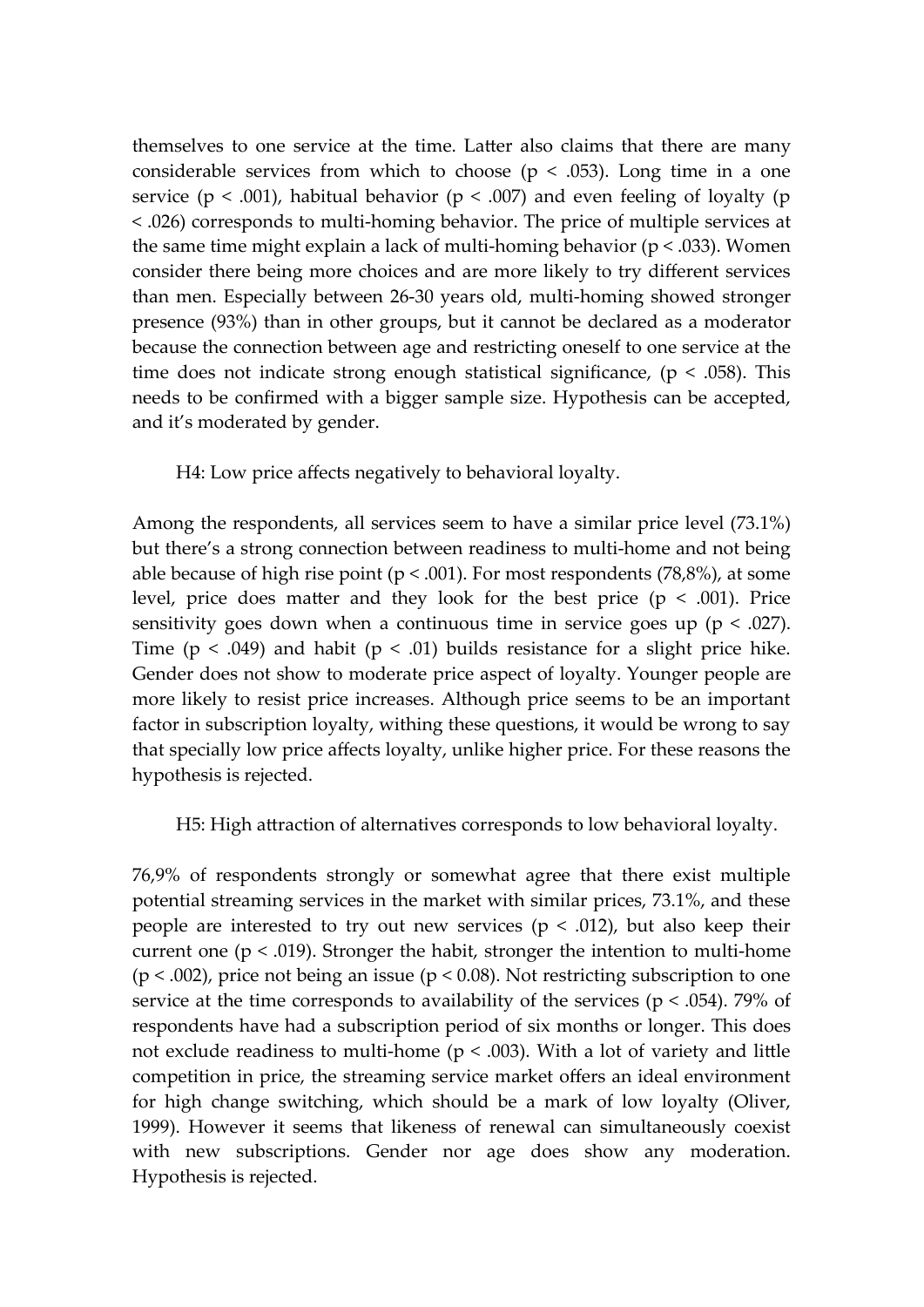H6: First mover advantage raises attitudinal loyalty.

They who consider themselves loyal to the specific service, most likely also use it as their primary one ( $p < .003$ ). Primarity of the service might connect to the age of the service, but this cannot be fully confirmed with acquired data (R  $=$  .263, p  $>$  .057). Feelings towards the age of the service and the name brand are connected ( $p < .001$ ) and prudence to try newer services imply that older services should have an advance towards newer ones ( $p < .001$ ). Business models can mean less in matured industry and attraction can be built using other methods. This is a mark of faded first move advantage. (Markides & Sosa, 2013). 50% of respondents think strongly or somewhat that older services are not better. In this case gender nor age does not show any significant moderation. Within the parameters of this thesis, the hypothesis can be accepted as is, but it should not be put too much weight on.

H7: Exclusivity raises behavioral loyalty.

With a median of 4 and average of 3.4, exclusivity seems to have a meaning. It can be a reason to switch a service (Oliver, 1999), but does not alone show to be a meaningful factor in behavioral loyalty. Exclusive content does not show a clear connection to habit nor continuous subscription time, but can drive a person to act themselves instead of waiting for others ( $p < .046$ ) and price sensitivity ( $p < .051$ ). Gender nor age does not show any relevancy. In its current form, the hypothesis can not accepted.

H8: Exclusivity raises multi-homing.

Even though readiness to subscribe to multiple services at the same time strongly connects to exclusive content  $(R < .739, p = .0)$  and interest  $(p < .037)$ , based on the data, it would be wrong to say that exclusive content is a driven force, (R 0.24 p < .084). Gender nor age does not seem to effect the outcome. For now the hypothesis is rejected for being inconclusive, but with a bigger sample size, probability could change to be statistically significant.

H9: Satisfaction raises effect on attitudinal loyalty.

76,9% of respondents agree that they are strongly or somewhat satisfied with their most used service. Even though the average of respondent's feelings for loyalty is only 2.7, satisfaction and attitudinal loyalty are connected, (R = .407, p  $<$  .003). Partial dissatisfaction correlates with attitudinal loyalty ( $p < .016$ ). Women show to be more satisfied with their service of choice. Age contributes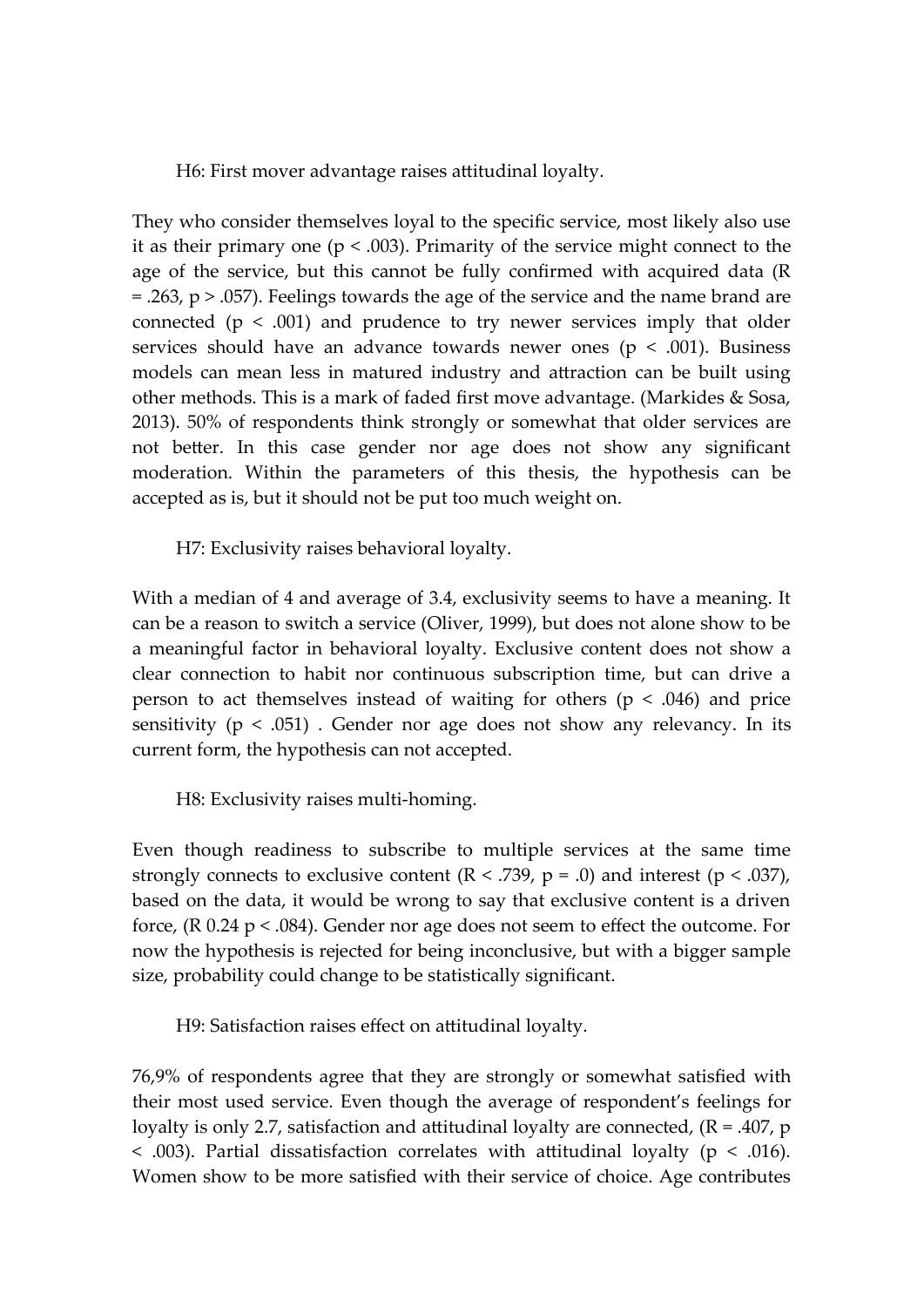to dissatisfaction ( $p < .028$ ), but not to overall satisfaction. Hypothesis can be accepted and it's moderated by gender and age.

H10: High behavioral loyalty leads to high network effect. H11: High attitudinal loyalty leads to high network effect.

People with higher feelings of loyalty ( $p < .055$ ) and higher satisfaction ( $p < .006$ ) toward the service are not just more likely to recommend the service but more willing  $(p = 0)$ . This matches claim that loyalty can manifest itself as recommendations (East, Gendall, Hammond & Lomax, 2005; Rundle-Thiele, 2005; Emami, Lavejevardi & Fakharmanesh, 2013, Ruiz-Mafe's, Martí-Parreño's & Sanz-Blas, 2014). Satisfied people rarely complain ( $p < .001$ ). Worthiness of the service can be proven by waiting for others to test it ( $p < .017$ ), but 57.7% of respondents are strongly or somewhat ready to jump in right away. However these people do not show any significant connections to network effect factors like recommendations or complaints. 55.7% of respondents aren't interested to hear from other users, strongly or somewhat. Recommendations can make people keep their ongoing subscription ( $p < .019$ ,  $p < .037$ ) and resist price (p < .039). Women have recommended and are more likely to recommend the service than men ( $p < .001$ ,  $p < .001$ ), age does not show any significant relevance. Aspects of attitudinal loyalty, like satisfaction and feeling of loyalty can be clearly connected to social aspects of streaming services, so hypothesis 11 can be accepted and it's moderated by gender. Despite this, data does not show that behavioral loyalty could lead to social interactions, and it's more likely that social aspects have an effect on behavioral loyalty. Based on this, hypothesis 10 is rejected.

H12: Network effect positively affects overall subscription loyalty.

People who want to see what everybody is talking about are likely to subscribe based on recommendations ( $p < .014$ ). Overall all measured network effect aspects share similar results, meaning that those who participate in social interactions are more likely to be affected by it. Network effect is needed by newer services to sway those who prefer older (p < .002) and more well known  $(p = .0)$  services. Like Hypotheses 10 and hypothesis 11, social influence on overall loyalty is skewed towards attitudinal loyalty but it can lead to behavioral loyalty more than behavioral loyalty can lead to it. Women show stronger affect in network effect than men. Within this data, it cannot be said that age has any effect on the outcome. Hypothesis can be accepted and it's moderated by gender.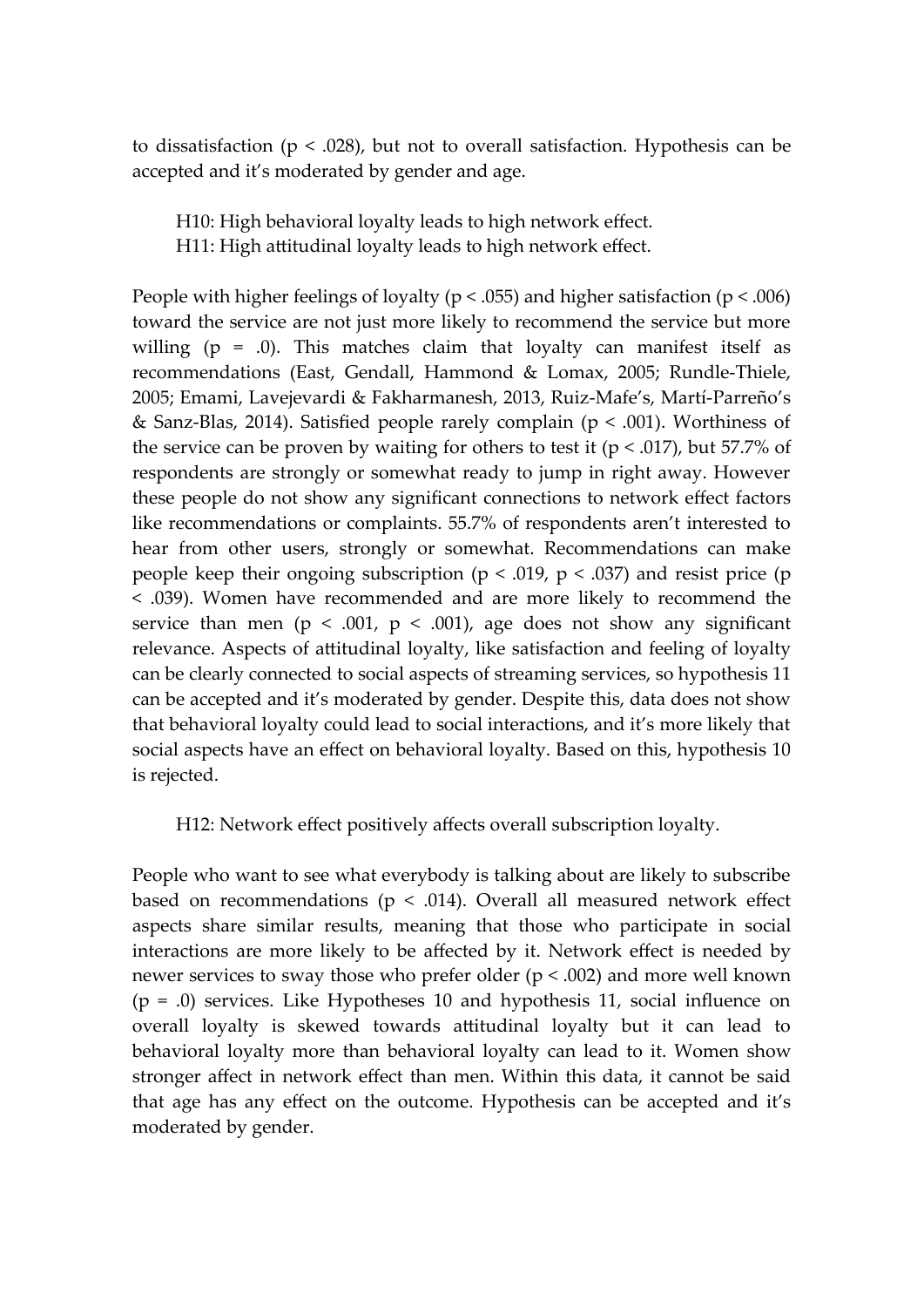H13: Low price leads to higher chance of multi-homing.

Like stated in Hypothesis 4, 73.1% of respondents strongly or somewhat agree that all streaming services are at the similar price level. Readiness to multihome corresponds to resisting of cumulative price of multiple subscriptions (p < .001). To whom price is not a barrier, multi-home more easily ( $p < .001$ ) and those to whom price is too high wait others to test the service first ( $p < .001$ ). Multi-homing occurs only when price is low (Sanchez-Cartas & Leon, 2019). Gender nor age does not contribute to results. Hypothesis can be accepted.

H14: Attractiveness of alternative leads to higher chance of multi-homing.

55.2% feel strongly that they make subscription relative decisions in their household, implying that with the rest 44.8% at some level are influenced by something or someone. 25% only somewhat disagree. These numbers correspond to preferring older ( $p < .001$ ), more well-known services ( $p < .049$ ) and recommendations ( $p < .044$ ). Those who are ready to try different services don't care how old ( $p < .002$ ) or well known ( $p < .021$ ) the service is. They often change the used service ( $p < .009$ ) from multiple possible choices ( $p < .012$ ). Exclusivity being the differentiating element that drives people in  $(p < .024)$ , these people are also ready to multi-home based on exclusive content ( $P < .037$ ). Women are more likely to try new interesting services than men. Age does not show any clear significance. Hypothesis can be accepted and it's moderated by gender.

H15: Low attitudinal loyalty leads to lower behavioral loyalty.

Those who consider their most used service as their primary one, are satisfied ( $p < .023$ ) and likely renew their subscription ( $p < .018$ ). Feeling of loyalty corresponds positively to the length of the subscription  $(p < .004)$  and likeness to renewal ( $p < .001$ ), but even those who consider themselves loyal, will try new interesting services (p < .009). 52% of respondents are not affected, strongly or somewhat, by negative news about the service so much that they would stop the subscription. Surprisingly subscription renewal corresponds positively to exclusive based multi-homing ( $p < .014$ ) and multi-homing in general ( $p < .004$ ). Habitual behavior and dissatisfaction also strongly connects to multi-homing (p  $<$  .007,  $p$   $<$  .004). 57,7% do not change their service often or somewhat often. Those who do, also complain often  $(p < .001)$  and have lower feelings of loyalty  $(p < .044)$ . Gender nor age does not show any effect between these loyalty types. Hypothesis is accepted.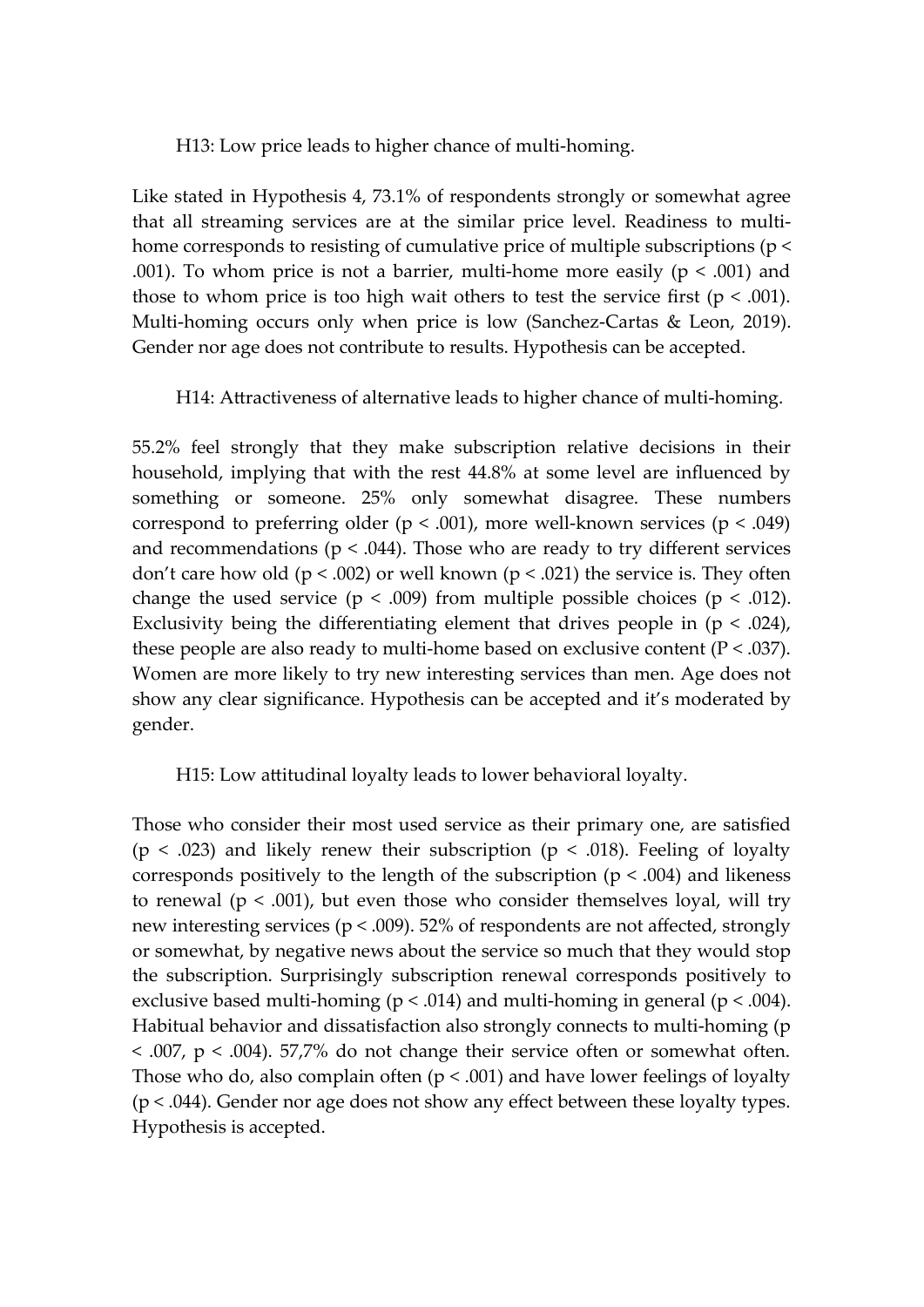| Hypothesis                                                                    | Accepted?      | Moderated by<br>(Gender, Age) | p-values                                                                       |
|-------------------------------------------------------------------------------|----------------|-------------------------------|--------------------------------------------------------------------------------|
| H1: High attitudinal loyalty raises overall<br>Subscription Loyalty.          | Yes            | G                             | $< 0.001$ , $< 0.02$ ,<br>< 0.012, < 0.031,<br>${}_{< 0.044}$                  |
| H2: High behavioral loyalty raises overall<br>Subscription Loyalty.           | Yes            |                               | $< 0.001$ , $< 0.004$ , 0,<br>$< 0.001$ , $< 0.049$ ,<br>$< 0.026$ , $< 0.001$ |
| H3: Multi-homing is a noteworthy form<br>of Subscription Loyalty.             | Yes            | G                             | < 0.053, < 0.001,<br>< 0.007, < 0.026,<br>< 0.033                              |
| H4: Low price affects negatively to<br>behavioral loyalty.                    | N <sub>o</sub> |                               | $< 0.001$ , $< 0.001$ ,<br>< 0.027, < 0.049,<br>${}_{0.01}$                    |
| H5: High attraction of alternatives<br>corresponds to low behavioral loyalty. | N <sub>o</sub> |                               | $< 0.012$ , $< 0.019$ ,<br>$< 0.002$ , $< 0.054$ ,<br>${}< 0.003$              |
| H6: First mover advantage raises<br>attitudinal loyalty.                      | Yes            |                               | < 0.058, < 0.001,<br>< 0.001                                                   |
| H7: Exclusivity raises behavioral loyalty.                                    | N <sub>o</sub> |                               | $< 0.046$ , $< 0.051$                                                          |
| H8: Exclusivity raises multi-homing.                                          | N <sub>o</sub> |                               | 0, 0.037,<br>${}_{< 0.084}$                                                    |
| H9: Satisfaction raises effect on attitudinal<br>loyalty.                     | Yes            | G, A                          | $< 0.003$ , $< 0.016$                                                          |
| H10: High behavioral loyalty leads to<br>high network effect.                 | N <sub>o</sub> |                               | $> 0.103$ , $> 0.533$<br>$> 0.32$ , $> 0.57$<br>$> 0.30$ , $> 0.75$            |
| H11: High attitudinal loyalty leads to<br>high network effect.                | Yes            | G                             | < 0.055, < 0.006,<br>0, 0.001,<br>< 0.017,                                     |
| H12: Network effect positively affects<br>overall subscription loyalty.       | Yes            | G                             | $< 0.014$ , $< 0.002$ ,<br>0                                                   |
| H13: Low price leads to higher chance of<br>multi-homing.                     | Yes            |                               | < 0.001, < 0.001,<br>< 0.001                                                   |
| H14: Attractiveness of alternative leads to<br>higher chance of multi-homing. | Yes            | G                             | $< 0.002$ , $< 0.031$ ,<br>$< 0.009$ , $< 0.012$ ,<br>< 0.024, < .037          |
| H15: Low attitudinal loyalty leads to<br>lower behavioral loyalty.            | Yes            |                               | $< 0.004$ , $< 0.001$ ,<br>$< 0.001$ , $< 0.044$                               |

### <span id="page-46-0"></span>*TABLE* 3: Hypothesis result summary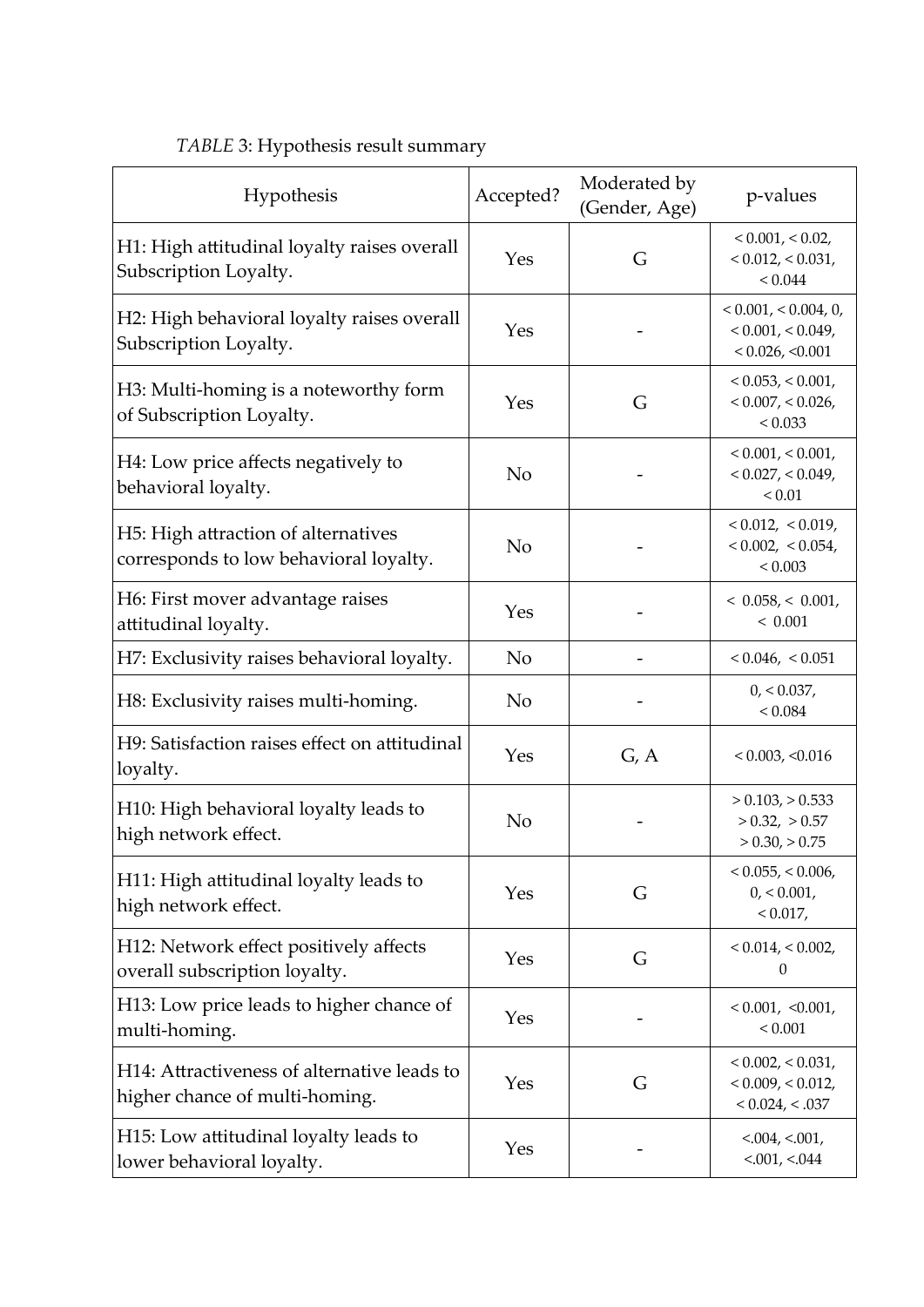### <span id="page-47-0"></span>**8 DISCUSSION**

On average, the respondents most used service's scores for overall feeling of loyalty, satisfaction and likelihood of subscription renewal were high. It can be argued that many respondents have reached at least Oliver's (1999) affected loyalty level where satisfaction lead actions or conative level where loyalty can be unrealized, low feeling of loyalty but high satisfaction and higher resubscription rate. Loyalty phases can also be affected by social interest (Blut, Evanschitzky, Vogel & Ahlert, 2007) . These phases however are not exclusive to one service at the time, and it's hard to say for now what can be considered to be relevant maximum loyalty level in this type of services, that could be reached before churn. Measuring loyalty in a phases can be a bit old fashioned as some researchers (eg. Rundle-Thiele & Russell-Bennett, 2001; Rams & Schindler, 2001; East, Gendall, Hammond & Lomax, 2005) prefer outcomes and continuous variables.

Prices of the streaming services are compared in the Table1 and research results show that, within the sample, they are comparable. Price resistance rises with the time spent in the service ( $p < .049$ ), especially with satisfied customers (p < .043). This follows similar claims made by Anderson, Fornell and Lehmann (1994). A new service would need to set their price point in a competition range, this could limit their ability to operate and gain the critical mass for succession. However, price is only one part of the competition.

Exclusivity makes services different from each other, but does not offer any barriers between services and it's more likely that customers use many services simultaneously. Even in Oliver's (1999) action phase, exclusivity is named as an aggressive force to gain competitive advantage. If we see exclusivity as an extension to variety seeking, variety seeking penetrates all loyalty phases. Results of the questionnaire show that exclusive content alone does not build loyalty. Not measured in this study, but according to Blut, Evanschitzky and Ahlert (2007) trust to service to perform should be linked to low variety seeking. Variety seeking has a chance to appear even with high satisfaction (Amine,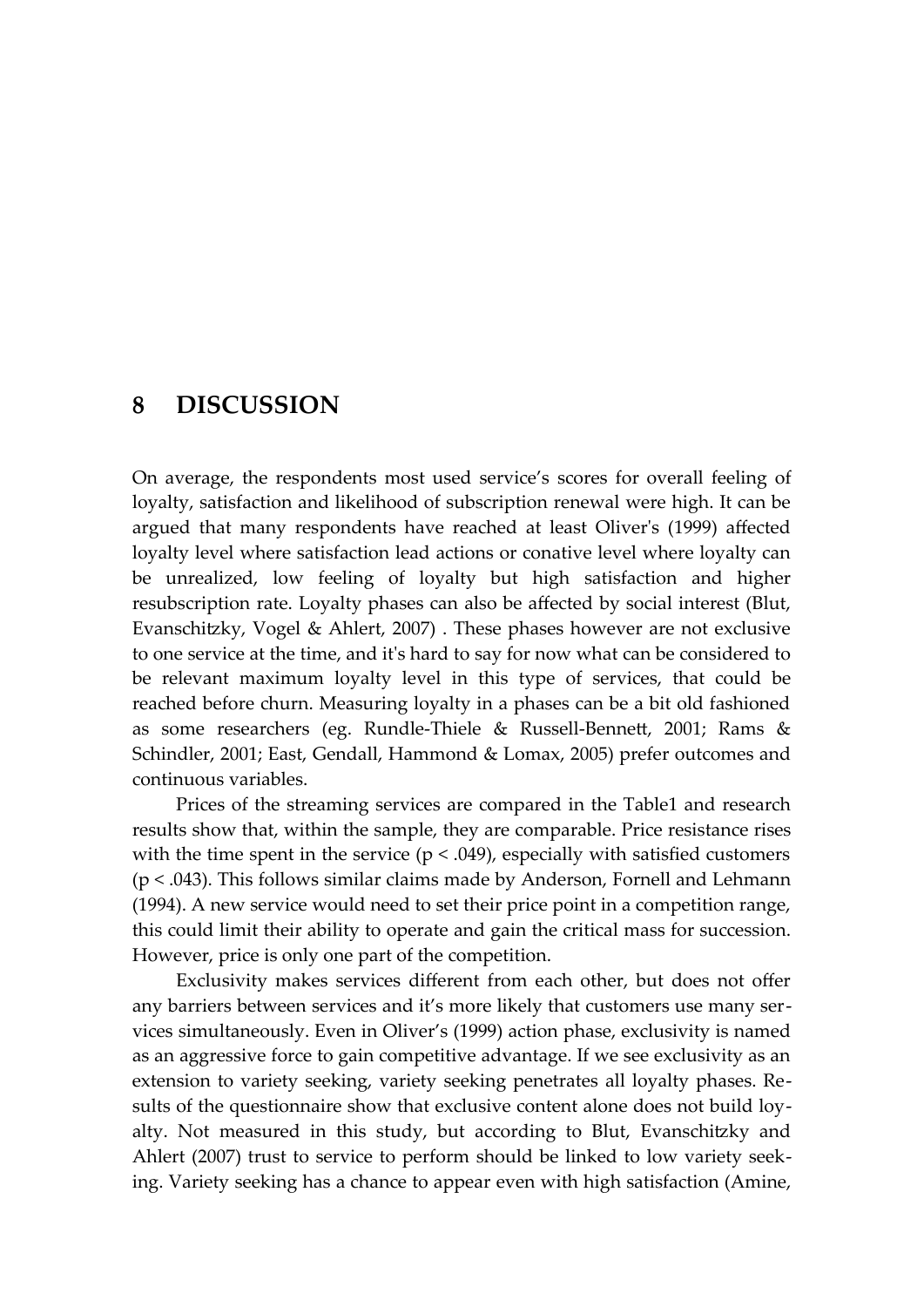1998), this is important to note as the relationship between high satisfaction and high loyalty is more common in older market types and differs from online markets (Zhai & Ye, 2009). It is unsure how variety seeking should be handled in streaming market measurements. Maybe there's a chance for it to exist as a parallel possibility or a temporal state. With a clear measurable definition, it could be used as a moderator for multi-homing variables.

Multi-homing exists with other loyalty types and market type enables it. Price works as a barrier for multi-homing, but it does not offer much resistance for those who are willing to overcome it ( $p < .033$ ), because low price enables multi-homing (Sanchez-Cartas & Leon, 2019). This might explain why multihoming is popular and favor the overall low price range. Surprisingly stronger behavioral loyalty, time and habit, in one service leads to likeness to multihome. Multi-homing should be considered as a loyalty type of its own, that's only possible in certain types of markets. Results show connection to familiarity of the market and hedonistic by nature, there's no reason to limit oneself to only one.

Older services enjoy their build brand name and rarely anyone wants to be the guinea pig for the new ones. Although there exist people who are willing to be that test person and they care more about exclusive content than age or how well known the service is. Chen and Xie (2007) talked about second movers, who could take the lead by force. Netflix might have been the first of its kind and made a way for others, but now it has real competition that might potentially even overtake its market share. It could be said that the faded first mover advance that Markides and Sosa (2013) mentioned has happened and the market has entered a mature state.

Results of this thesis show that attitudinal loyalty correlates to subscription intention and reported time. As a measure attitude is very customer sided and based on self reporting. Attitudinal measurements are easier to collect and monitor but according to Mittal and Kamakura (2011) companies are interested about behavior, not intentions. Questionnaire data is not as accurate as data that could be gained from billing information, which represents customer behavior better (Ahn, Han & Lee, 2006). Attitudinal loyalty should be measured before and after churn, as non-customers can still favor the service and consider it as a potential future option. As Dechant, Spann and Becker (2019) said, customers can spread a good message about the service after churn. These are some of the reasons why attitudinal loyalty and behavioral loyalty should be separated and work better as each others outcome rather than one measure.

Highly satisfied people are more likely to spray positive messages and recommendations about the service. Loyalty implies strong word of mouth (Emami, Lavejevardi & Fakharmanesh, 2013) and network effect can guide subscription loyalty by affecting attitudinal loyalty. Positive attitude has the potential to build a form of loyalty after churn (Dechant, Spann & Becker, 2019). It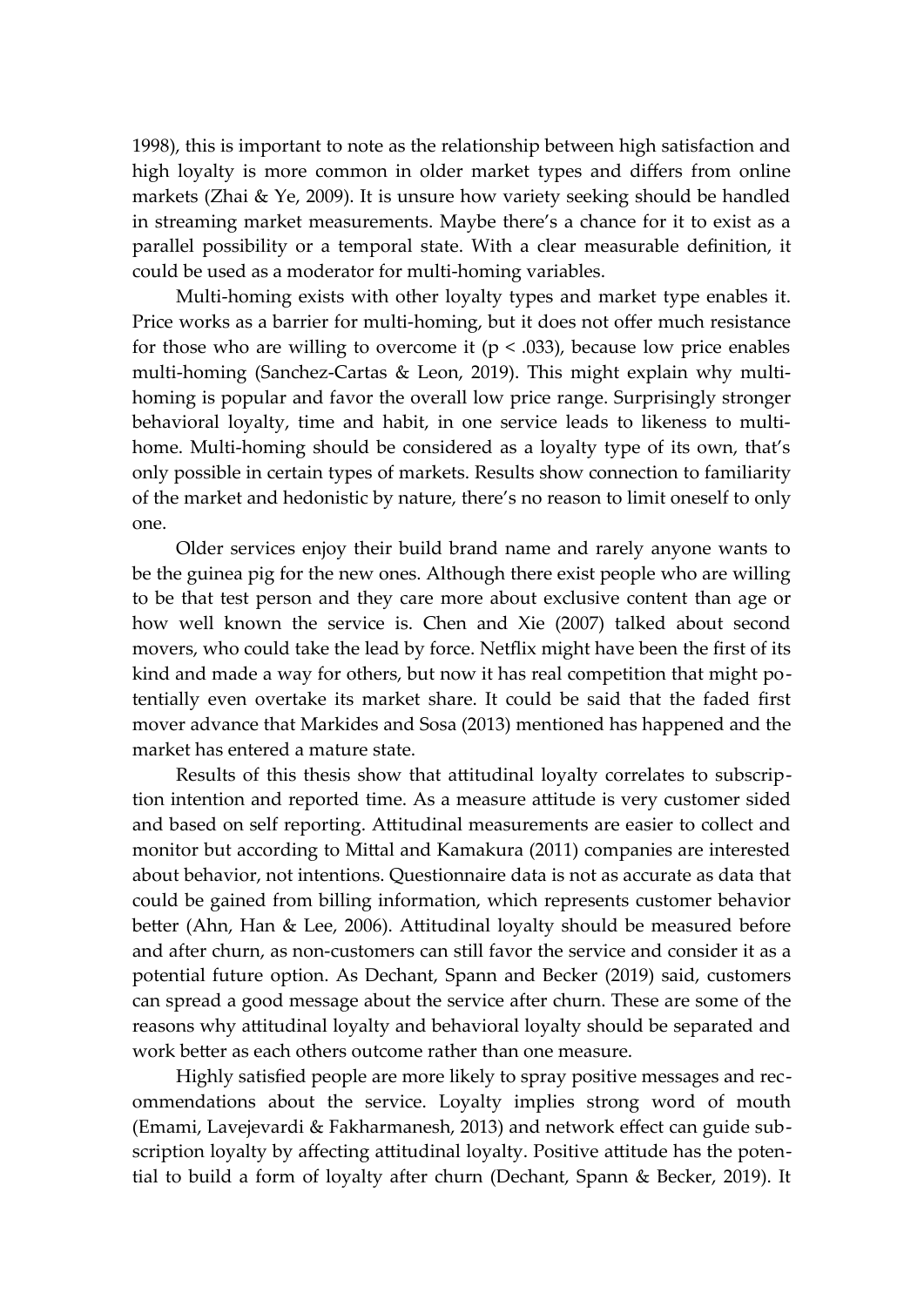would be ignorant to discard social aspects nowadays, especially when bandwagon effect and binge watching are real possibilities.

Results of this thesis show that the way previous research has defined attitudinal and behavioral loyalty are connected in practice and both should be measured in a loyalty study, but measurements should be independent from each other. Results reforge many results of previous literature, like high satisfaction being connected to repurchase intention, price sensitivity and recommendations being an outcome of high loyalty. Results show that gender plays a role in attitudinal loyalty and network effect. The most important finding of this thesis is how common multi-homing is even among those who should be considered loyal, and the power social interaction in the form of recommendations can lead to actions. Thesis does not offer anything groundbreaking but shows that there's a potential to expand loyalty studies in this market type to include and further study these topics.

This thesis found that current studies about loyalty are plenty but lacking in direction. It is a part of a newer point of view in loyalty where a mature online market does not reliably fit into old views of product based loyalty. It does not follow a clear set of models as loyalty should be built based on market type (Rundle-Thiele & Russell-Bennett, 2001). Like many other studies before, this also suffers from a theoretical background that's based on product centrist views and non well-defined attributes. It brings in a less studied option of multiple simultaneous services, and shows the importance within the sample group. Multi-homing gives loyalty a multi-dimension. Thesis tries to build a more complete picture by including social aspects as in network effect, with multi-homing and first mover advance, including brand affection. In the future both of these could work as a moderator for other variables. Network effect could be split into person to person activities, and internet and social media aspects.

Long time periods are needed to study switching patterns (Rundle-Thiele & Russell-Bennett, 2001), also measuring satisfaction on longer time scale is challenging (Mittal & Kamakura, 2001), same goes for predicting behavioral loyalty (East, Gendall, Hammond & Lomax, 2005). Habit, or end of it, can affect the use of the service as people change, their needs and criteria may change too (Oliver, 1999; Dick & Basu, 1994). Habit might also be caused by an outside force (Kim & Krishnan, 2019) or lack of will to search for an alternative (Amine, 1998).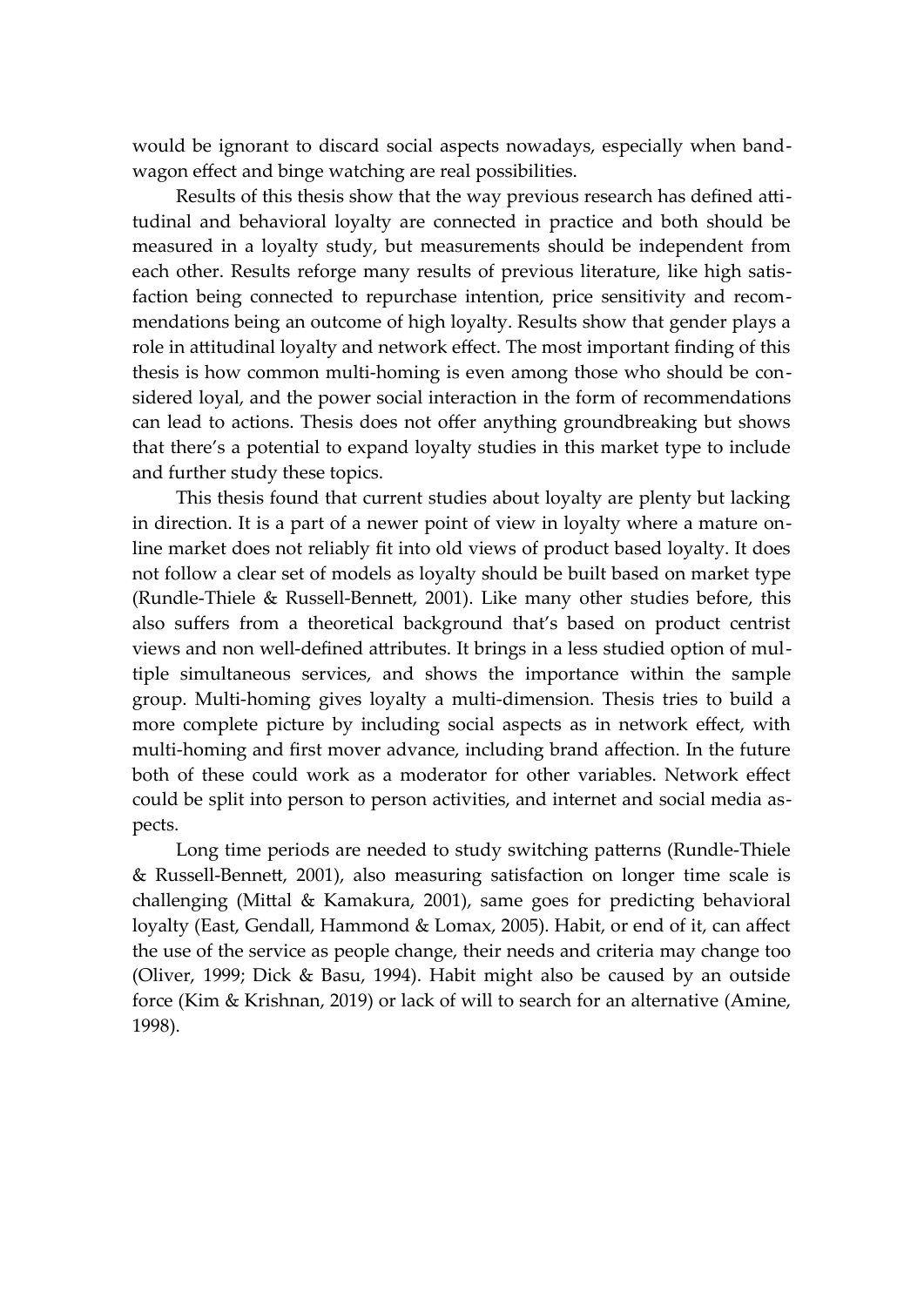### <span id="page-50-0"></span>**9 CONCLUSION**

This thesis was based on the idea that a new subscription video streaming service enters the market space and needs to compete against older and more well known services and how that service would perform. The goal was to measure the strength of loyalty to the older service and how easily customers are ready to make a switch. The strength was measured using subscription price of the service, exclusive content, simultaneous use of multiple platforms, age of the service, and differences between attitude based and behavioral based loyalty, and network effect using social interactions.

Based on literature research 15 hypotheses were formed with an online questionnaire, to collect quantitative data from university level IT-students. Questions were either adapted from already existing and research used questionnaires or based on the literature, if specific characteristics were not available. At the same time 15 hypotheses meant that there would be at least 30 questions in the questionnaire, which would lower the answering percent, but it also would cover the topic only partially. Topic could be expanded to cover certain aspects better, like how now first move advance also covers age and familiarity. Based on 52 respondents' answers, hypotheses were either accepted or rejected.

Attitude loyalty connects strongly to behavioral loyalty, this presents itself when one considers themself loyal and have high satisfaction towards the service, they have a high chance to keep their subscription on going. Satisfaction has a greater effect than dissatisfaction. Based on the literature this was an expected result(Gommans, Krishman & Scheffold, 2001).

Among the sample, familiarity with multi-homing is high. It is only restricted by the cumulative price of subscribing to multiple services at once. Those who are not restricted by the price, multi-home more easily. Literature supports these low price based claims (Sanchez-Cartas & Leon, 2019).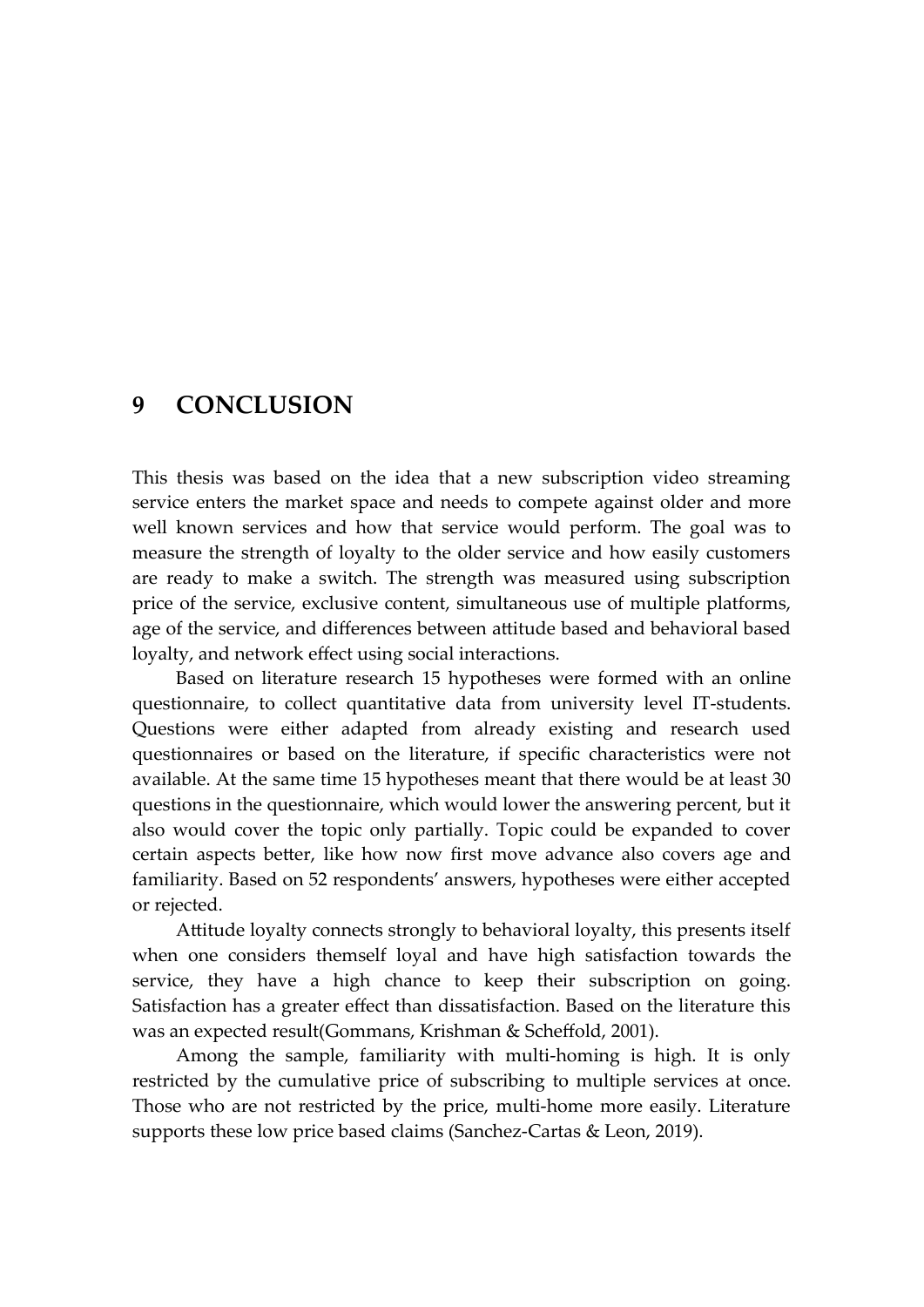Respondents with overall high attitudinal loyalty have a high chance to recommend and be recommended services and their content, they are more socially active. According to literature loyalty should lead to recommendations (Emami, Lavejevardi & Fakharmanesh, 2013) but results show that only attitudinal loyalty does it. Behavioral loyalty does not directly add to network effect but it seems that recommendations can affect positively to ongoing subscription and price hike.

#### <span id="page-51-1"></span>**9.1 Limitations**

This thesis was mainly worked in 2020, the year when COVID-19, coronavirus, forced people to spend more time at home. This had a massive effect for streaming services and led Netflix and YouTube to take action to reduce bandwidth usage by lowering the streaming quality (Taylor, 2020). Survey of this thesis had a measure period of 12 months and measuring was done in June of 2021. This makes results relevant to extraordinary time period and thus they might not show results that reflect situations in the past or the future. Sample size was also very small (52) so results suffer and are not as accurate as they could be, because of this results should not be generalized.

For convenient and feedback reasons, some overly similar questions were removed from the survey to make it shorter, this also left some topics short. Thesis also covers specially picked loyalty topics for the survey and is not using the whole loyalty spectrum of components, as it is not in the scope of the thesis.

#### <span id="page-51-0"></span>**9.2 Future studies**

Data related to independent variables can be obtained with the sample unit, filling the same survey at different points in time, but even then researchers should be careful with generalization (Van den Poel & Lariviere, 2004). Switching studies are long time studies (Rundle-Thiele & Russell-Bennett, 2001). Behavior might be based on childhood experience, (Jacoby, Kyner, 1973) but as streaming services as a concept are not that old and are constantly launching and evolving, so this factor should only be included in loyalty studies in the future where it can be tested with a suitable population. Knowledge about the brands through age may explain loyalty, as younger customers are still comparing options (Mittal & Kamakura, 2001). Thesis study could be repeated using only free services to compare behavior between free and paid ones. For future research the topic could be expanded to include online piracy as a factor for alternative to streaming services. There are several examples from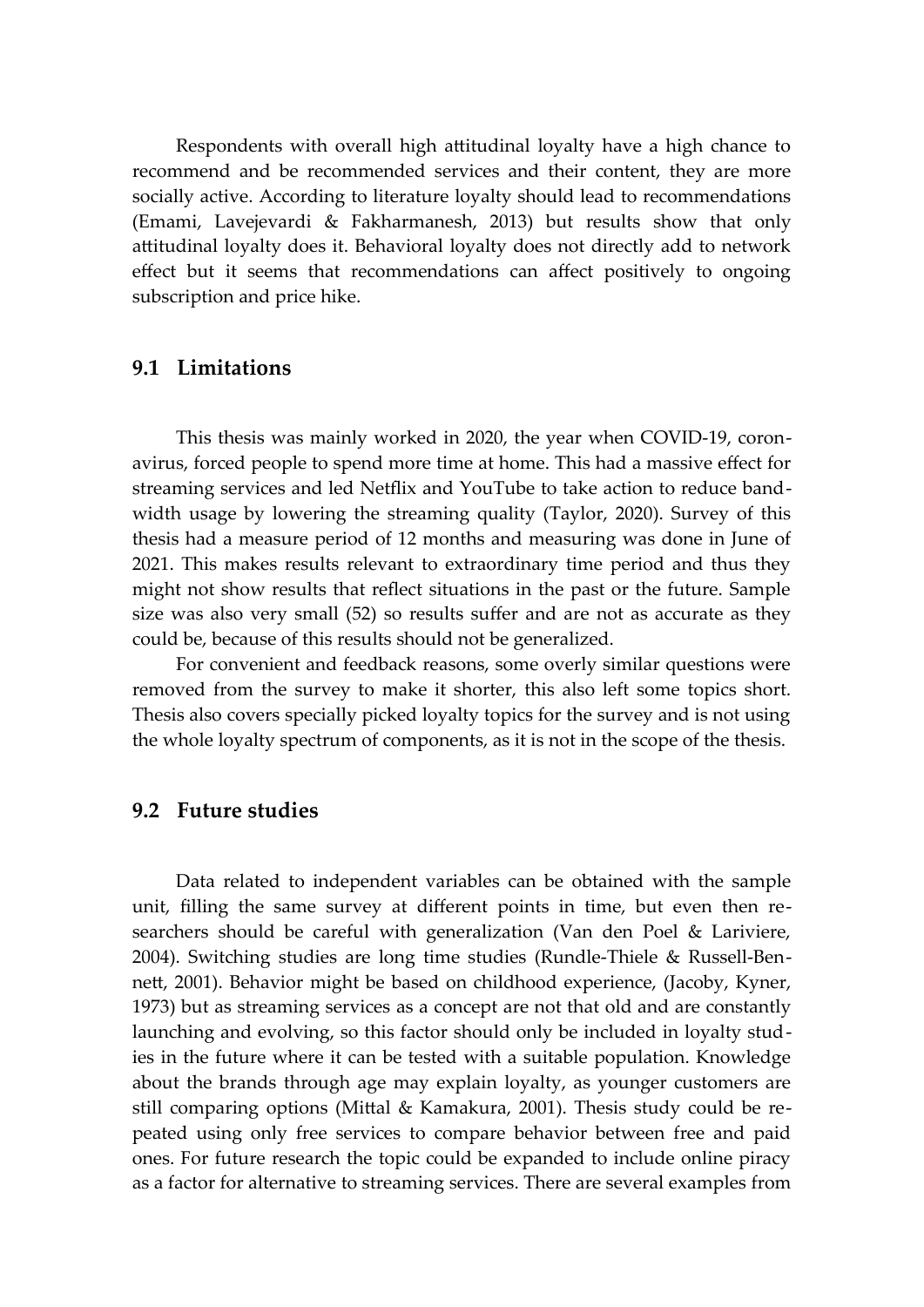HBO's Game of Thrones (Gartenberg, 2019) to Mandalorian (Murdock, 2019) where a lack of service or service availability in momentarily culturally high shows can lead people to adopt illegal channels for access.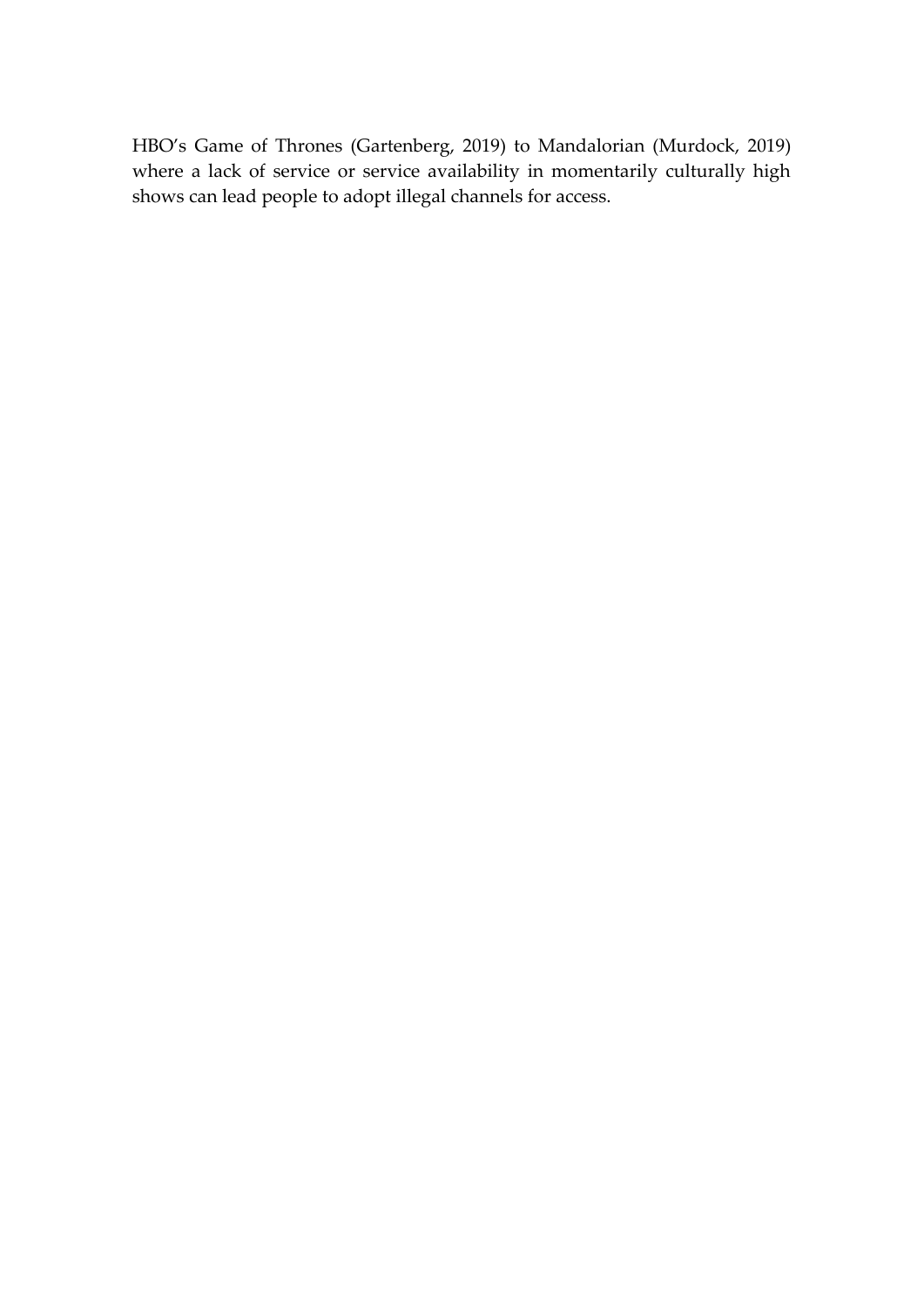### <span id="page-53-0"></span>**REFERENCES**

- Ahn, J. H., Han, S. P., & Lee, Y. S. (2006). Customer churn analysis: Churn determinants and mediation effects of partial defection in the Korean mobile telecommunications service industry. *Telecommunications policy*, 30(10-11), 552-568.
- Alexa. (2020). Top Sites in Finland. Retrieved 6 December 2020, from https://www.alexa.com/topsites/countries/FI
- Amine, A. (1998). Consumers' true brand loyalty: the central role of commitment. *Journal of strategic marketing*, 6(4), 305-319.
- Anand, B. N., & Shachar, R. (2004). Brands as beacons: A new source of loyalty to multiproduct firms. *Journal of marketing Research*, 41(2), 135-150.
- Anderson, E. W., Fornell, C., & Lehmann, D. R. (1994). Customer satisfaction, market share, and profitability: Findings from Sweden. *Journal of marketing*, 58(3), 53-66.
- Aydin, S., Özer, G., & Arasil, Ö. (2005). Customer loyalty and the effect of switching costs as a moderator variable: A case in the Turkish mobile phone market. *Marketing Intelligence & Planning*, 23(1), 89-103.
- Balabanis, G., Reynolds, N., & Simintiras, A. (2006). Bases of e-store loyalty: Perceived switching barriers and satisfaction. *Journal of Business Research*, 59(2), 214-224.
- Baloglu, S. (2002). Dimensions of customer loyalty: Separating friends from well wishers. *Cornell Hotel and Restaurant Administration Quarterly*, 43(1), 47-59.
- Bandyopadhyay, S., & Martell, M. (2007). Does attitudinal loyalty influence behavioral loyalty? A theoretical and empirical study. *Journal of retailing and consumer services,* 14(1), 35-44.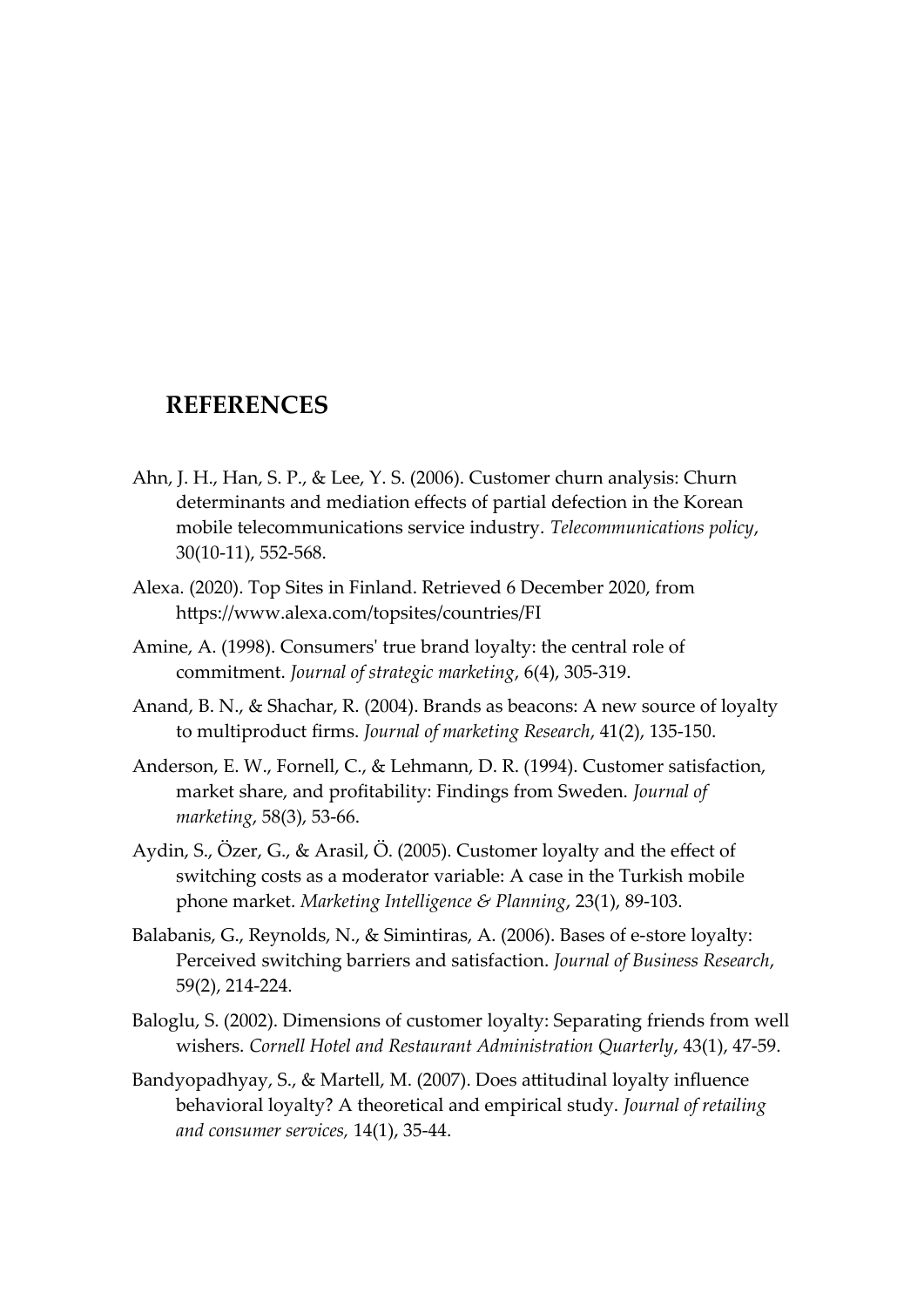- Bansal, H. S., Taylor, S. F., & St. James, Y. (2005). "Migrating" to new service providers: Toward a unifying framework of consumers' switching behaviors. *Journal of the Academy of Marketing Science,* 33(1), 96-115.
- Bloemer, J., De Ruyter, K. O., & Wetzels, M. (1999). Linking perceived service quality and service loyalty: a multi-dimensional perspective. *European journal of marketing.*
- Blut, M., Evanschitzky, H., Vogel, V., & Ahlert, D. (2007). Switching barriers in the four-stage loyalty model. *ACR North American Advances.*
- Borbora, Z. H., & Srivastava, J. (2012). User behavior modelling approach for churn prediction in online games. *In 2012 International Conference on Privacy, Security, Risk and Trust and 2012 International Confernece on Social Computing*. (pp. 51-60). IEEE.
- Burnham, T. A., Frels, J. K., & Mahajan, V. (2003). Consumer switching costs: a typology, antecedents, and consequences. *Journal of the Academy of marketing Science*, 31(2), 109-126.
- Butcher, K., Sparks, B., & O'Callaghan, F. (2001). Evaluative and relational influences on service loyalty. *International Journal of Service Industry Management.*
- Chang, Y., Hu, S., & Yan, X. (2009). An empirical research on the mechanism of service recovery and customer loyalty in network retail. *In 2009 International Conference on Computational Intelligence and Software Engineering* (pp. 1-4). IEEE.
- Chaudhuri, A., & Holbrook, M. B. (2001). The chain of effects from brand trust and brand affect to brand performance: the role of brand loyalty. *Journal of marketing,* 65(2), 81-93.
- Chrysochou, P., Casteran, G., & Meyer-Waarden, L. (2014). Does brand loyalty decline?: Investigating brand loyalty evolution and the role of product category characteristics. *In European Marketing Academy Conference.*
- Chen, M. F., & Wang, L. H. (2006). The impact of switching barriers on customer loyalty in professional service contexts. *In 2006 IEEE International Conference on Service Operations and Logistics, and Informatics* (pp. 545-550). IEEE.
- Chen, Y., & Xie, J. (2007). Cross-market network effect with asymmetric customer loyalty: Implications for competitive advantage. *Marketing Science*, 26(1), 52-66.
- Cheng, P., & Liu, X. (2007). The Impact of Network Effect on the Customer Switching Intention: in Mobile Telecommunication. In 2007 International Conference on Service Systems and Service Management (pp. 1-5). IEEE.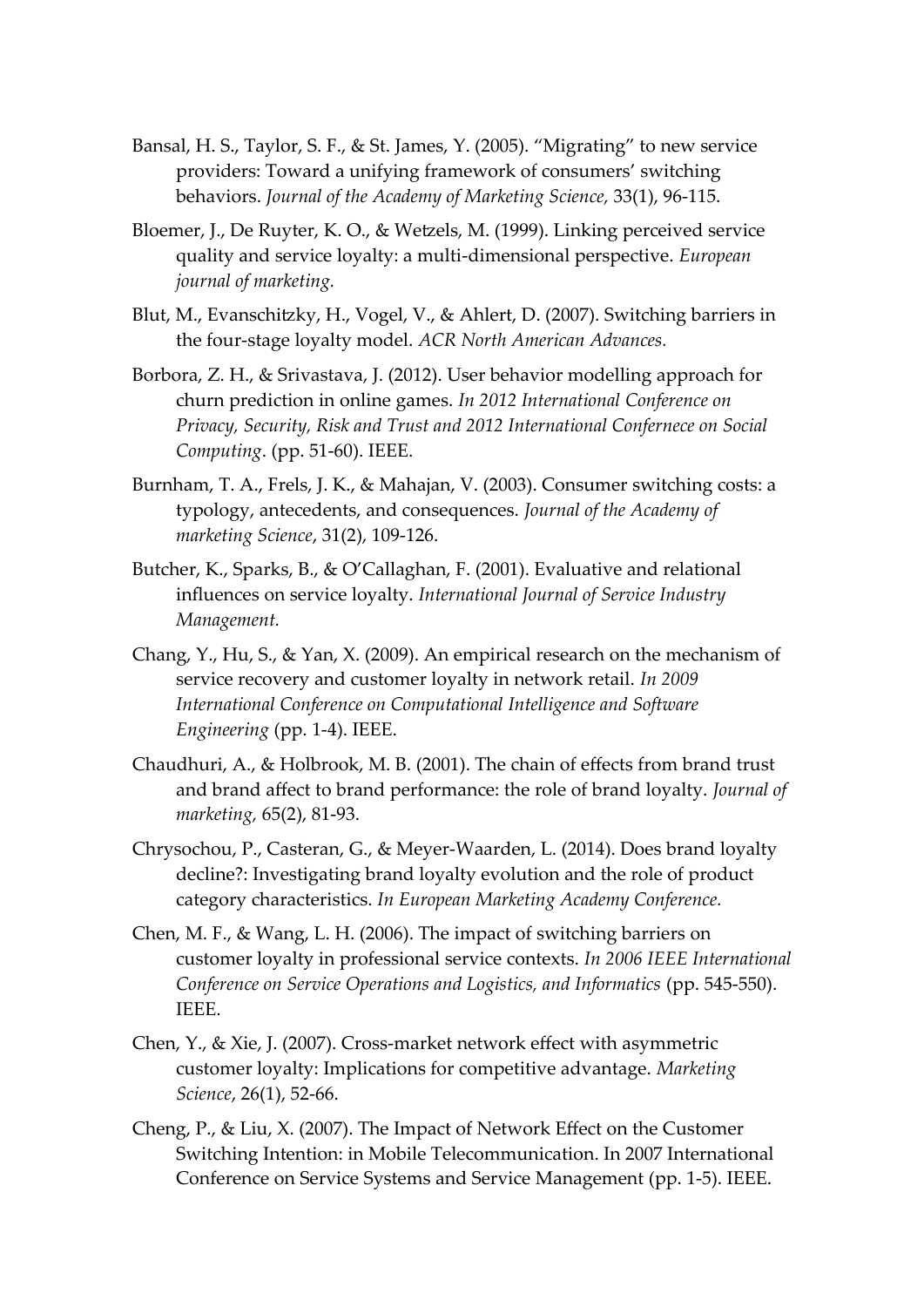- Cheng-Min, F., & Yu-Kai, H. (2006). Why Customers Stay: An Analysis of Service Quality and Switching Cost on Choice Behavior using a Catastrophe Model. *In 2006 IEEE International Conference on Service Operations and Logistics, and Informatics.* (pp. 609-614). IEEE.
- Choi, J. P. (2010). Tying in two-sided markets with multi-homing. *The Journal of Industrial Economics*, 58(3), 607-626.
- Chuang, Y. F., & Liu, C. J. (2017). The Effect of Positive and Negative Switching Barriers on Switching Intention in Mobile Phone Services. *In 2017 6th IIAI International Congress on Advanced Applied Informatics (IIAI-AAI).* (pp. 988- 989). IEEE.
- Colgate, M., & Lang, B. (2001). Switching barriers in consumer markets: an investigation of the financial services industry. *Journal of consumer marketing.*
- Dechant, A., Spann, M., & Becker, J. U. (2019). Positive customer churn: An application to online dating. *Journal of Service Research*, 22(1), 90-100.
- DecisionData. (2019). STUDY: 37% of Viewers Likely to Cancel Their HBO Subscription Following Game of Thrones Finale Available; https://decisiondata.org/news/study-37-of-people-likely-to-cancel-theirhbo-subscription-following-game-of-thrones-finale/
- Dehghan, A., & Shahin, A. (2011). Customer loyalty assessment: A case study in MADDIRAN, the distributor of LG Electronics in Iran. *Business Management and Strategy*, 2(1), 1.
- Deloitte. (2019). Digital media trends survey, 13th edition Piecing it together. Available: https://www2.deloitte.com/insights/us/en/industry/technology/digitalmedia-trends-consumption-habits-survey/summary.html
- Dick, A. S., & Basu, K. (1994). Customer loyalty: toward an integrated conceptual framework. *Journal of the academy of marketing science*, 22(2), 99- 113.
- Dillman, D. A., & Bowker, D. K. (2001). The web questionnaire challenge to survey methodologists. *Online social sciences*, 53-71.
- East, R., Gendall, P., Hammond, K., & Lomax, W. (2005). Consumer loyalty: singular, additive or interactive?. *Australasian Marketing Journal (AMJ),* 13(2), 10-26.
- Emami, J., Lavejevardi, M., & Fakharmanesh, S. (2013). An integrated model in customer loyalty context: Relationship quality and relationship marketing view. *Australian Journal of Basic and Applied Sciences*, 7(2), 399-407.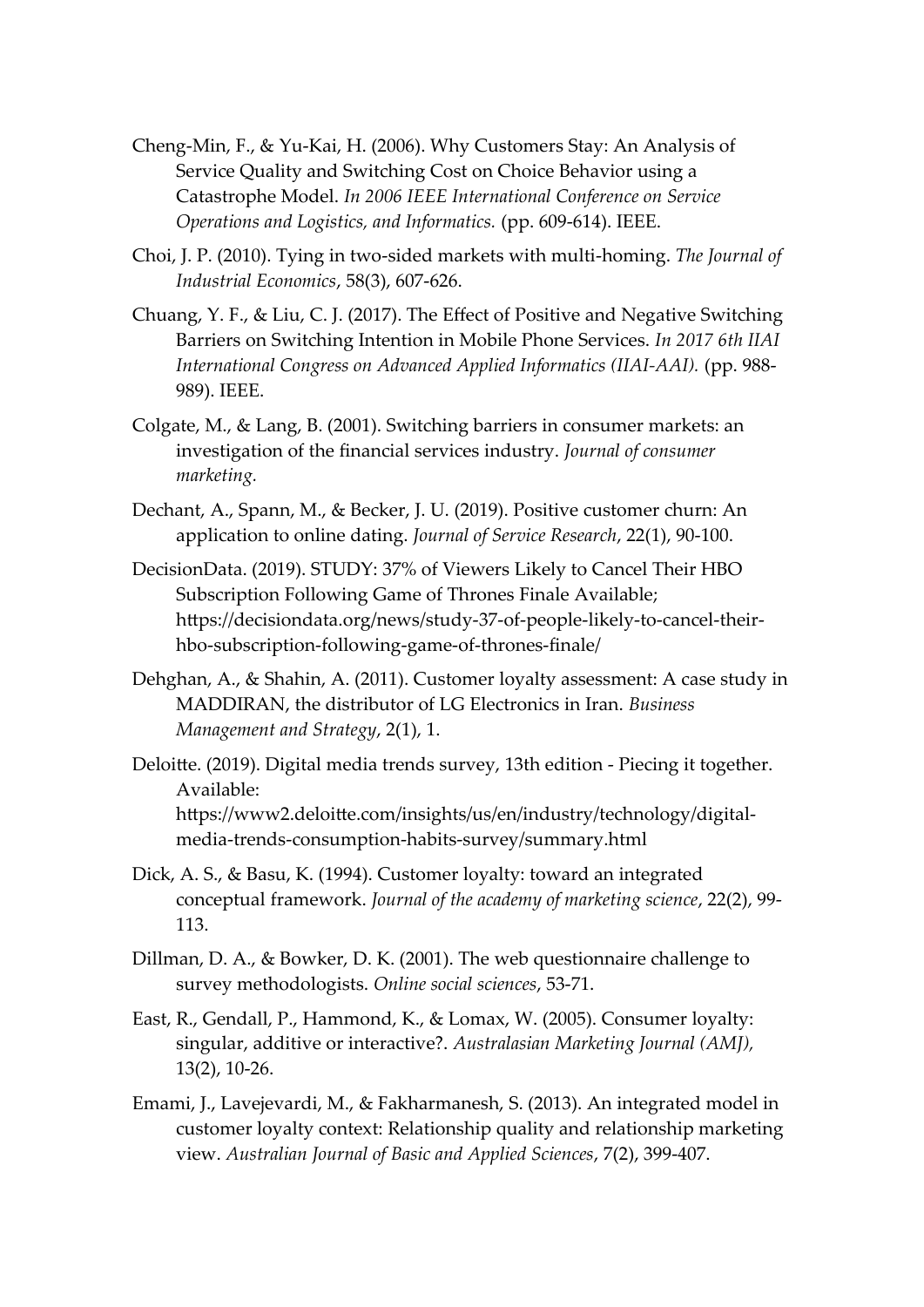- Fei, L., & Bo, X. (2014). Do I switch? Understanding users' intention to switch between social network sites. *In 2014 47th Hawaii International Conference on System Sciences* (pp. 551-560). IEEE.
- Fornell, C. (1992). A national customer satisfaction barometer: The Swedish experience. *Journal of marketing,* 56(1), 6-21.
- Fornell, C., Johnson, M. D., Anderson, E. W., Cha, J., & Bryant, B. E. (1996). The American customer satisfaction index: nature, purpose, and findings. *Journal of marketing*, 60(4), 7-18.
- Foster, B. D., & Cadogan, J. W. (2000). Relationship selling and customer loyalty: an empirical investigation. *Marketing intelligence & planning.*
- Gartenberg, C. (2020). Quibi is shutting down. Retrieved 6 December 2020, from https://www.theverge.com/2020/10/21/21527197/quibi-streaming-servicemobile-shutting-down-end-katzenberg
- Gartenberg, C. (2019). Game of Thrones' season 8 premiere was pirated almost 55 million times in the first 24 hours. Retrieved 7 December 2020, from https://www.theverge.com/2019/4/17/18412159/game-of-thrones-gotseason-8-premiere-pirated-55-million-times-first-24-hours-hbo
- Gerpott, T. J., Rams, W., & Schindler, A. (2001). Customer retention, loyalty, and satisfaction in the German mobile cellular telecommunications market. *Telecommunications policy*, 25(4), 249-269.
- Godinho de Matos, M., & Ferreira, P. (2020). The Effect of Binge-Watching on the Subscription of Video on Demand: Results from Randomized Experiments. *Information Systems Research.*
- Gommans, M., Krishman, K. S., & Scheffold, K. B. (2001). From brand loyalty to e-loyalty: A conceptual framework. *Journal of Economic & Social Research*, 3(1).
- Goode, S. (2020). Understanding Single Homing and Multihoming User Switching Propensity in Cloud File Hosting Service Relationships. *e-Service Journal*, 11(2), 34-73.
- Hallowell, R. (1996). The relationships of customer satisfaction, customer loyalty, and profitability: an empirical study. *International journal of service industry management.*
- Jahanzeb, S., & Jabeen, S. (2007). Churn management in the telecom industry of Pakistan: A comparative study of Ufone and Telenor. *Journal of Database Marketing & Customer Strategy Management*, 14(2), 120-129.
- Jones, M. A., Mothersbaugh, D. L., & Beatty, S. E. (2000). Switching barriers and repurchase intentions in services. *Journal of retailing*, 76(2), 259-274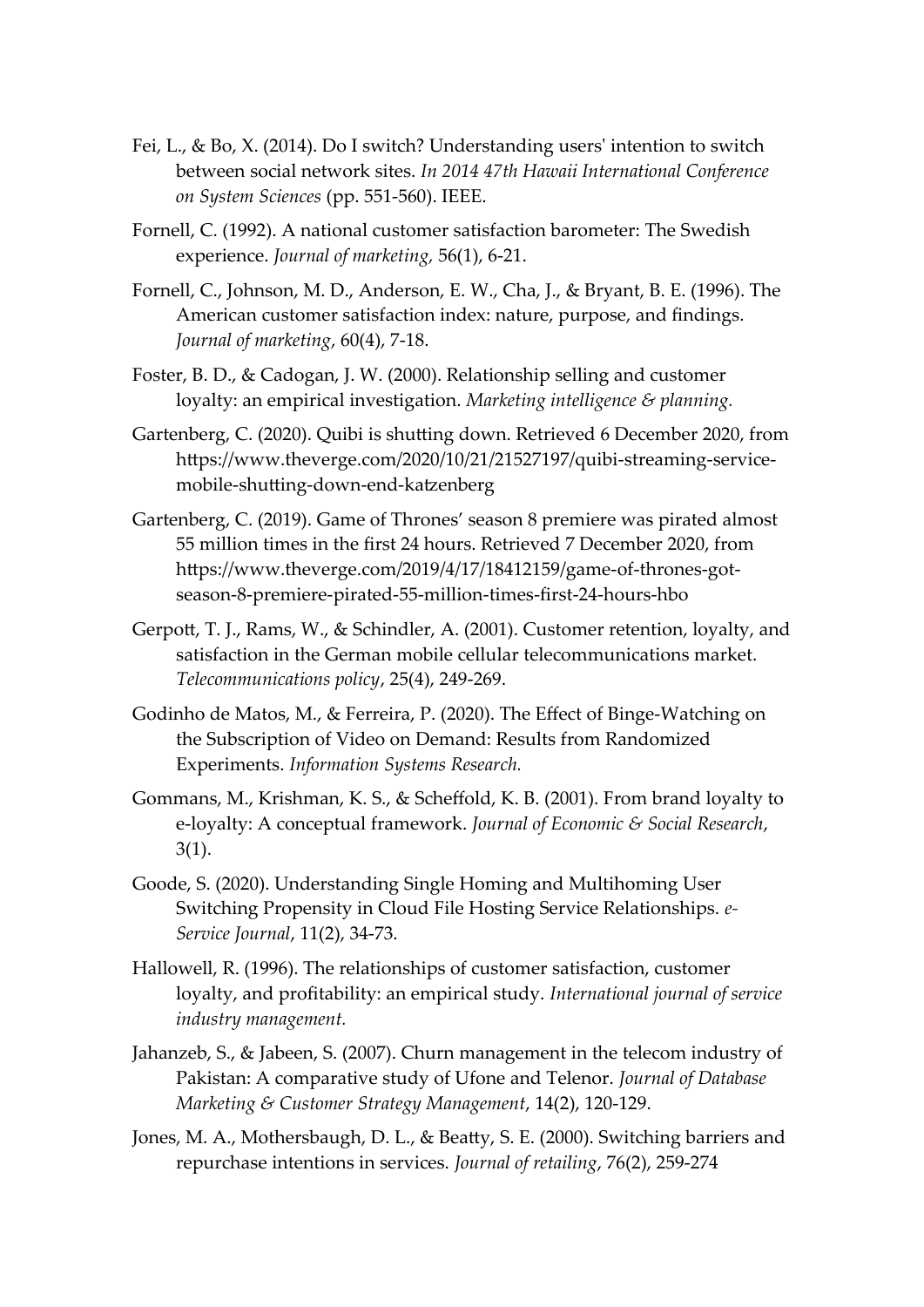- Jones, M. A., Mothersbaugh, D. L., & Beatty, S. E. (2002). Why customers stay: measuring the underlying dimensions of services switching costs and managing their differential strategic outcomes. *Journal of business research*, 55(6), 441-450.
- Johnson, M. D., & Fornell, C. (1991). A framework for comparing customer satisfaction across individuals and product categories. *Journal of economic psychology,* 12(2), 267-286.
- Keramati, A., & Ardabili, S. M. (2011). Churn analysis for an Iranian mobile operator. *Telecommunications Policy*, 35(4), 344-356.
- Kim, M. K., Park, M. C., & Jeong, D. H. (2004). The effects of customer satisfaction and switching barrier on customer loyalty in Korean mobile telecommunication services. *Telecommunications policy*, 28(2), 145-159.
- Kim, Y., & Krishnan, R. (2019). The Dynamics of Online Consumers' Response to Price Promotion. *Information Systems Research.*
- Lacap, J. P. G., Cham, T. H., & Lim, X. J. (2021) The Influence of Corporate Social Responsibility on Brand Loyalty and The Mediating Effects of Brand Satisfaction and Perceived Quality. *Int. Journal of Economics and Management*. 15 (1), 69-87.
- Lam, S. Y., Shankar, V., Erramilli, M. K., & Murthy, B. (2004). Customer value, satisfaction, loyalty, and switching costs: an illustration from a businessto-business service context. *Journal of the academy of marketing science*, 32(3), 293-311.
- Lazarov, V., & Capota, M. (2007). Churn prediction. *Bus. Anal. Course. TUM Comput*. Sci, 33, 34.
- Lee, E. B., Kim, J., & Lee, S. G. (2017). Predicting customer churn in mobile industry using data mining technology. *Industrial Management & Data Systems.*
- Lee, J., Lee, J., & Feick, L. (2001). The impact of switching costs on the customer satisfaction-loyalty link: mobile phone service in France. *Journal of services marketing*, 15(1), 35-48.
- Lieberman, M. B., & Montgomery, D. B. (1988). First-mover advantages. *Strategic management journal*, 9(S1), 41-58.
- Liu, J., Hu, G. Z., Yi, W. J., Liu, L., & Zuo, L. L. (2017). A study on the influence of online-store image on customer satisfaction and loyalty. In 2017 *International Conference on Service Systems and Service Management* (pp. 1-5). IEEE.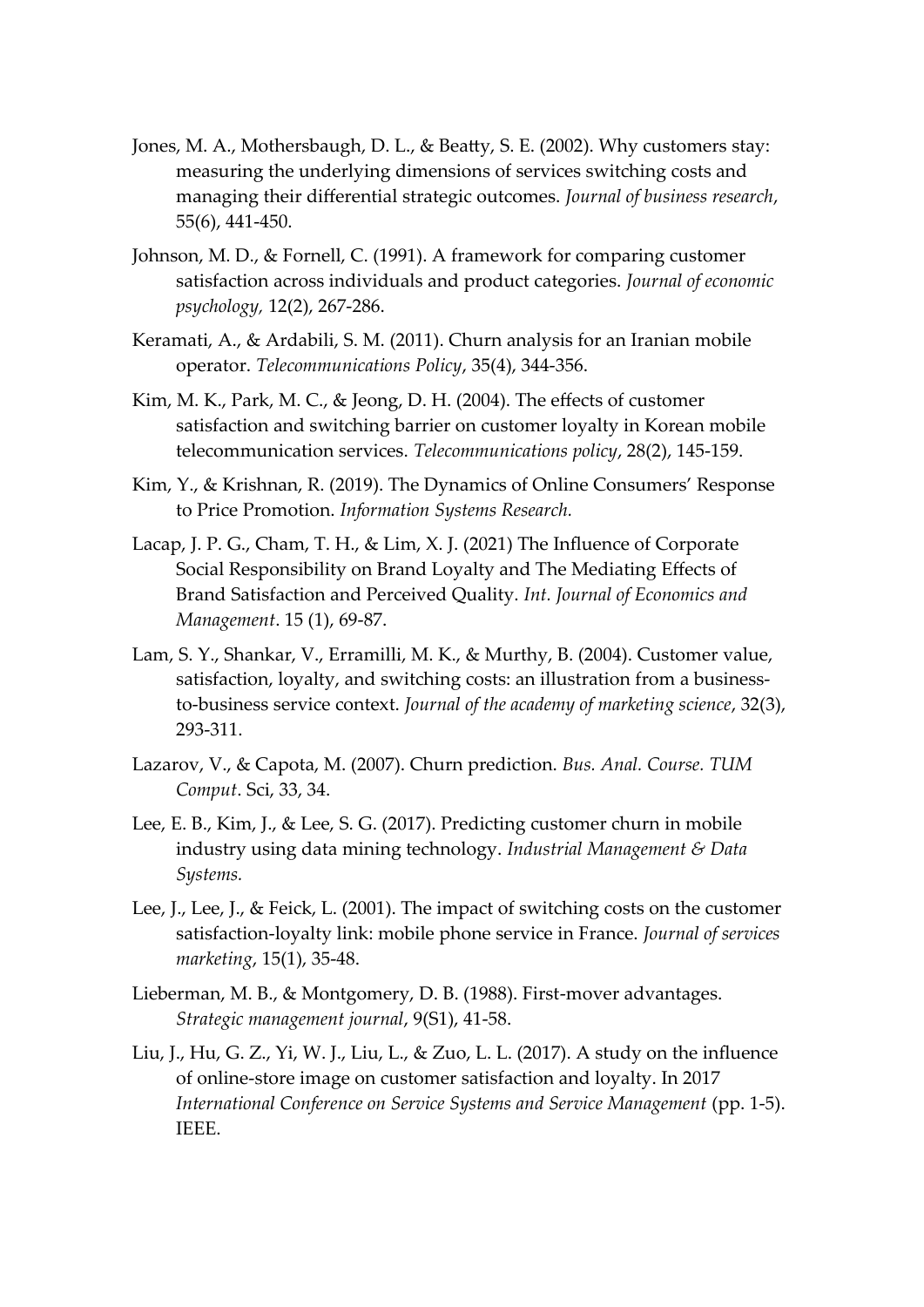- Martin, E. (2006). Survey questionnaire construction. *Survey methodology*, 2006, 13.
- Madden, G., Coble-Neal, G., & Dalzell, B. (2004). A dynamic model of mobile telephony subscription incorporating a network effect. *Telecommunications Policy*, 28(2), 133-144.
- Markides, C., & Sosa, L. (2013). Pioneering and first mover advantages: the importance of business models. *Long Range Planning*, 46(4-5), 325-334.
- McMullan, R. (2005). A multiple-item scale for measuring customer loyalty development. *Journal of Services Marketing*.
- Mittal, V., & Kamakura, W. A. (2001). Satisfaction, repurchase intent, and repurchase behavior: Investigating the moderating effect of customer characteristics. *Journal of marketing research*, 38(1), 131-142.
- Mosavi, S. A., & Ghaedi, M. (2012). A survey on the relationship between trust, customer loyalty, commitment and repurchase intention. *African journal of business management*, 6(36), 10089-10098.
- Murdock, J. (2019). "The Mandalorian" was pirated "within three hours" of Disney Plus launch: "All valuable content is at risk." Retrieved 7 December 2020, from https://www.newsweek.com/mandalorian-pirated-three-hoursdisney-plus-launch-1471492
- Noble, S. M., Griffith, D. A., & Adjei, M. T. (2006). Drivers of local merchant loyalty: Understanding the influence of gender and shopping motives. *Journal of retailing*, 82(3), 177-188.
- Nunan, T. (2020). 5 Reasons Why Disney+ Is Breaking Records While Making History. Retrieved 6 December 2020, from https://www.forbes.com/sites/tomnunan/2020/08/05/5-reasons-whydisney-plus-is-breaking-records-while-making-history/?sh=4a8daa752935
- Nuutinen, H. (2016). Netflixin käyttöön vaikuttavat tekijät.
- Nykänen, J. (2019). Consumer Switching on Mobile Platforms.
- Oliver, R. L. (1999). Whence consumer loyalty?. *The Journal of Marketing*, 33-44.
- Park, S. H., & Kim, Y. M. (2000). Conceptualizing and measuring the attitudinal loyalty construct in recreational sport contexts. J*ournal of sport management*, 14(3), 197-207.
- Park, S. C., & Ryoo, S. Y. (2013). An empirical investigation of end-users' switching toward cloud computing: A two factor theory perspective. *Computers in Human Behavior*, 29(1), 160-170.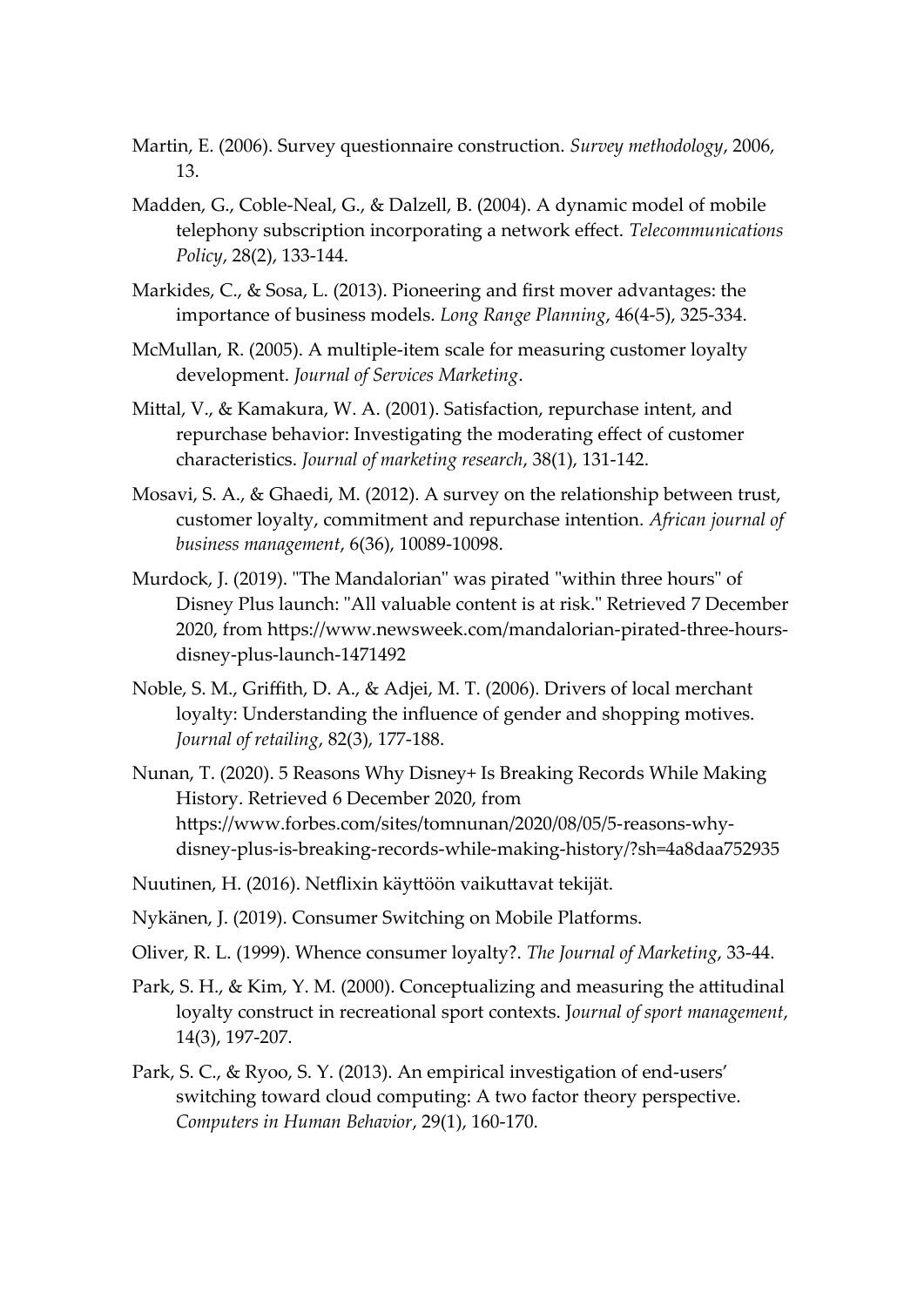- Patterson, P. G., & Smith, T. (2003). A cross-cultural study of switching barriers and propensity to stay with service providers. *Journal of retailing*, 79(2), 107-120.
- Pritchard, M. P., Havitz, M. E., & Howard, D. R. (1999). Analyzing the commitment-loyalty link in service contexts. *Journal of the academy of marketing science,* 27(3), 333-348.
- Qian, Z., Jiang, W., & Tsui, K. L. (2006). Churn detection via customer profile modelling. *International Journal of Production Research*, 44(14), 2913-2933.
- Quan, S. (2010). Assessing the effects of e-service quality and e-satisfaction on internet banking loyalty in China. *In 2010 International Conference on E-Business and E-Government* (pp. 93-96). IEEE.
- Ranaweera, C., & Prabhu, J. (2003). The influence of satisfaction, trust and switching barriers on customer retention in a continuous purchasing setting. *International journal of service industry management.*
- Risselada, H., Verhoef, P. C., & Bijmolt, T. H. (2010). Staying power of churn prediction models. *Journal of Interactive Marketing*, 24(3), 198-208.
- Roettgers, J., (2019). New Data Suggests HBO Is Just Fine After 'Game of Thrones' - Variety. (2019). Retrieved 1 December 2020, from https://variety.com/2019/digital/news/hbo-post-game-of-thronessubscriber-trends-1203253485/
- Rubenking, B., Bracken, C. C., Sandoval, J., & Rister, A. (2018). Defining new viewing behaviours: What makes and motivates TV binge-watching?. *International Journal of Digital Television*, 9(1), 69-85.
- Ruiz-Mafe, C., Martí-Parreño, J., & Sanz-Blas, S. (2014). Key drivers of consumer loyalty to Facebook fan pages. *Online Information Review*, 38(3), 362-380.
- Rundle-Thiele, S. (2005). Exploring loyal qualities: assessing survey-based loyalty measures. *Journal of Services Marketing.*
- Rundle-Thiele, S. (2005). Elaborating customer loyalty: exploring loyalty to wine retailers. *Journal of Retailing and Consumer Services*, 12(5), 333-344.
- Sanchez-Cartas, J. M., & Leon, G. (2019). Multisided Platforms and Markets: A Literature Review. https://www.similarweb.com/top-websites/finland/
- Szczepanik, P. (2020). 16 HBO Europe's original programming in the era of streaming wars. *A European Television Fiction Renaissance: Premium Production Models and Transnational Circulation*, 212.

Spotify. (2020). Retrieved 6 December 2020, https://en.wikipedia.org/wiki/Spotify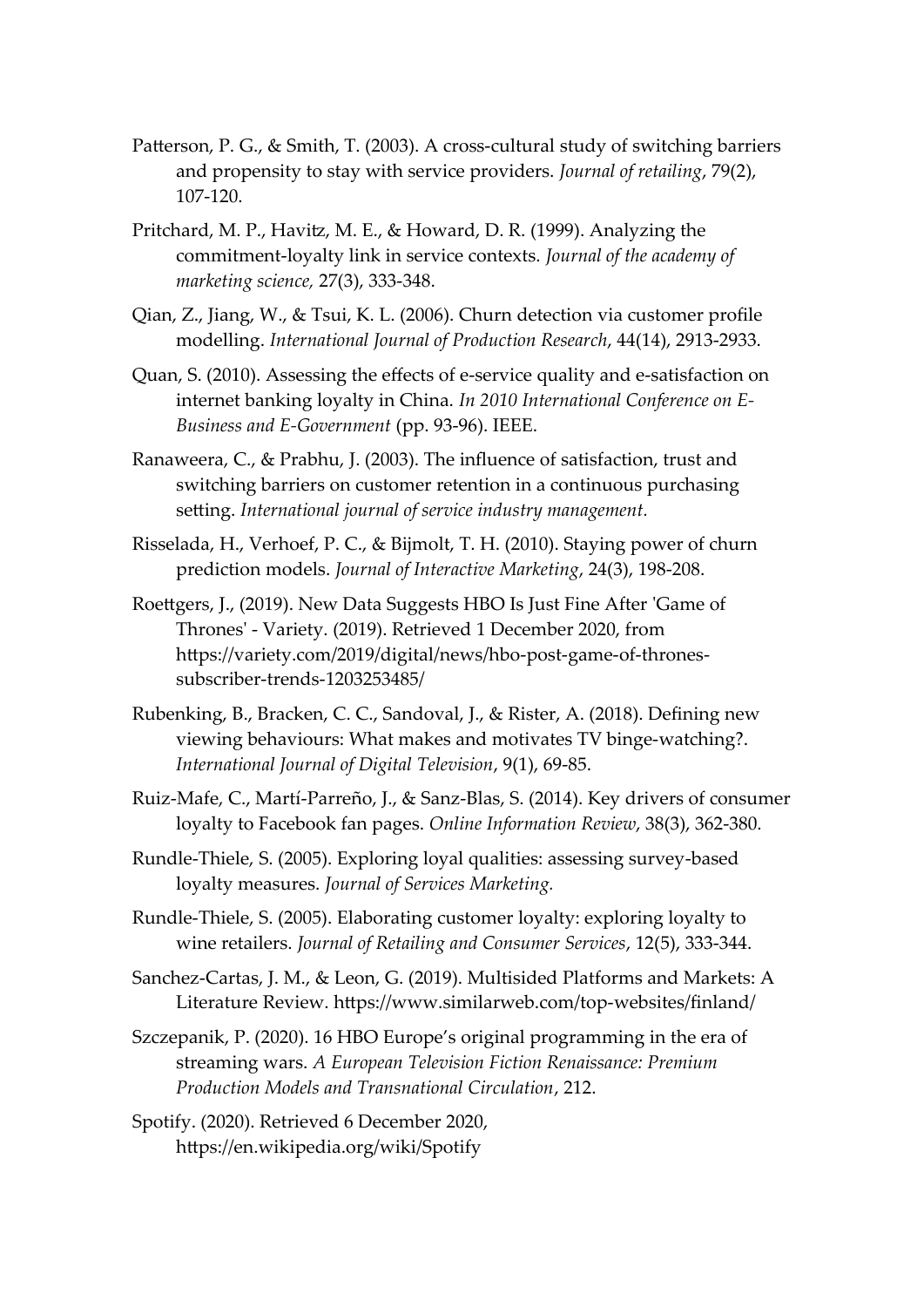- SimilarWeb. (2020). Top sites ranking for all categories in Finland (October 2020), Retrieved 6 December 2020, from https://www.alexa.com/topsites/countries/FIfrom
- Sirdeshmukh, D., Singh, J., & Sabol, B. (2002). Consumer trust, value, and loyalty in relational exchanges. *Journal of marketing*, 66(1), 15-37.
- Susanno, R., Phedra, R., & Murwani, I. A. (2019). The Determinant Factors of the Intention to spend more time binge-watching for Netflix Subscriber in Jakarta. *Journal of Research in Marketing*, 10(3), 807-812.
- Taylor, C. (2020). YouTube and Netflix are cutting streaming quality in Europe due to coronavirus lockdowns. Retrieved December 08, 2020, from https://www.cnbc.com/2020/03/20/youtube-netflix-cut-streaming-qualityin-europe-amid-coronavirus-lockdowns.html
- The American Customer Satisfaction Index. (2018). Video Streaming Dominates Subscription TV in Customer Satisfaction, ACSI Data Show Available in https://www.theacsi.org/images/stories/images/news/18may\_telecompress.pdf
- Thuy, P. N. & Hau, L. N. (2010). Service personal values and customer loyalty: a study of banking services in a transitional economy. *International Journal of Bank Marketing.*
- Tuunainen, V. K., Tuunanen, T., & Piispanen, J. (2011). Mobile service platforms: Comparing nokia ovi and apple app store with the iisin model. *In 2011 10th International Conference on Mobile Business* (pp. 74-83). IEEE.
- Uner, M. M., Guven, F., & Cavusgil, S. T. (2020). Churn and loyalty behavior of Turkish digital natives: Empirical insights and managerial implications. *Telecommunications Policy*, 44(4), 101901.
- Vadakattu, R., Panda, B., Narayan, S., & Godhia, H. (2015). Enterprise subscription churn prediction. *In 2015 IEEE International Conference on Big Data (Big Data)* (pp. 1317-1321). IEEE.
- Van den Poel, D., & Lariviere, B. (2004). Customer attrition analysis for financial services using proportional hazard models. *European journal of operational research,* 157(1), 196-217.
- Varadarajan, R., Yadav, M. S., & Shankar, V. (2008). First-mover advantage in an Internet-enabled market environment: conceptual framework and propositions. *Journal of the Academy of Marketing Science,* 36(3), 293-308.
- Wang, S., Cavusoglu, H., & Deng, Z. (2016). Early mover advantage in ecommerce platforms with low entry barriers: The role of customer relationship management capabilities. *Information & Management*, 53(2), 197-206.